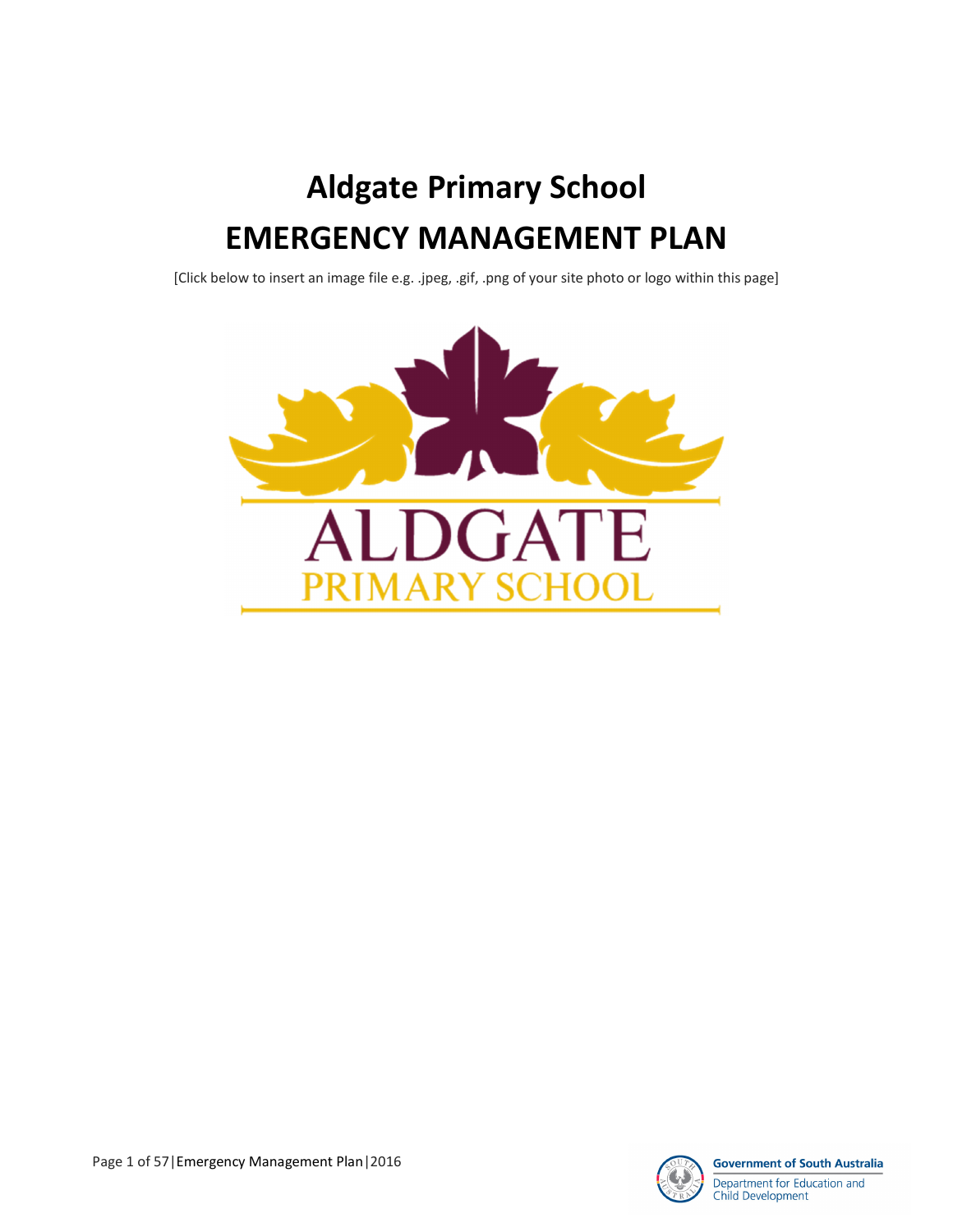### **Contents**

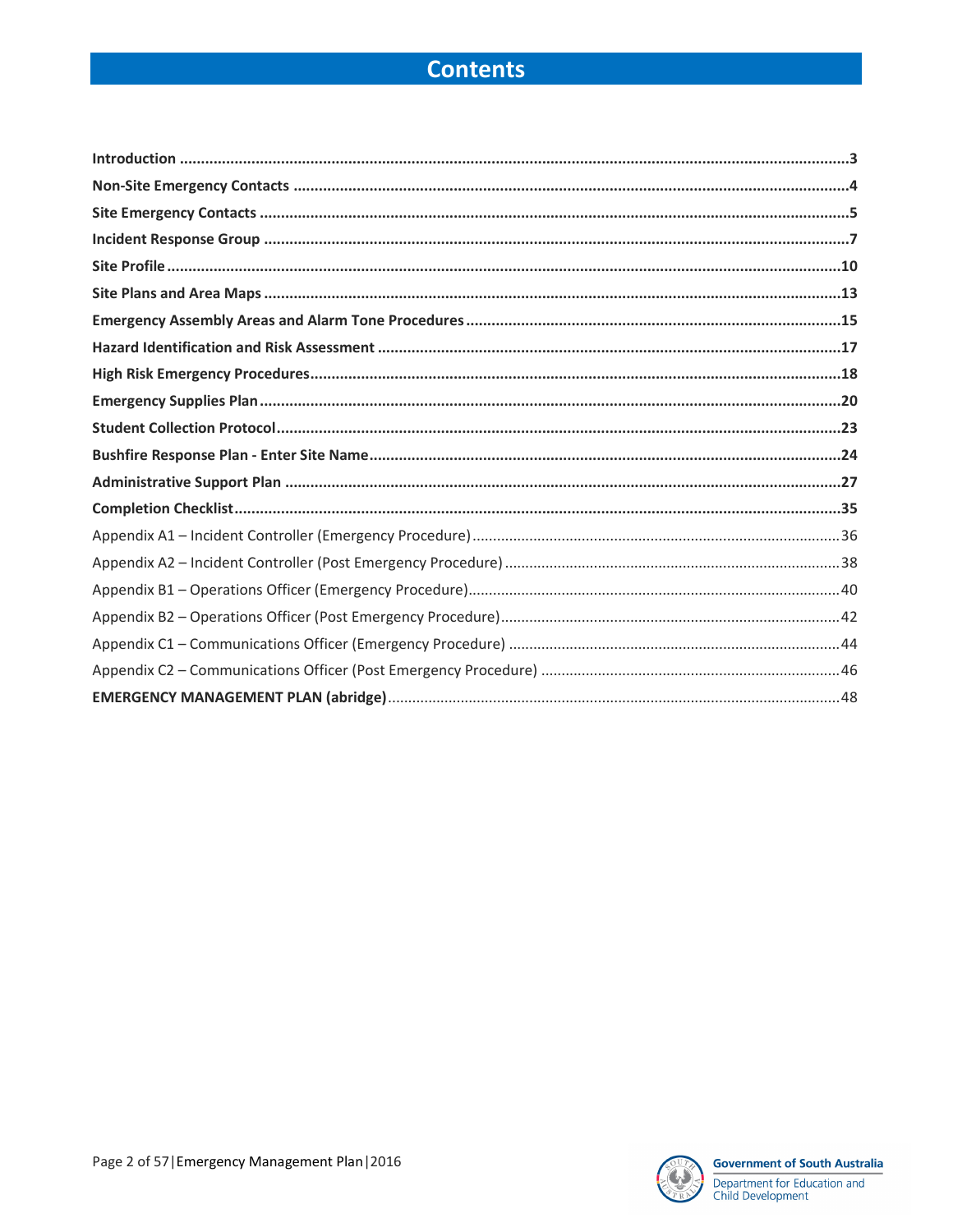### **Introduction**

In accordance with the principles of the *Work Health and Safety Regulations 2012* under the *Work Health and Safety Act 2012* and Australian Standard, Planning for Emergencies in Facilities AS3745-2010, **each Department for Education and Child Development (DECD) site must have a site Emergency Management Plan in place.** 

The purpose of this template document is to ensure a minimum standard of considerations in responding to an emergency or other major incident at a DECD site and should ideally be completed by a member of your Emergency Management Team, Incident Response Group or a suitably qualified or experienced individual.

**Once complete, your site Emergency Management Plan is to be submitted** to the Security and Emergency Management unit at DECD.SecurityIncident@sa.gov.au within DECD Central Office, Adelaide for audit and compliance as per the listed requirements within the Site Reporting Companion and mandated by the *Emergency Management Framework*.

Please note that scope of the internal audit is:

- 1) to confirm the existence of an approved *Emergency Management Plan* at each site
- 2) to confirm that all areas of the template have been completed
- 3) to confirm that *distinctly different notification tones or systems* exist for the various emergency response options to ensure evacuation alerts and shelter in place alerts are not misinterpreted

The Security and Emergency Management unit cannot accurately assess the quality or viability of the specific processes you document for your Incident Response Group, since they must be tailored specifically to your infrastructure, occupancy and staffing.

You are required to undertake a minimum of two (2) emergency simulations per term, which should be used to openly and honestly assess the likely success or failure of your processes. Where necessary, changes should be made to ensure any deficiencies are adequately addressed.

The Security and Emergency Management unit can provide advice to assist you in the development or amendment of your emergency plan.

As the site Emergency Management Plan must be checked for currency at least once per year, the Security and Emergency Management unit will ensure the online availability of any updated versions of this template by  $31<sup>st</sup>$  May of each year. Note – you will only be required to complete *new* sections of the template, not the whole document.

**Please note that all updated and completed plans are to be submitted prior to 31st July each year.** 

prior displays of emergency contact information must be consistent with the information contained within this **The completion and submission of this template supersedes any pre-existing site emergency templates and any document.**

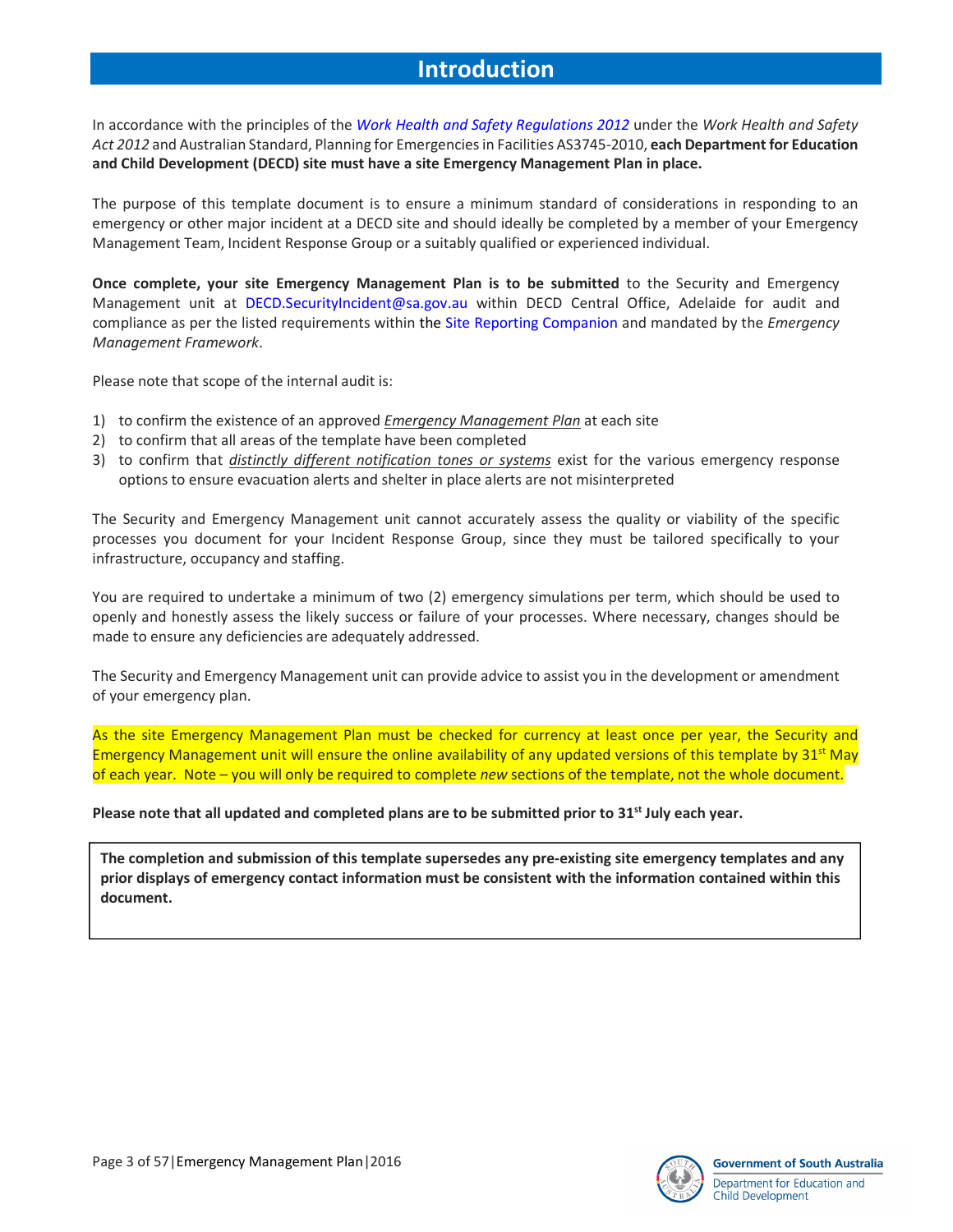| <b>Non-Site Emergency Contacts</b>                                              |              |  |
|---------------------------------------------------------------------------------|--------------|--|
| <b>Emergency (Police, Fire, Ambulance)</b>                                      | 000          |  |
| <b>Police</b>                                                                   | 131 444      |  |
| <b>Local Police</b>                                                             | 8398 1700    |  |
| <b>Local Fire</b>                                                               | 8391 1866    |  |
| <b>CFS Bushfire Information Hotline</b>                                         | 1300 362 361 |  |
| <b>DECD Security and Emergency Hotline</b>                                      | 1800 000 279 |  |
| <b>State Emergency Service (SES)</b>                                            | 132 500      |  |
| <b>SA Power Networks</b>                                                        | 131 366      |  |
| Local Hospital - Mt                                                             | 8393 1777    |  |
| <b>Education Director - Nanette van Ruiten</b>                                  | 83914715     |  |
|                                                                                 | 8226 2524    |  |
| <b>DECD Security, Bushfire &amp; Emergency Team</b>                             | 8226 3714    |  |
| <b>DECD Media Unit</b>                                                          | 8226 7990    |  |
| <b>SafeWork SA</b>                                                              | 1300 365 255 |  |
| <b>Environmental Protection Authority</b>                                       | 8204 2004    |  |
| <b>Alcohol &amp; Drug Information Service/Needle Clean Up</b><br><b>Hotline</b> | 1300 131 340 |  |
| <b>Poisons Information Centre</b>                                               | 13 11 26     |  |
| <b>Police Stirling</b>                                                          | 8339 2422    |  |
| <b>Police Security</b>                                                          | 81169230     |  |
| <b>CFS Hotline</b>                                                              | 1300 362 361 |  |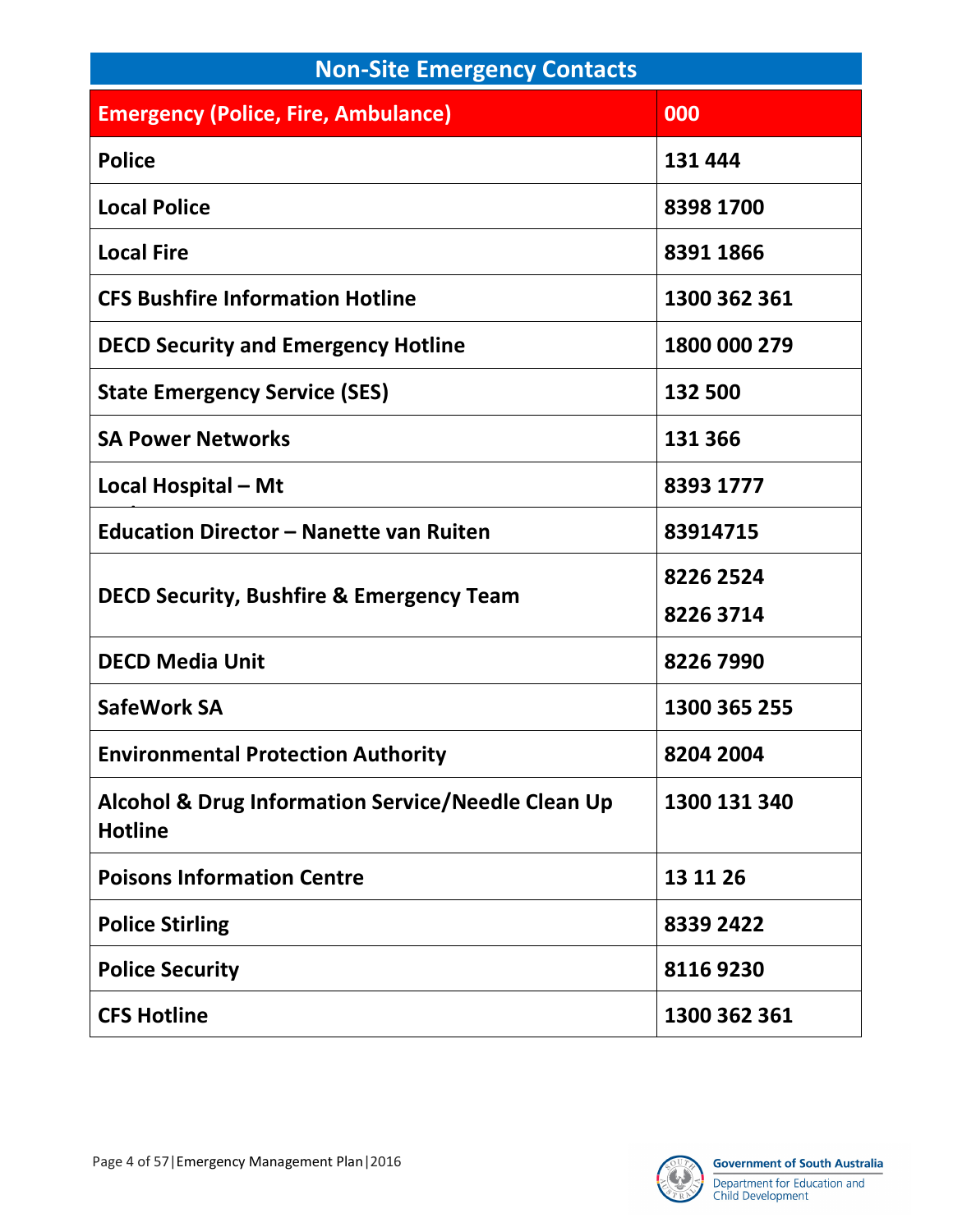### **Site Emergency Contacts**

**In the table below, list personnel situated at the site, who may be contacted in the event of an emergency situation impacting upon your site.** Considerations should be given to the inclusion of details for persons/groups likely to be using the site outside of normal business hours, e.g. OSCH, sporting activities, clubs etc.

| <b>Site Role/Position</b>                     | <b>Name</b>       | <b>Contact Number</b> | <b>Out of Hours</b><br><b>Contact Number</b> |
|-----------------------------------------------|-------------------|-----------------------|----------------------------------------------|
| Principal                                     | Leah Kennewell    | 8339 2377             | 0401 121 654                                 |
| <b>Business Manager/Fire Warden</b>           | Fiona Crackett    | 8339 2377             | 0408 378 851                                 |
| Deputy Principal                              | Robyn Neale       | 8339 22377            | 0402 078 914                                 |
| WHS Rep                                       | Jackie Dawson     | 8339 2377             | 0431 521 009<br>8339 2092                    |
| Kindy Direstor )Monday and<br>Wednesday)      | Bianca Stanbridge | 8339 3864             | 0438 813 105                                 |
| Kindy Director (Tuesday, Thursday,<br>Friday) | hayleigh Schroder | 8339 3864             |                                              |
| <b>OSHC Director</b>                          | Samantha McLean   | 0411 127 481          |                                              |
|                                               |                   |                       |                                              |

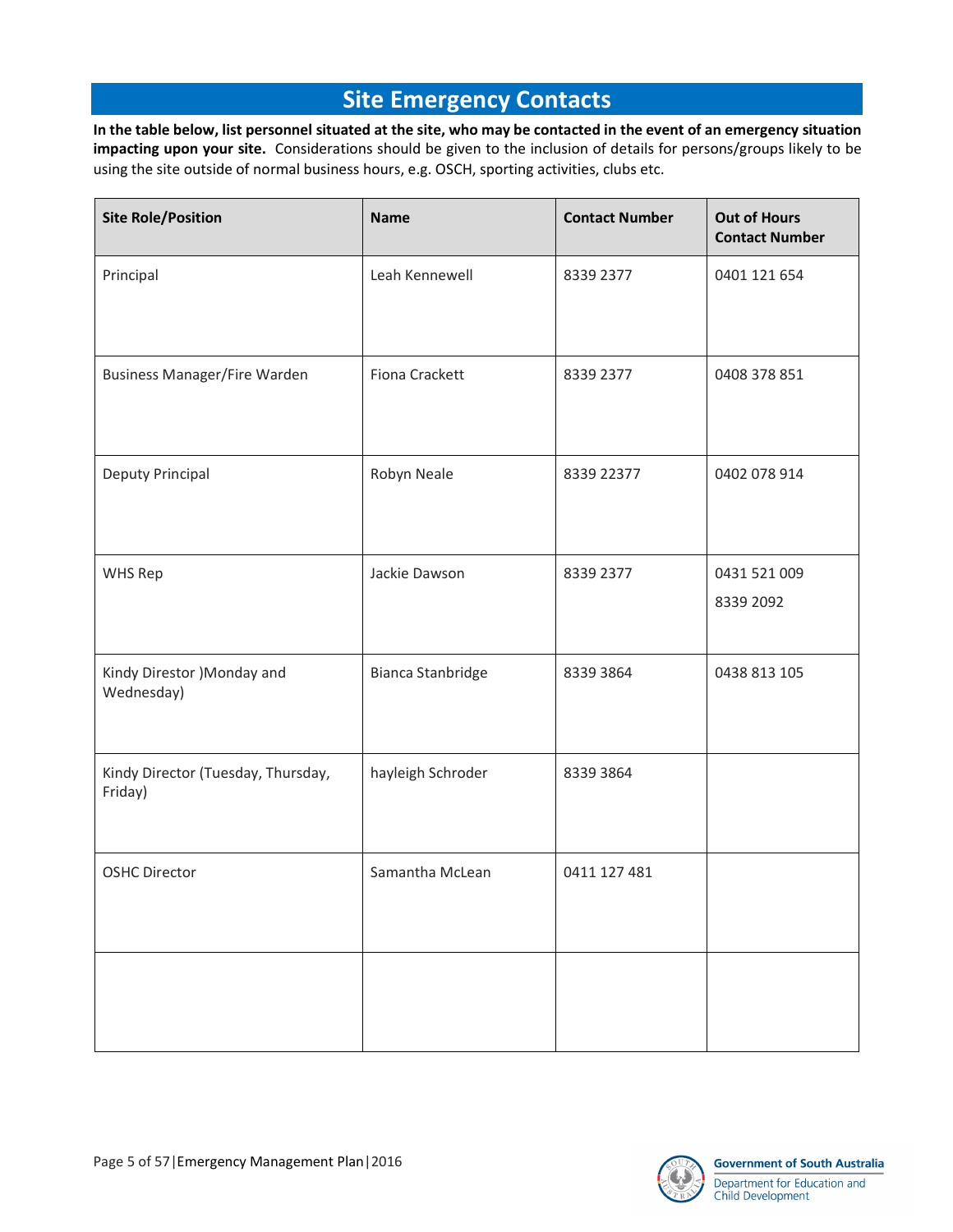| <b>Site Role/Position</b>                                                                     | <b>Name</b>        | <b>Contact Number</b> | <b>Out of Hours</b><br><b>Contact Number</b> |
|-----------------------------------------------------------------------------------------------|--------------------|-----------------------|----------------------------------------------|
| Third Party User<br>Karate Tuesday and Thursday<br>Evenings                                   | <b>Brenton Key</b> | 0425 537 284          | 0425 537 284                                 |
| Third Party User<br>Aldgate Cricket Friday evenings and<br>Saturdays                          | Ronda Wauchope     | 0424 744 766          | 0424 744 766                                 |
| <b>Fittness Classes</b><br>some mid week mornings and<br>Studay mornings 6am-7am as<br>needed | Hannah Stubing     | 0403 532 636          |                                              |
|                                                                                               |                    |                       |                                              |
|                                                                                               |                    |                       |                                              |
|                                                                                               |                    |                       |                                              |
|                                                                                               |                    |                       |                                              |
|                                                                                               |                    |                       |                                              |
|                                                                                               |                    |                       |                                              |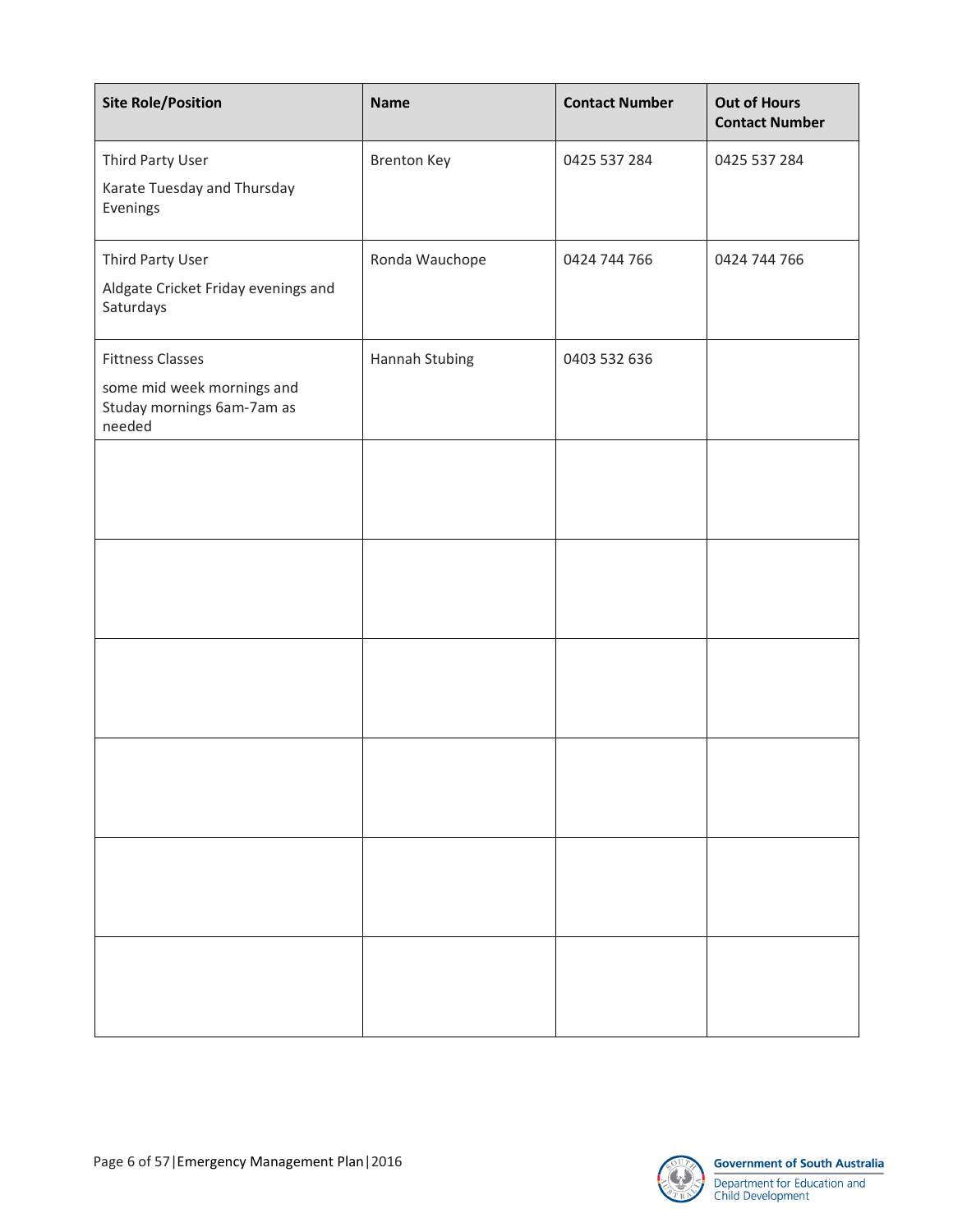### **Incident Response Group**

**Structure** 

Figure 1 below has been provided as an *example* of an Incident Response Group (IRG) and includes **mandatory roles** of an **Incident Controller**, a **Communications Officer** and an **Operations Officer**. In the case of smaller sites, the Communications Officer and Operations Officer may be the same person or, where necessary, all three roles may be the performed by the same person.

**HELP!** *What is the purpose of the Incident Response Group and how does this differ from an Emergency Management Team?* 





*Figure 1 Example of an Incident Response Group structure, including mandatory (yellow) and optional (blue) roles* 

#### **Incident Response Group, Roles and Responsibilities Summary Table<sup>1</sup>**

| <b>Roles</b>                      | <b>Responsibilities</b>                                                                                                                                |                                                                                                                                                                                                                                |  |
|-----------------------------------|--------------------------------------------------------------------------------------------------------------------------------------------------------|--------------------------------------------------------------------------------------------------------------------------------------------------------------------------------------------------------------------------------|--|
|                                   | During an emergency                                                                                                                                    | Post emergency                                                                                                                                                                                                                 |  |
| Incident<br>Controller (IC)       | IC provides leadership, directs and coordinate<br>resources to ensure the safety of occupants<br>at the site                                           | IC collates relevant information from various<br>members of IRG and liaises with EMT to<br>organise a debrief session. IC provided inputs<br>to facilitate reviews of the actions taken and<br>recommendations to amend plans. |  |
| <b>Operations</b><br>Officer (OO) | OO oversees the implementation of the<br>relevant action plans and is responsible for<br>managing, supervising and monitoring on-<br>going operations. | OO liaises with EMT to assess damaged<br>properties and to restore facilities/services.                                                                                                                                        |  |

| <b>Roles</b> | <b>Responsibilities</b> |
|--------------|-------------------------|
|              |                         |

<sup>&</sup>lt;sup>1</sup> Detailed responsibilities and recommended skillsets, experience, disposition or qualifications (where relevant) are provided in the help sheet.

.

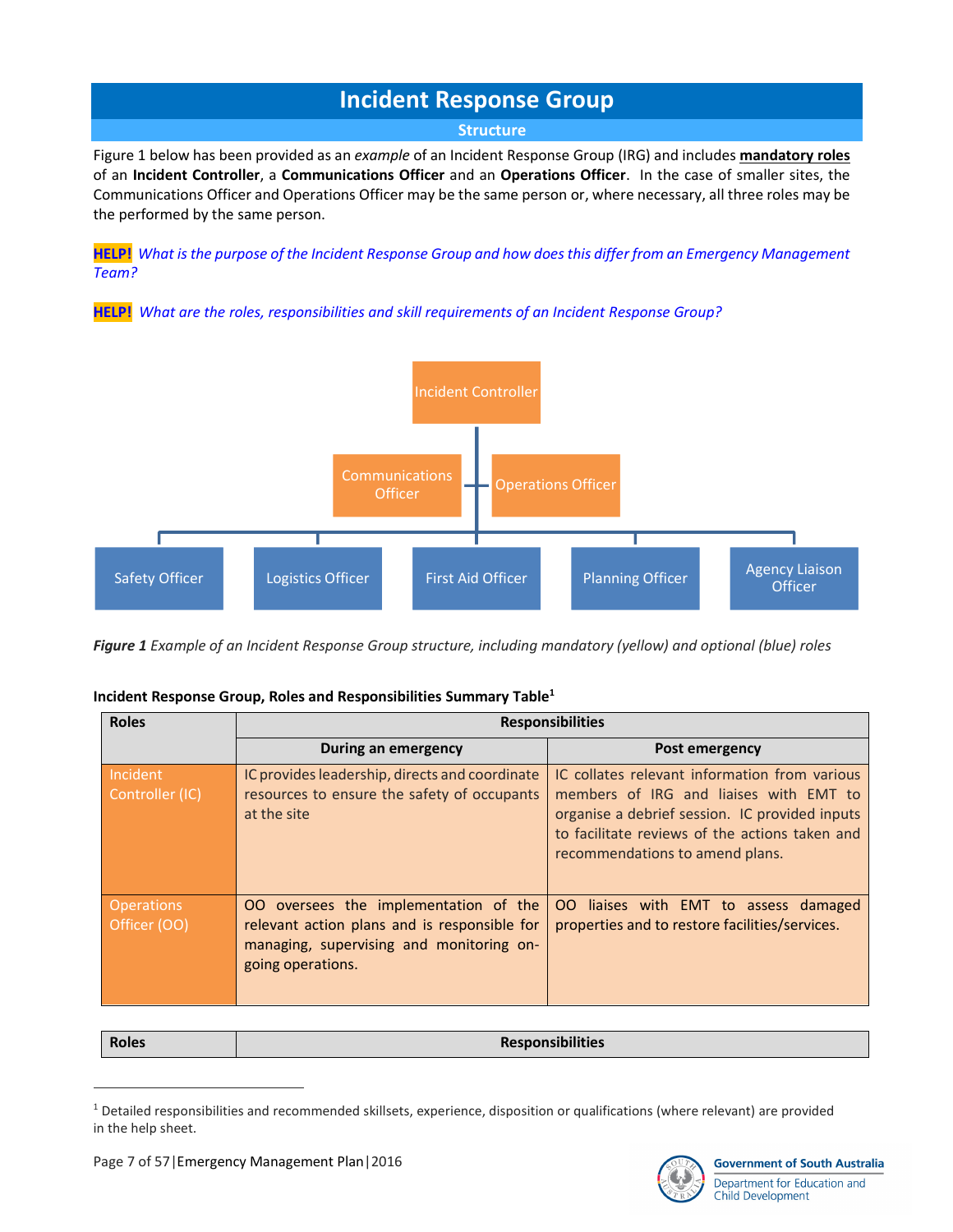|                                        | During an emergency                                                                                                                                                   | Post emergency                                                                                                                                                 |
|----------------------------------------|-----------------------------------------------------------------------------------------------------------------------------------------------------------------------|----------------------------------------------------------------------------------------------------------------------------------------------------------------|
| <b>Communications</b><br>Officer (CO)  | CO.<br>all<br>and<br>monitors<br>manages<br>communications with internal and external<br>agencies e.g. DECD Central Office, Emergency<br>Services or Parents.         | CO liaises with EMT to issue communiques for<br>staff, students, parents<br>and<br>the<br>the the<br>community, and attends to queries related to<br>incident. |
| <b>Safety Officer</b><br>(SO)          | SO works closely with the other members to<br>ensure work health and safety of occupants<br>at the site during the incident                                           | SO liaises with EMT to review the safety of the<br>facilities.<br>and<br>site<br>and<br><i>its</i><br>make<br>recommendations to mitigate resultant risks.     |
| <b>Logistics Officer</b><br>(LO)       | LO manages the logistical needs, including<br>equipment, services and<br>manpower, to<br>facilitate the operations                                                    | LO liaises with EMT to review the status of the<br>emergency equipment and services, and make<br>recommendations to reinstate them.                            |
| <b>First Aid Officer</b><br>(FAO)      | FAO administers first-aid to occupants and<br>documents occurrence of illnesses and<br>injuries requiring treatment                                                   | FAO liaises with EMT to review the status of the<br>make<br>first-aid<br>equipment<br>and<br>recommendations to reinstate them.                                |
| <b>Planning Officer</b><br>(PO)        | PO collects and evaluates information related<br>to the incident and resources, and formulates<br>strategies to mitigate identified risks for<br>implementation by IC | PO liaises with IC and OO to review the incident<br>and risks identified during the emergency and<br>make recommendations to enhance the plan.                 |
| <b>Agency Liaison</b><br>Officer (ALO) | ALO assists CO with liaison with internal and<br>external agencies                                                                                                    | ALO assist CO in the liaison with EMT in the<br>issuance of communiques and to attend to<br>queries related to the incident.                                   |

Mandatory role within an Incident Response Group

Optional but recommended role within an Incident Response Group

(NB: Titles may differ but the responsibilities will be as described within above summary table).

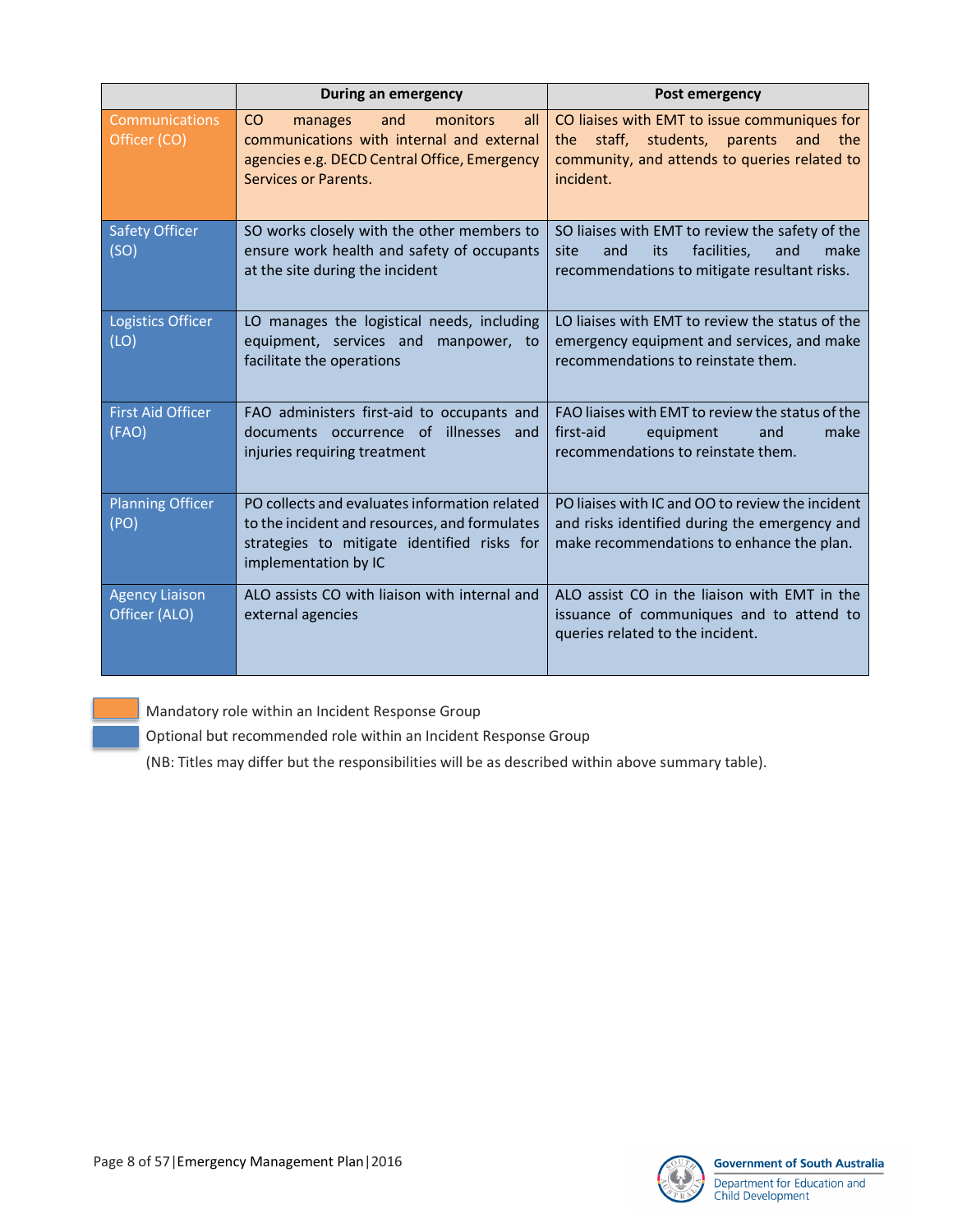#### **Incident Response Group Contacts**

Fill in the names and contacts of the main and alternate persons nominated for the respective roles in your Incident Response Group.

| <b>Incident Controller</b> |                        |  |
|----------------------------|------------------------|--|
| <b>Main:</b>               | Leah Kennewell         |  |
| <b>Contact:</b>            | 8339 2377 0401 121 654 |  |
| <b>Alternate:</b>          | <b>Robyn Neale</b>     |  |
| <b>Contact:</b>            | 83392377 0402 078 914  |  |
|                            |                        |  |

|                          | <b>Operations Officer</b> |                               |                   | <b>Communications Officer</b> |
|--------------------------|---------------------------|-------------------------------|-------------------|-------------------------------|
| Main:                    | Leah Kennewell            |                               | <b>Main:</b>      | <b>Fiona Crackett</b>         |
| <b>Contact:</b>          | 0401 121 654<br>8339 2377 |                               | <b>Contact:</b>   | 8339 2377<br>0408378851       |
| Alternate:               | <b>Robyn Neale</b>        |                               | <b>Alternate:</b> | <b>Marian Scneemilch</b>      |
| <b>Contact:</b>          | 83392377<br>0402 078 914  |                               | <b>Contact:</b>   | 8339 2377                     |
|                          | <b>Safety Officer</b>     |                               |                   | <b>Logistics Officer</b>      |
| Main:                    | Jackie Dawson             |                               | Main:             | Leah Kennewell                |
| <b>Contact:</b>          | 8339 2377                 |                               | Contact:          | 8339 2377<br>0401 121 654     |
| Alternate:               |                           |                               | Alternate:        | <b>Fiona Crackett</b>         |
| <b>Contact:</b>          |                           |                               | Contact:          | 8339 2377<br>0408378851       |
| <b>First Aid Officer</b> |                           |                               |                   | <b>Planning Officer</b>       |
| Main:                    | <b>Denny Steer</b>        |                               | Main:             | Leah Kennewell                |
| <b>Contact:</b>          | 833 92377                 |                               | Contact:          | 8339 2377<br>0401 121 654     |
| Alternate:               | <b>Val Barber</b>         |                               | Alternate:        | <b>Robyn Neale</b>            |
| <b>Contact:</b>          | 8339 2377                 |                               | Contact:          | 83392377<br>0402 078 914      |
|                          |                           | <b>Agency Liaison Officer</b> |                   |                               |

| <b>Agency Liaison Officer</b> |                    |                        |  |
|-------------------------------|--------------------|------------------------|--|
| Main:                         | <b>Robyn Neale</b> |                        |  |
| Contact:                      |                    | 883392377 0402 078 914 |  |
| Alternate:                    | Leah Kennewell     |                        |  |
| Contact:                      |                    | 8339 2377 0401 121 654 |  |

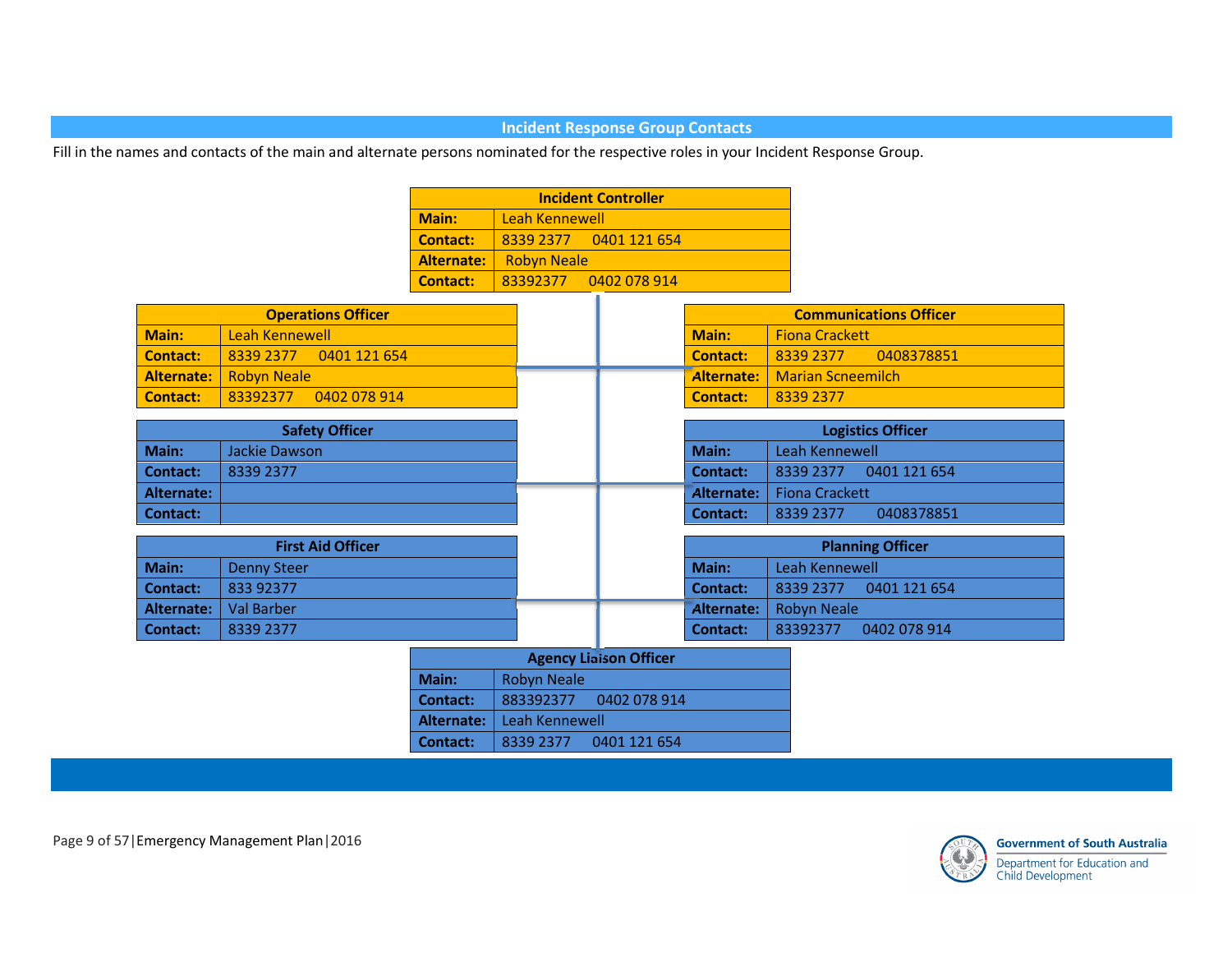| <b>Site Profile</b>     |                              |              |                                 |
|-------------------------|------------------------------|--------------|---------------------------------|
| <b>Site Information</b> |                              |              |                                 |
| <b>Site Name</b>        | Aldgate Primary School       |              |                                 |
| <b>Address</b>          | 3 Fairview Road Aldgate 5154 |              |                                 |
| <b>Telephone</b>        | 8339 2377                    |              |                                 |
| Fax                     | 8339 4308                    | <b>Email</b> | DL.admin.0210@schools.sa.edu.au |
| <b>Time Site Opens</b>  | 7.30am                       |              |                                 |
| <b>Time Site Closes</b> | 6.30pm                       |              |                                 |

| <b>Student/Staff Information</b>                             |      |  |
|--------------------------------------------------------------|------|--|
| <b>Number of Current Enrolments</b>                          |      |  |
|                                                              | 311  |  |
| <b>Number of Staff</b>                                       | 24   |  |
| Proportion of Staff Disability/Health Factors (%)            | 4%   |  |
| Proportion of Student Disability/Special Education Needs (%) | 3.5% |  |

|                                                | <b>Building Information</b>                                                                     |              |  |
|------------------------------------------------|-------------------------------------------------------------------------------------------------|--------------|--|
| Do you have a Monitored Security Alarm?        | Yes, it's a combined security<br>Make/<br>Concept 2000<br>and fire alarm system<br><b>Model</b> |              |  |
| If "Other" make/model, provide details         |                                                                                                 |              |  |
| List buildings NOT covered by security alarm   | 1. Sheds 1, 2, 3, 5, 6, 7, 8, 9, 11                                                             |              |  |
| 2.                                             | 3.                                                                                              |              |  |
| $\overline{4}$ .                               | 5.                                                                                              |              |  |
| Do you have a separate Fire Alarm System?      | <b>No</b>                                                                                       | Make/        |  |
| (If "yes", provide details of make/model)      |                                                                                                 | <b>Model</b> |  |
| List buildings NOT covered by fire alarm       | 1.                                                                                              |              |  |
| 2.                                             | 3.                                                                                              |              |  |
| 4.                                             | 5.                                                                                              |              |  |
| Is there an emergency telephone?               | Power fail-safe phone<br>Yes<br><b>Type</b>                                                     |              |  |
| If "Others", provide details                   | Satellite                                                                                       |              |  |
| Select method used for alert tone warnings?    | Class bell system                                                                               |              |  |
| If "Others", provide details                   |                                                                                                 |              |  |
| List on-site hazards (e.g. gas/pool chemicals) | Location (e.g. science lab, chemical storage)                                                   |              |  |
| 1. Petrol                                      | Shed 3                                                                                          |              |  |
| 2. BBQ Gas Bottles                             | Shed 3                                                                                          |              |  |
| 3. Paint                                       | Shed 3                                                                                          |              |  |
| 4.                                             |                                                                                                 |              |  |
| 5.                                             |                                                                                                 |              |  |

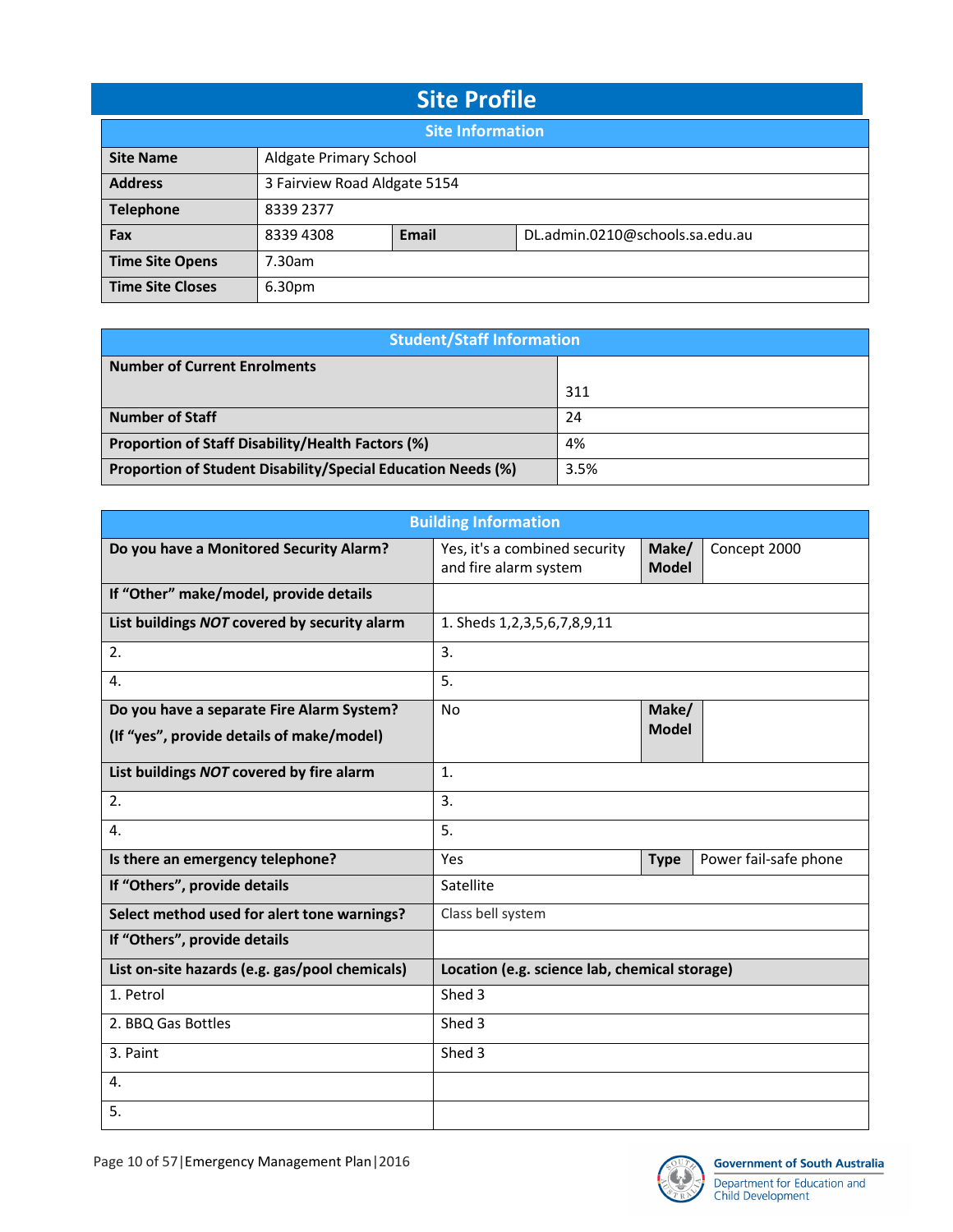| <b>Emergency Power System</b> |  |
|-------------------------------|--|
|                               |  |

**Please provide information below relating to the backup power supply available for use on your site in the event of an emergency (e.g. generator).** Include information such as where to access the supply, what system is connected to the supply and basic operational information.

**If not applicable, please type N/A. DO NOT LEAVE BLANK SPACES.**

| Location                                                                                  | N/A    |    |
|-------------------------------------------------------------------------------------------|--------|----|
| <b>Systems connected</b>                                                                  | 1. N/A | 2. |
|                                                                                           | 3.     | 4. |
| <b>Basic operating instructions or</b><br>location of hard copy<br>operating instructions | N/A    |    |

|                                                                                                                                                                                                                      | <b>Utilities</b>                                                                                                                                                        |                                                                      |
|----------------------------------------------------------------------------------------------------------------------------------------------------------------------------------------------------------------------|-------------------------------------------------------------------------------------------------------------------------------------------------------------------------|----------------------------------------------------------------------|
| Please provide basic information below regarding the main utility supplies connected to your site. Include<br>information such as how to locate, operate or switch off these utilities in the event of an emergency. |                                                                                                                                                                         |                                                                      |
|                                                                                                                                                                                                                      | If not applicable, please type N/A. DO NOT LEAVE BLANK SPACES.                                                                                                          |                                                                      |
| <b>Utilities</b>                                                                                                                                                                                                     | <b>Location of Shutoff Valve/Switch</b>                                                                                                                                 | <b>Special Instructions</b>                                          |
| <b>Gas (Mains/Bottled)</b>                                                                                                                                                                                           | N/A                                                                                                                                                                     |                                                                      |
| Water                                                                                                                                                                                                                | Front of School - Fairview Road near<br>crossing                                                                                                                        | Lift metal lid and turn lever                                        |
| Electricity                                                                                                                                                                                                          | Main switchbaord located in bike shed on<br>Fairview Road.                                                                                                              | Use key (4D admin cupbaord) to open and<br>switch main switch to off |
| <b>Sprinkler System</b>                                                                                                                                                                                              | N/A                                                                                                                                                                     |                                                                      |
| <b>Heating System</b>                                                                                                                                                                                                | Reverse cycle air conditioning in each unit -<br>controls are located in the foyer of each<br>unit<br>Reverse cycle air con Bld 1 & 2 & 9-<br>controlsl are on the wall | Will shut down when electricity is turned off                        |



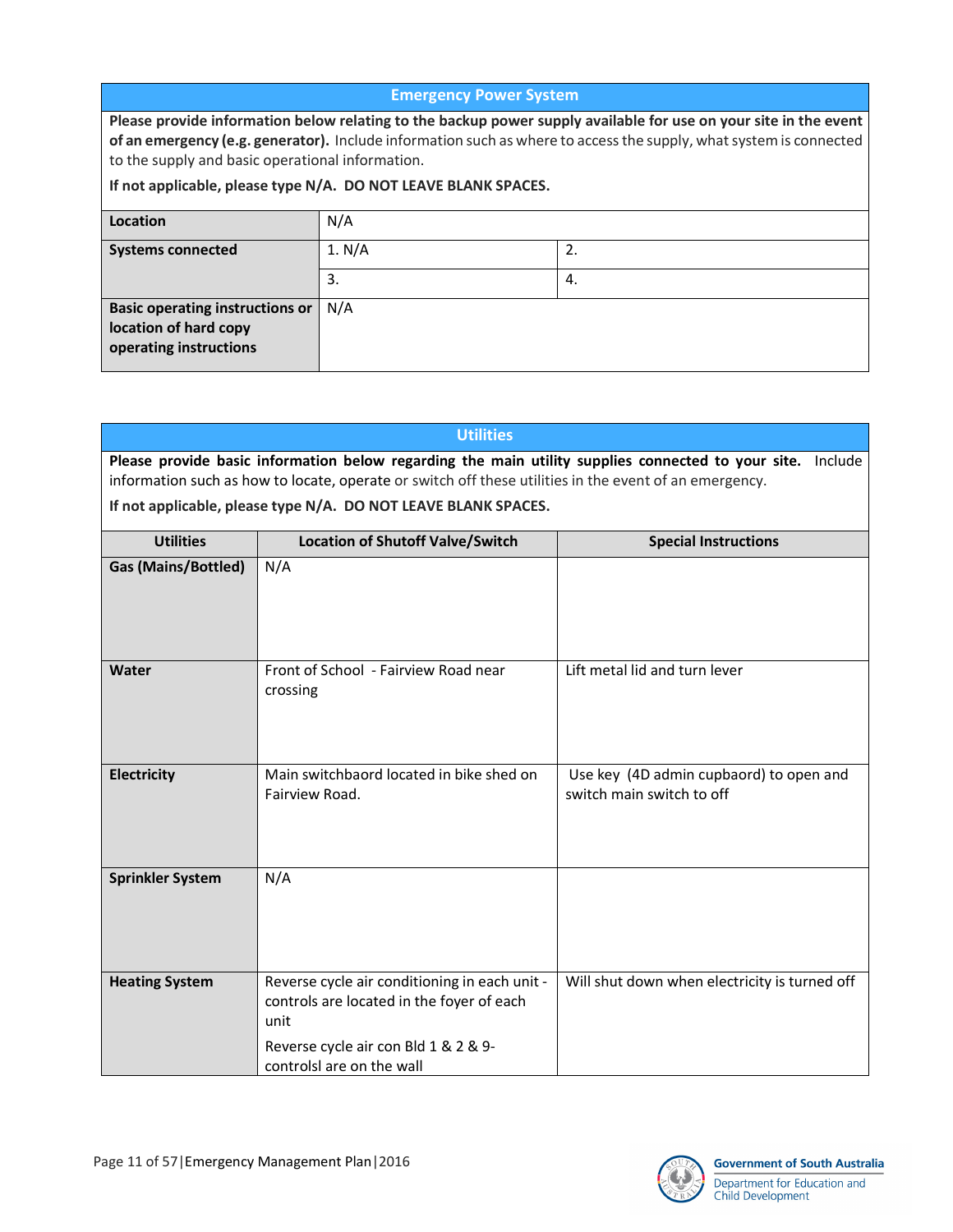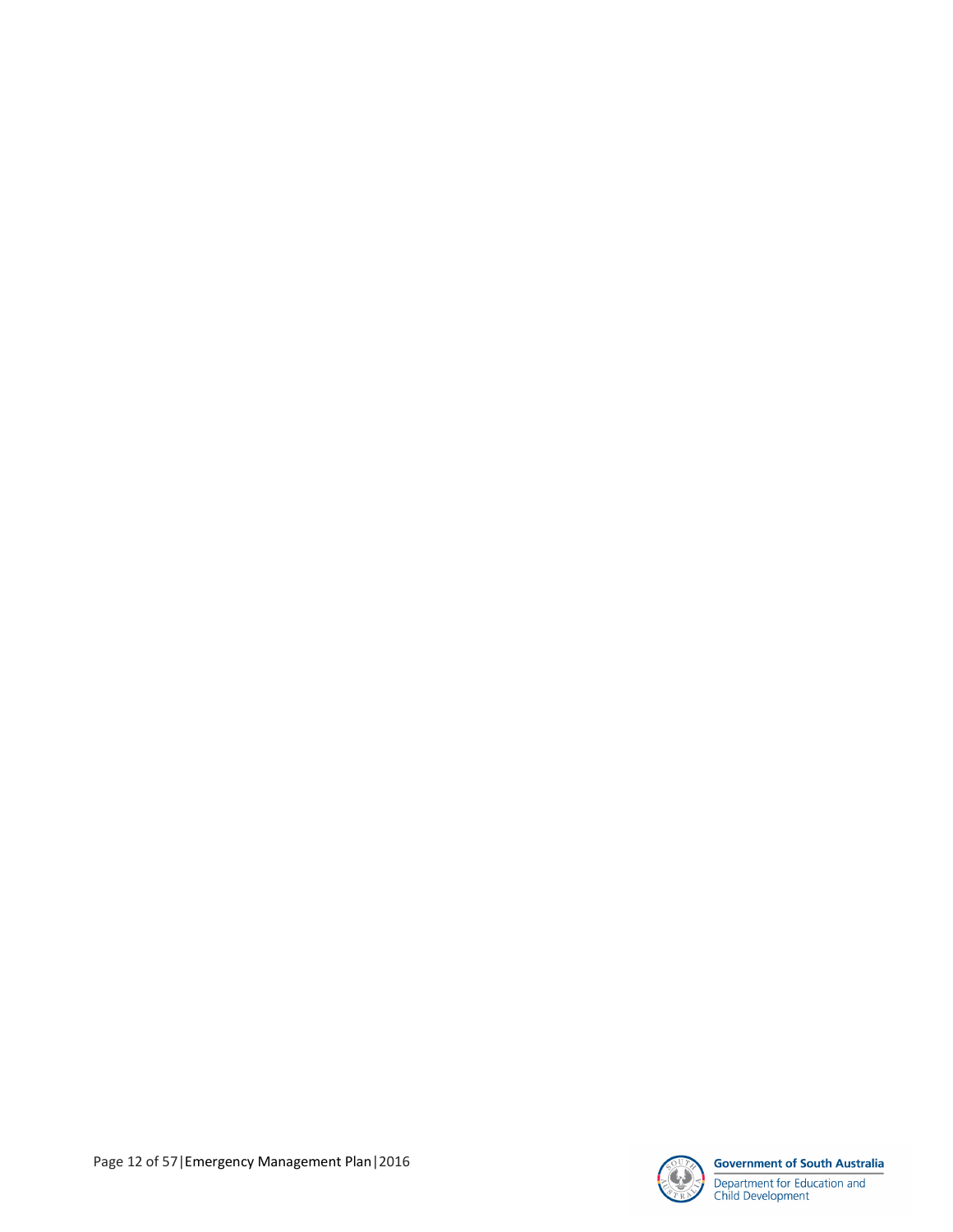### **Site Plans and Area Maps**

**Site Map** 

#### **It is a requirement that you attach a copy of your site plan and area map within this document**

**Please indicate that you have attached a copy of your site plan<sup>2</sup>**

**(click below to insert an image file e.g. .jpeg, .gif, .png of your site plan within the page)** 

**Yes** ☒ **No** ☐

**HELP!** *Are there any guidelines as to what an ideal site plan should look like?* 



.



<sup>&</sup>lt;sup>2</sup> Please note that all site maps submitted will be accepted in its current format for the purposes of avoiding any delay in submitting a reference map for your site i.e. you will not currently be required to conform to AS3745-2010 at this stage.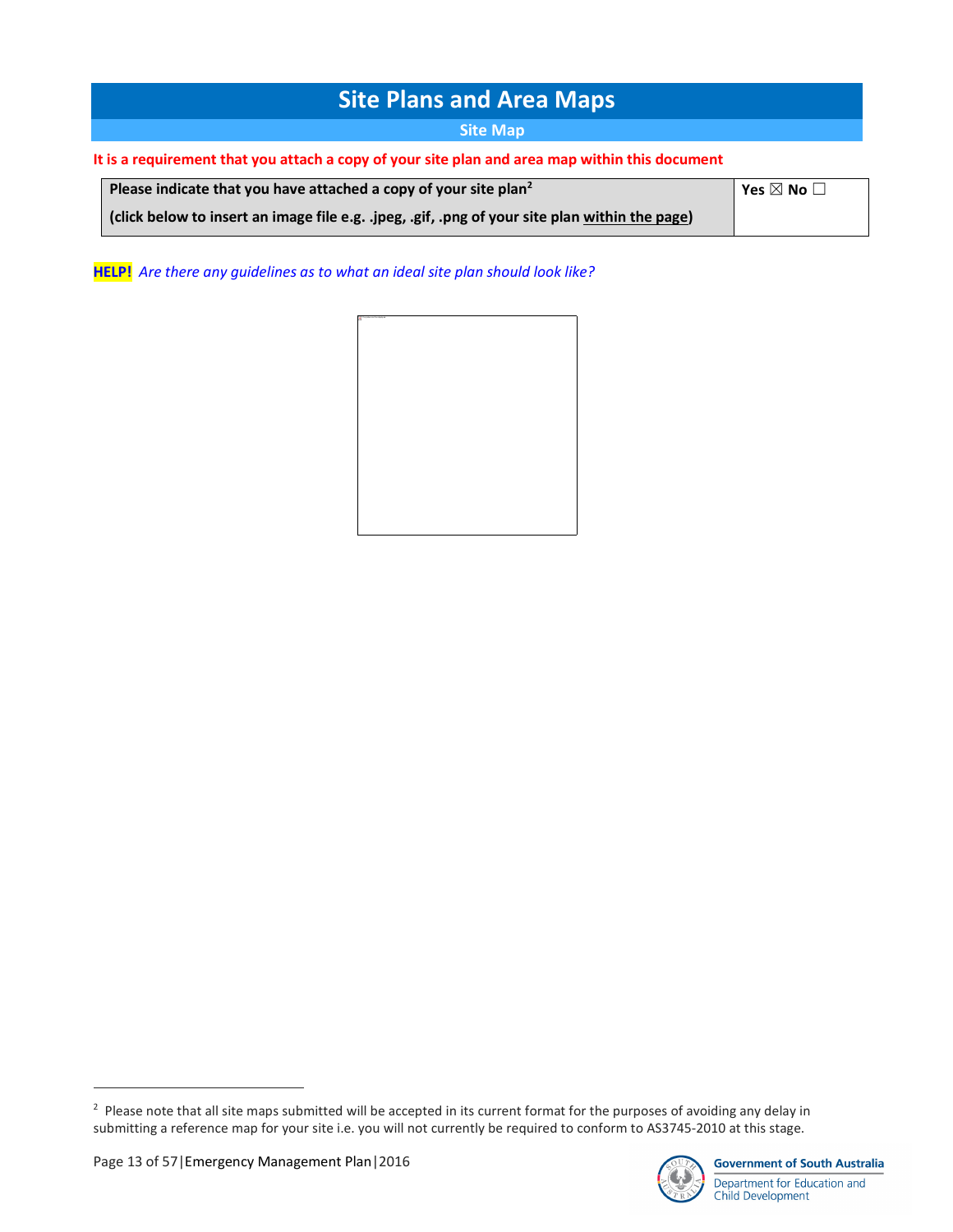| <b>Area Map</b>                                                                               |                           |
|-----------------------------------------------------------------------------------------------|---------------------------|
| Please indicate that you have attached a copy of your area map                                | Yes $\boxtimes$ No $\Box$ |
| (click below to insert an image file e.g. .jpeg, .gif, .png of your area map within the page) |                           |

**HELP!** *Are there any guidelines as to what an ideal area map should look like?* 

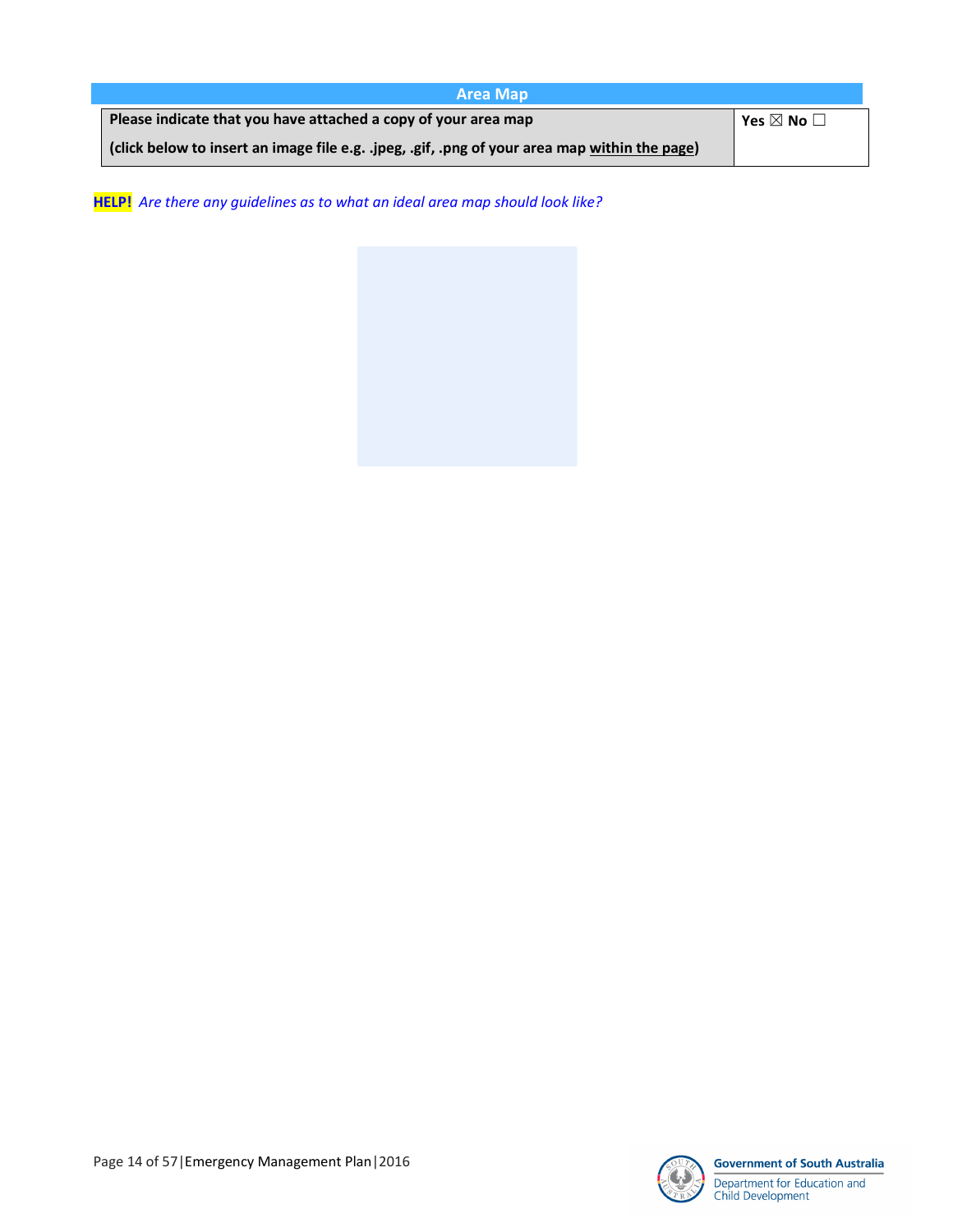### **Emergency Assembly Areas and Alarm Tone Procedures**

**IMPORTANT! The alarms raised for each emergency response should be easily distinguishable from each other. For example, an alarm tone and/or duration to direct persons to a Precautionary Building Confinement MUST differ from an alarm tone for an Evacuation response, in order to avoid any confusion.** 

#### **Shelter-In-Place**

**HELP!** *What is meant by Shelter in Place?*

#### **Shelter in Place Location (specify SAMIS Building number, room number or facility type)**

Gym, 0210-02-1

| <b>Alarm Tone/Alert Method Used</b>        | Duration/Pattern of Alarm Tone (where applicable) |
|--------------------------------------------|---------------------------------------------------|
| Siren                                      | Other                                             |
| If "Other", please provide further details |                                                   |
| 5 long bursts                              |                                                   |

#### **Precautionary Building Confinement (PBC)/Lockdown**

**HELP!** *What is meant by Precautionary Building Confinement (PBC)/Lockdown?*

| PBC/Lockdown Location (specify SAMIS Building number, room number or facility type) |                                                   |  |
|-------------------------------------------------------------------------------------|---------------------------------------------------|--|
| Remain in class rooms 0210-02-3, 0210-03-1 0210-04-1, 0210-05-1, 0210-08-1,         |                                                   |  |
| <b>Alarm Tone / Alert Method Used</b>                                               | Duration/Pattern of Alarm Tone (where applicable) |  |
| Siren                                                                               | Long continuous                                   |  |
| If "Other", please provide further details                                          |                                                   |  |
|                                                                                     |                                                   |  |
|                                                                                     |                                                   |  |



Department for Education and Child Development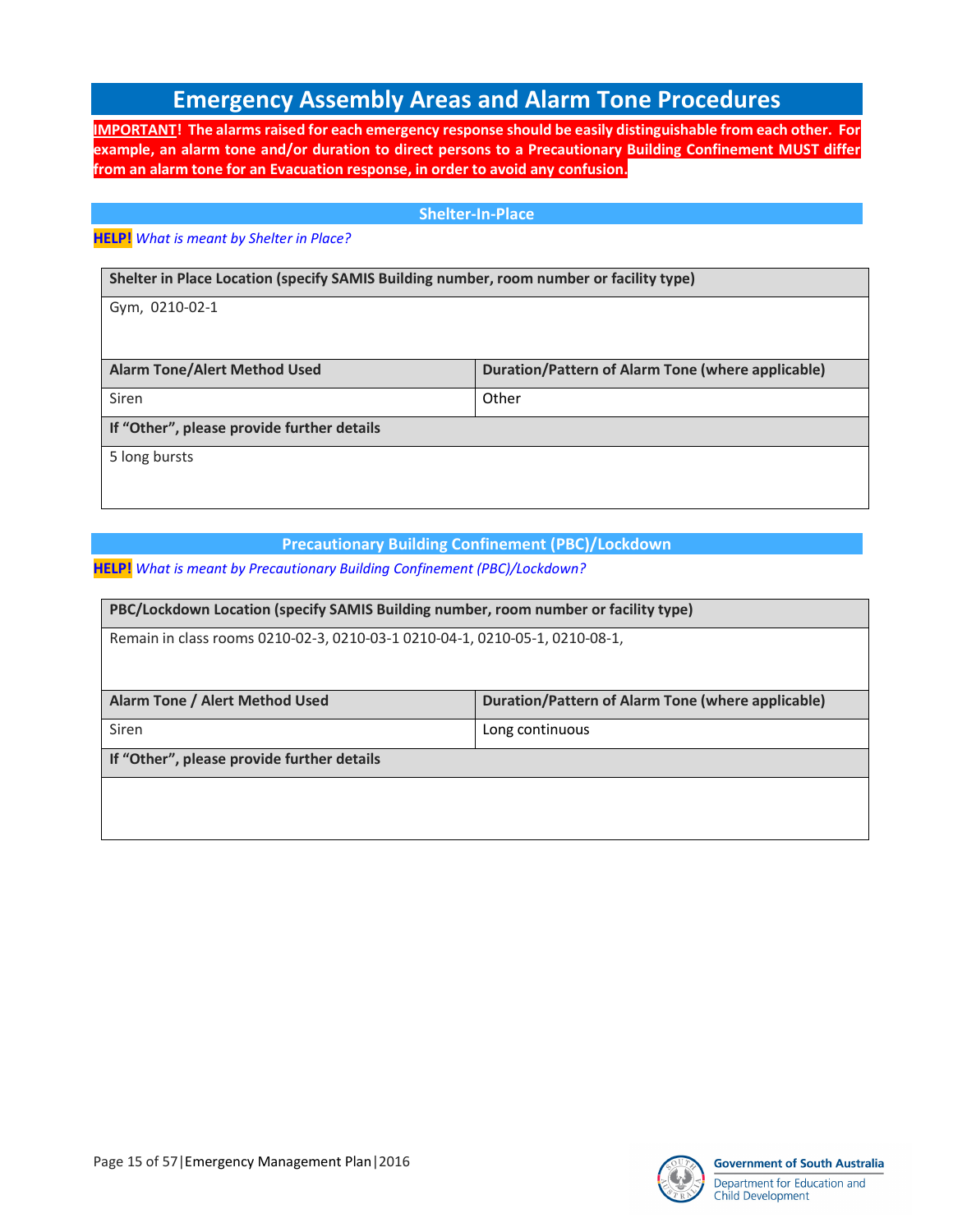#### **Evacuation**

#### **HELP!** *What is meant by an Evacuation?*

| On-site / Adjacent Muster Point Location(s) (e.g. oval/car park/courtyard) |                                                                                                                     |  |
|----------------------------------------------------------------------------|---------------------------------------------------------------------------------------------------------------------|--|
| <b>On Site Location A</b>                                                  | Oval                                                                                                                |  |
| <b>On Site Location B (optional)</b>                                       |                                                                                                                     |  |
|                                                                            | If there are two locations A & B, please state the protocol used to direct the occupants to either A or B during an |  |
| emergency.                                                                 |                                                                                                                     |  |
|                                                                            |                                                                                                                     |  |
| <b>Alarm Tone/Method Used</b>                                              | <b>Duration/Pattern of Alarm Tone</b>                                                                               |  |
| Siren                                                                      | Other                                                                                                               |  |
| If "Other", please provide further details                                 |                                                                                                                     |  |
| 10 quick bursts                                                            |                                                                                                                     |  |
|                                                                            |                                                                                                                     |  |

#### **Off-site Back-up Location**

#### **HELP!** *Why do I need an Off-site Back-up Location?*

| <b>Off-site Back-up Location(s)</b>        |                                                                                                                     |                                       |  |
|--------------------------------------------|---------------------------------------------------------------------------------------------------------------------|---------------------------------------|--|
| <b>Off Site Location A</b>                 | N/A                                                                                                                 |                                       |  |
| <b>Off Site Location B (optional)</b>      |                                                                                                                     |                                       |  |
| emergency.                                 | If there are two locations A & B, please state the protocol used to direct the occupants to either A or B during an |                                       |  |
|                                            |                                                                                                                     |                                       |  |
|                                            |                                                                                                                     |                                       |  |
| <b>Alarm Tone/Method Used</b>              |                                                                                                                     | <b>Duration/Pattern of Alarm Tone</b> |  |
| Choose an item                             |                                                                                                                     | Choose an item                        |  |
| If "Other", please provide further details |                                                                                                                     |                                       |  |
|                                            |                                                                                                                     |                                       |  |
|                                            |                                                                                                                     |                                       |  |
|                                            |                                                                                                                     |                                       |  |



Department for Education and<br>Child Development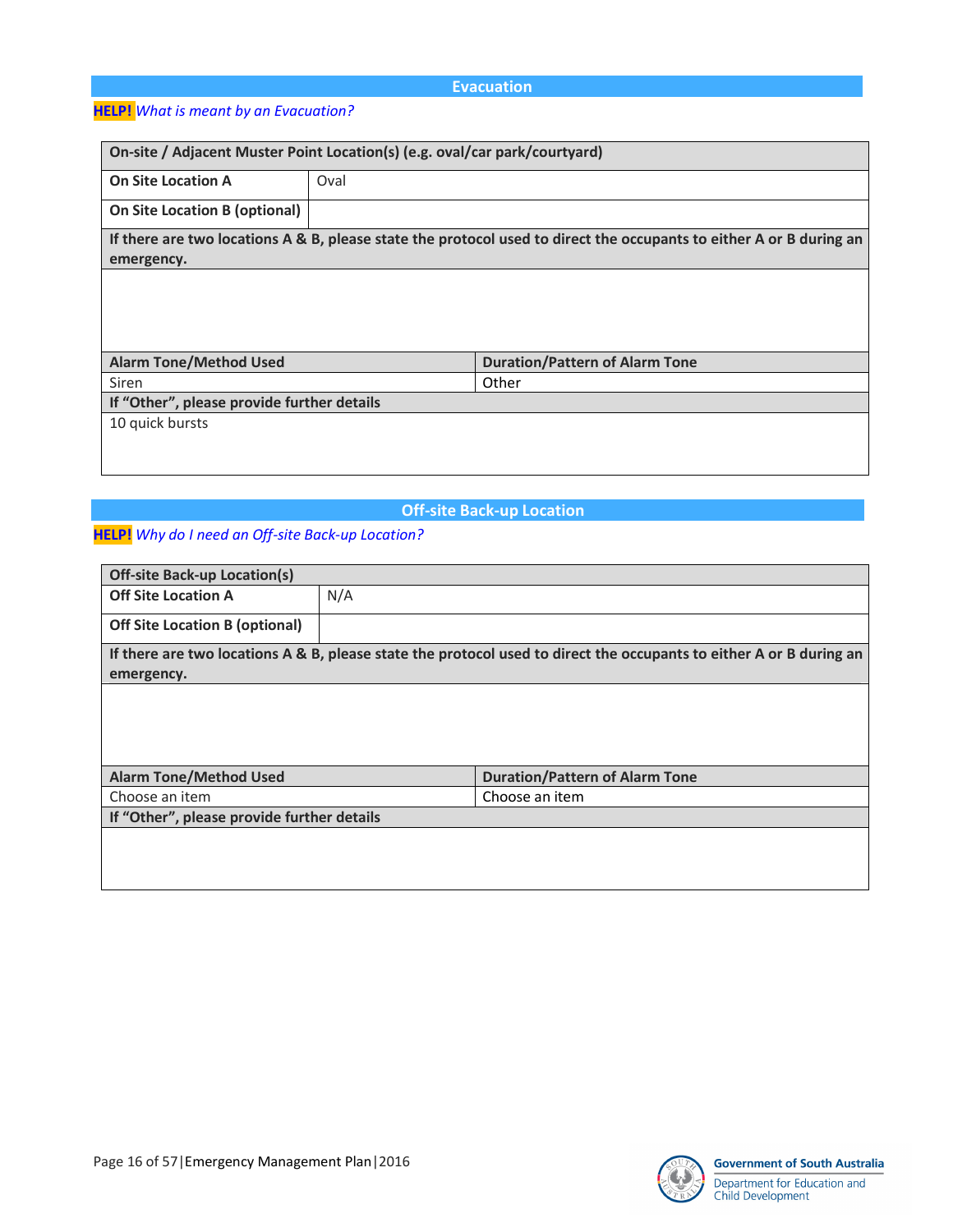### **Hazard Identification and Risk Assessment**

Hazard identification, risk assessment and control procedures are necessary to prepare you to response effectively to any emergency situations on or around your site, in order to ensure the safety of the site and its occupants.

**Using the table below, click on the check-boxes for the assessed risk associated to each of the potential hazard/emergency situation that we have pre-identified.** For example, if your site is situated in a high risk bushfire location, click on the check-box in the red 'High Risk' column for 'Bushfire'; however, should your site be located within the CBD and be considered at an insignificant risk of a bushfire emergency, then click on the check-box in the corresponding white 'Insignificant Risk' column. **Additional spaces have been made available to include any other additional site specific hazards relevant to your site. Where a potential high risk hazard/emergency situation is identified, the procedures developed to address such an event must be completed in the next section.**

**HELP!** *Why do I need to identify specific risks?*

**HELP!** *Where do I gain more information about assistance with a site risk assessment?*

#### **HELP!** *Are there any helpful policies or templates?*

| <b>Hazard/Potential Emergency Situation</b>   | Insignificant | Low                    | <b>Medium</b> | <b>High</b> |
|-----------------------------------------------|---------------|------------------------|---------------|-------------|
|                                               | <b>Risk</b>   | <b>Risk</b>            | <b>Risk</b>   | Risk*       |
| Armed or violent intruders                    | П             | $\overline{\boxtimes}$ | n.            |             |
| <b>Bushfires</b>                              | П             | $\Box$                 | $\Box$        | $\boxtimes$ |
| <b>Bomb Threats</b>                           | ┓             | $\overline{\boxtimes}$ | T,            | П           |
| Cattle escapees                               | $\boxtimes$   | $\Box$                 | П             | П           |
| <b>Chemical leaks</b>                         | $\boxtimes$   | $\Box$                 | П             | П           |
| Earthquakes                                   | П             | $\overline{\boxtimes}$ | П             | П           |
| Flooding                                      | $\boxtimes$   | $\Box$                 | П             | $\Box$      |
| Hazardous Substances (on-site/ close to site) | $\Box$        | $\overline{\boxtimes}$ | $\Box$        | П           |
| Gas leaks                                     | $\boxtimes$   | $\Box$                 | J.            |             |
| Internal Fire/Smokes                          | П             | $\overline{\boxtimes}$ | П             | ш           |
| Lightning Strikes                             | П             | $\overline{\boxtimes}$ | П             | П           |
| Pandemic/Communicable Diseases                | $\Box$        | $\overline{\boxtimes}$ | $\Box$        | $\Box$      |
| <b>Road Collisions</b>                        | П             | $\overline{\boxtimes}$ | П             | $\Box$      |
| Severe Storms                                 | П             | $\overline{\boxtimes}$ | П             | $\sim$      |
| Snakes/Pests                                  | $\Box$        | $\Box$                 | $\boxtimes$   | П           |
| <b>Fallinf Treess</b>                         | П             | $\Box$                 | $\boxtimes$   | П           |
| Other hazards                                 | П             | $\Box$                 | П             | D           |
| Other hazards                                 | П             | $\Box$                 | $\Box$        | $\Box$      |
| Other hazards                                 | П             | $\Box$                 | m.            | l.          |
| Other hazards                                 | $\mathcal{L}$ | $\Box$                 | П             |             |



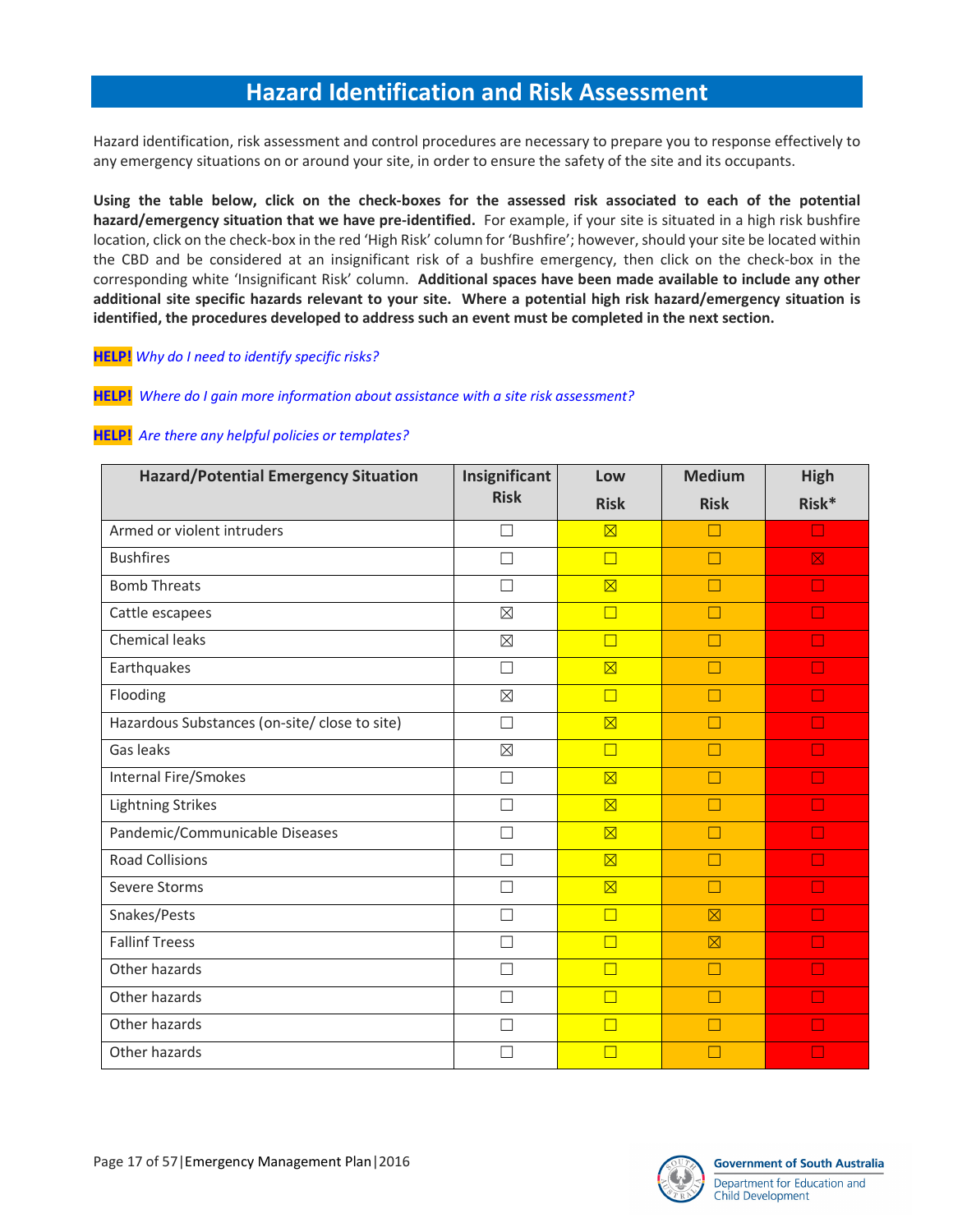### **High Risk Emergency Procedures**

**In the Event of an Emergency** 

Following your site's risk assessment and hazard identification, emergency procedures *must be* in place for each role within the Incident Response Group. For examples of procedural checklists for the mandatory roles, please refer to Appendices A, B & C. Please note these checklists can be used and adapted as per the requirements of your site(s). **For ALL identified 'high risk' hazards or emergency situations, please state the specific procedures you have in place for each of these events (***EXCEPT* **for 'Bushfire' whereby the Bushfire Response Plan in the next section should completed).** 

#### *Example*

| Hazard                   | <b>Emergency response</b> |
|--------------------------|---------------------------|
| Flood                    | Off-site evacuation       |
| Additional monocological |                           |

*Additional procedures* 

*List additional procedures to complement those developed for your 'Off-site evacuation' procedures as stated in the earlier section 'Emergency Assembly Areas and Alarm Tone Procedures'* 

| <b>Hazard</b>                         | <b>Emergency response</b> |
|---------------------------------------|---------------------------|
| <b>Bushfire</b>                       | Shelter-In-Place          |
| <b>Additional procedures</b>          |                           |
| As per the Emergency Management Plan. |                           |

Emergency proceedure and bushfire procedure one page summaries are attached and also displayed in key locations around the site.

| Hazard                                     | <b>Emergency response</b> |
|--------------------------------------------|---------------------------|
| Snakes                                     | On-Site Evacuation        |
| <b>Additional procedures</b>               |                           |
| Move students away from snake.             |                           |
| Monitor snake until snake catcher arrives. |                           |
|                                            |                           |
|                                            |                           |
|                                            |                           |
|                                            |                           |
|                                            |                           |
|                                            |                           |
|                                            |                           |

Child Development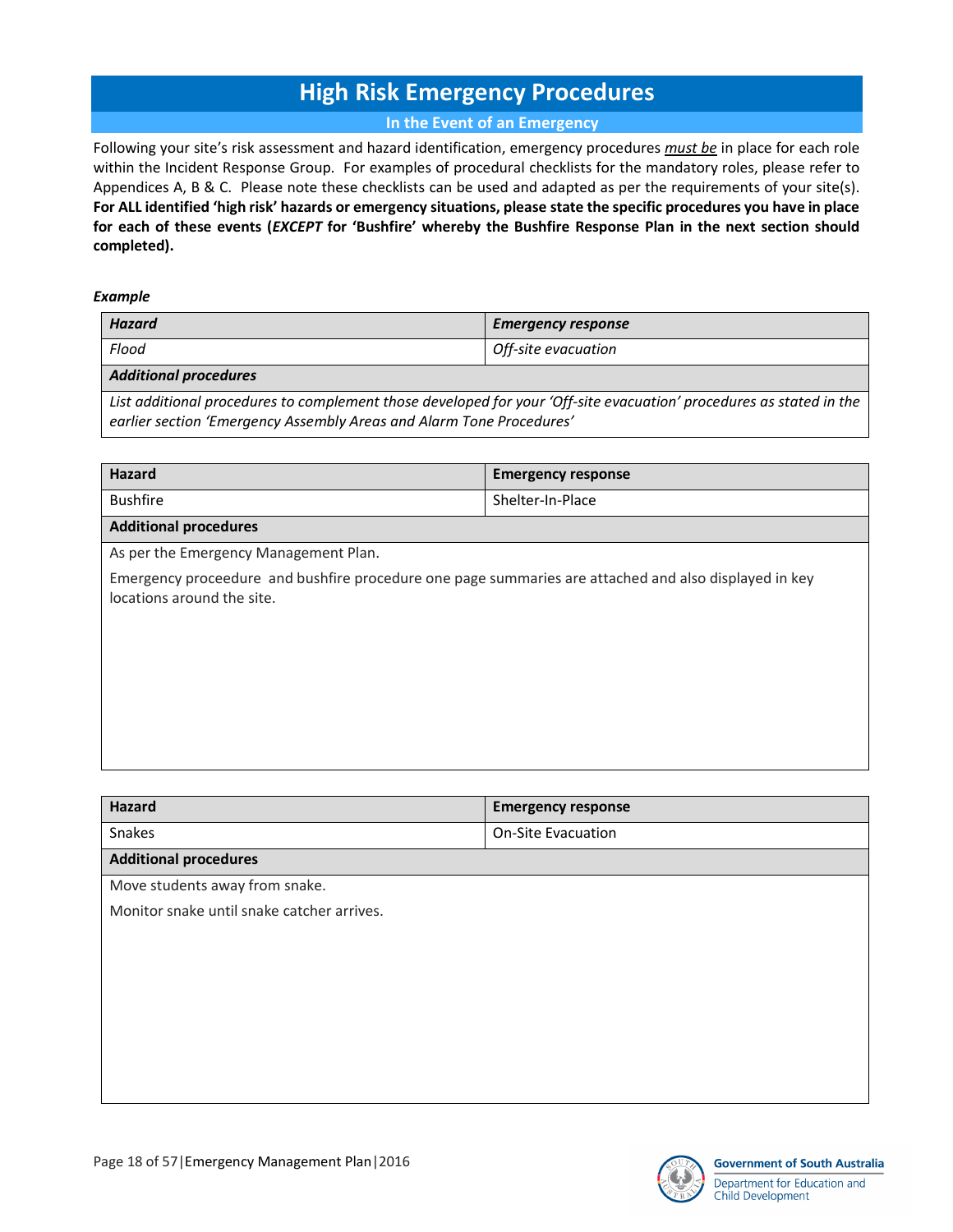| <b>Hazard</b>                | <b>Emergency response</b> |
|------------------------------|---------------------------|
|                              | Choose an item.           |
| <b>Additional procedures</b> |                           |
|                              |                           |
|                              |                           |
|                              |                           |
|                              |                           |
|                              |                           |
|                              |                           |
|                              |                           |
|                              |                           |
|                              |                           |

| <b>Hazard</b>                | <b>Emergency response</b> |
|------------------------------|---------------------------|
|                              | Choose an item.           |
| <b>Additional procedures</b> |                           |
|                              |                           |
|                              |                           |
|                              |                           |
|                              |                           |
|                              |                           |
|                              |                           |
|                              |                           |
|                              |                           |
|                              |                           |

| Hazard                       | <b>Emergency response</b> |
|------------------------------|---------------------------|
|                              | Choose an item.           |
| <b>Additional procedures</b> |                           |
|                              |                           |
|                              |                           |
|                              |                           |
|                              |                           |
|                              |                           |
|                              |                           |
|                              |                           |
|                              |                           |
|                              |                           |



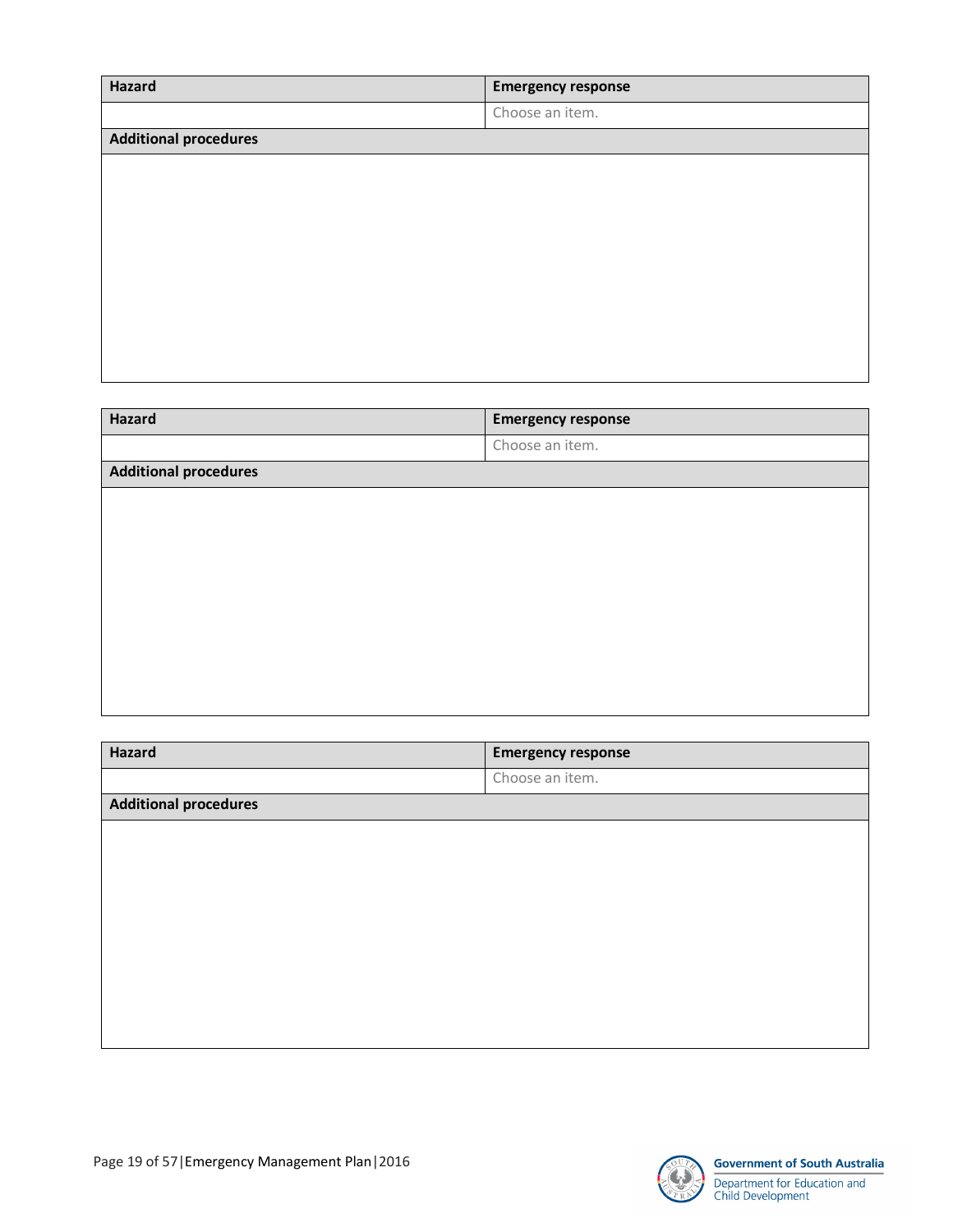### **Emergency Supplies Plan**

In your response to an actual or imminent emergency, the occupants of your site may have to remain on the school grounds for a prolonged period, until the threat has been adequately addressed by the emergency services and then given the clearance to leave the site. Hence, it is important to maintain sufficient stock of emergency supplies for the expected number of occupants of the site during an emergency.

#### **Drinking Water Supply Plan**

Drinking water must be readily available at the site and it must not be reliant on the mains (water or power) for its provision. Otherwise, sufficient drinking water supply (e.g. bottled water) must be maintained at the site at all times. The stock should be checked periodically to ensure that it has not expired. Ideally, there should be about 4 litres of water allocated to each person. However, due to the limitations on the amount of water that you can store on site, **we would recommend at least 1 litre of water be allocated for each person** for the purpose of your site's emergency supplies plan.

Rainwater tanks used for drinking purposes must incorporate disinfection via an ultraviolet light irradiation system. For further information regarding drinking water, see the DECD intranet at:

https://myintranet.learnlink.sa.edu.au/operations-and-management/facilities-and-security/energy,-water-andwaste-management/water

**State your site's drinking water supply plan and availability during an emergency situation** 

6 x 15 litre water bottles and dispensers are kept in the Gym/Shelter in Placee. Staff/students to bring their water bottles with them if possible.

Drinking fountail with tap located with in the shuttered zone

#### **Food Supply Plan**

Your site may store at least a one-day **supply of non-perishable food** (e.g. biscuits, canned food, cereals) that do not require refrigeration, cooking, water or special preparation. Be sure to include a can opener and eating utensils (e.g. paper cups/plates, plastic spoon/fork) in your stock. The stock should be checked periodically to ensure that it has not expired.

**State your site's food supply plan and availability during an emergency situation** 

15 loaves of bread in the freezer B1RR10 (musicroom), located within the shutter area

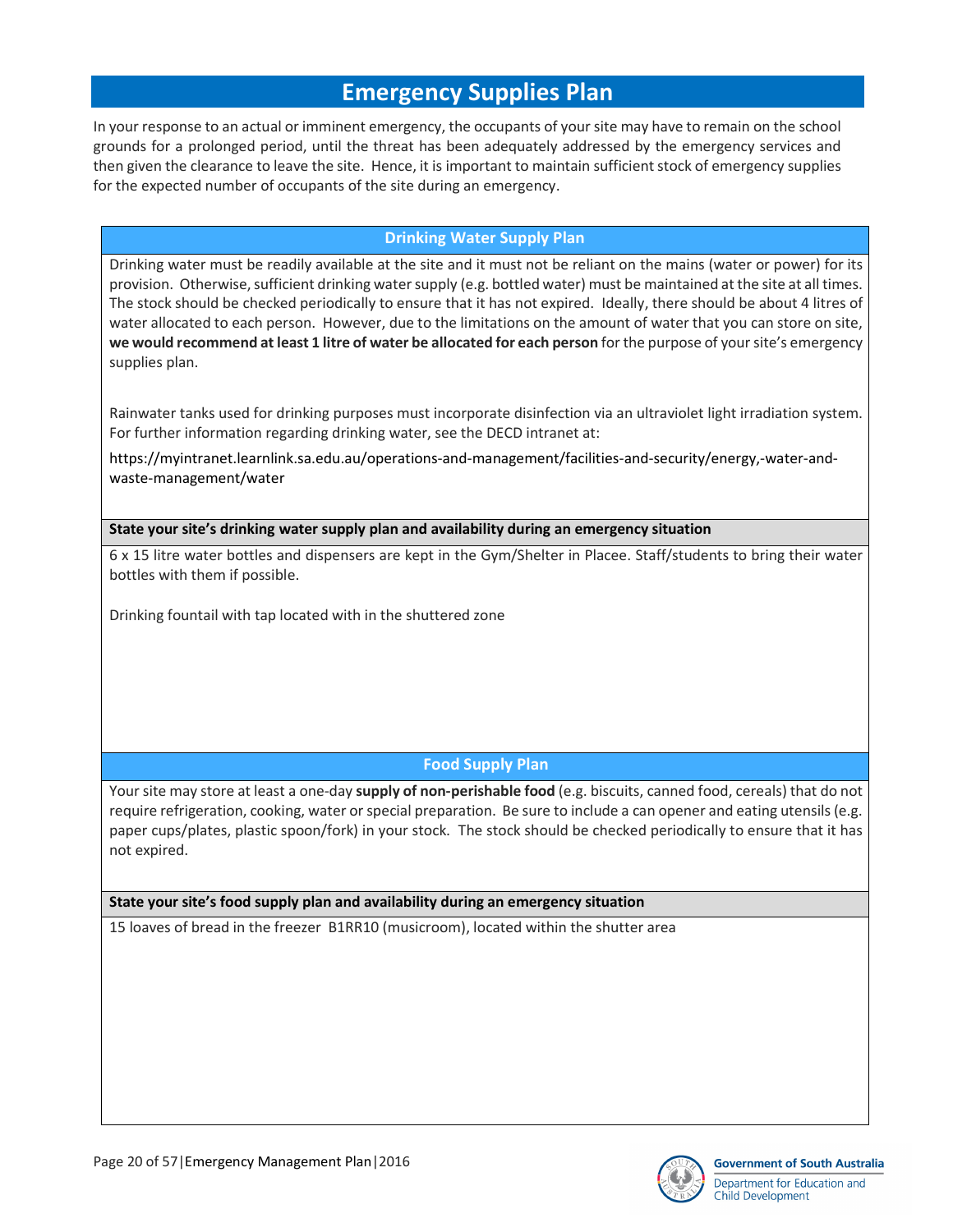#### **Essential Items Supply Plan**

During an emergency, the power and water supply from the mains, as well as internet and mobile/landline connectivity may be affected. Your site may maintain the stock of these basic items to facilitate emergency operations, alleviate the trauma experienced by the occupants and to aid the recovery process after the event. You may add further items to the list by using the spaces provided.

|           | Some of the items that you may want to include are:               |
|-----------|-------------------------------------------------------------------|
| $\bullet$ | Battery-powered, wind-up or solar powered radio                   |
| $\bullet$ | Waterproof torch                                                  |
| $\bullet$ | Spare batteries for all devices (especially mobile)               |
| $\bullet$ | First aid kit with guide book                                     |
| $\bullet$ | Toiletries (soap, handwash, alcohol wipes, toilet paper, tissues) |
| $\bullet$ | <b>Blankets</b>                                                   |
| $\bullet$ | Candles with matches                                              |
| $\bullet$ | Glow sticks (non-toxic)                                           |
| $\bullet$ | Whistle (to signal for help)                                      |
| $\bullet$ | Dust masks, plastic sheeting and duct tape (for Shelter-In-Place) |
| $\bullet$ | Children activities (board games, colouring books, toys)          |
| $\bullet$ | Safety vests (for identification of key personnel)                |
| $\bullet$ | Garbage bags and ties                                             |
| $\bullet$ | Megaphone                                                         |
|           | Add other items using space provided                              |
| $\bullet$ | Medication for individual students                                |
| $\bullet$ | Overalls for Incident Response group                              |
| $\bullet$ | Gloves for Incident response Group                                |
| $\bullet$ | Class sign out sheets                                             |
| $\bullet$ | Appropriate boots                                                 |
| $\bullet$ | <b>Emergency Contact List</b>                                     |
| $\bullet$ | Ear Muffs                                                         |
| $\bullet$ |                                                                   |
| $\bullet$ |                                                                   |
|           |                                                                   |
|           |                                                                   |
|           |                                                                   |
|           |                                                                   |
|           |                                                                   |
|           |                                                                   |
|           |                                                                   |
|           |                                                                   |
|           |                                                                   |



Child Development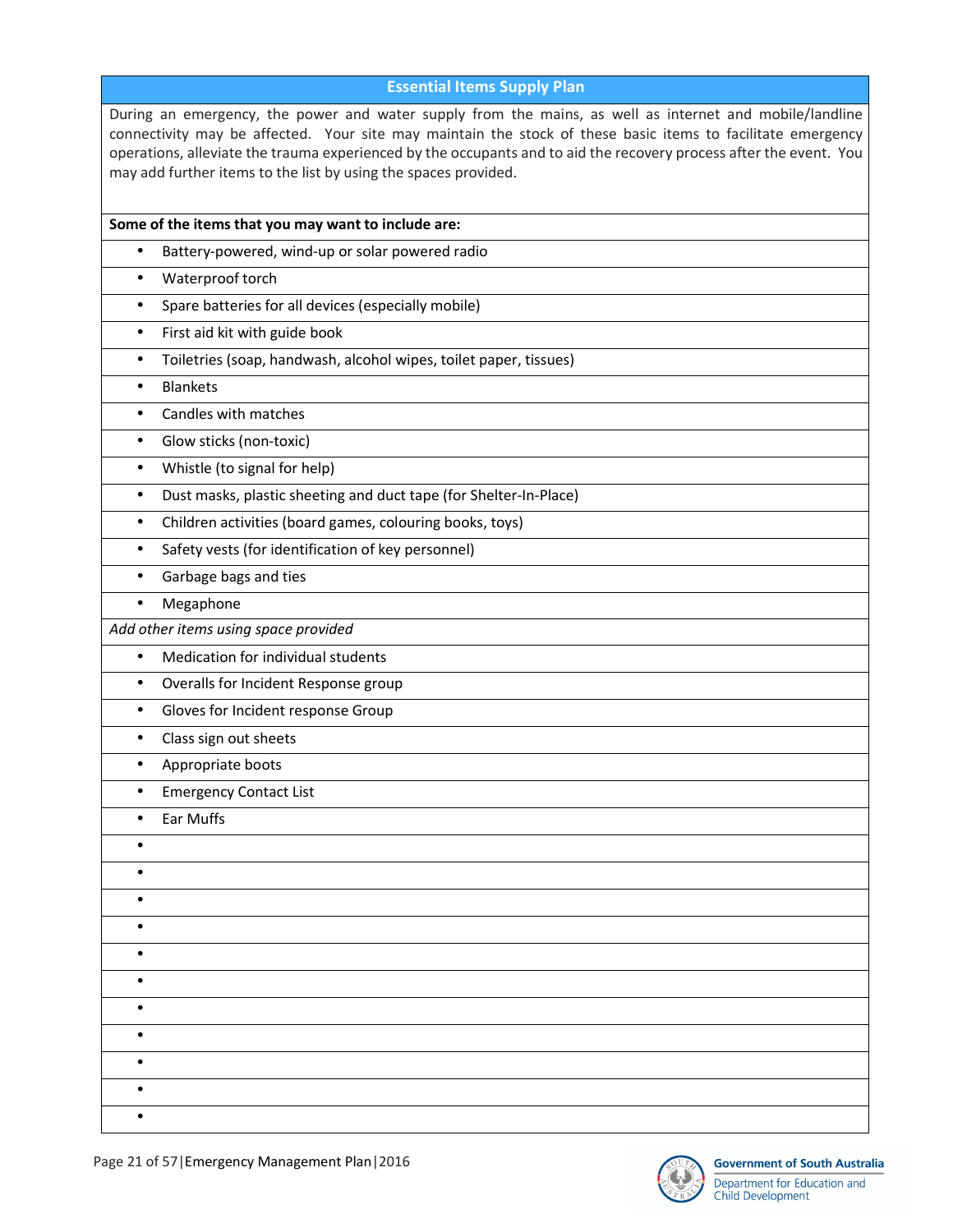| ٠         |  |
|-----------|--|
| ٠         |  |
|           |  |
|           |  |
|           |  |
| ٠         |  |
|           |  |
| ٠         |  |
|           |  |
| ٠         |  |
| ٠         |  |
| $\bullet$ |  |
| ٠         |  |
|           |  |
| ٠         |  |
| ٠         |  |
| ٠         |  |
|           |  |
|           |  |
| $\bullet$ |  |
| ٠         |  |
| ٠         |  |
|           |  |
|           |  |
|           |  |
|           |  |
| ٠         |  |
|           |  |
| $\bullet$ |  |
| ٠         |  |
| $\bullet$ |  |
| ٠         |  |
|           |  |
| $\bullet$ |  |
| $\bullet$ |  |
| ٠         |  |
| ٠         |  |
|           |  |

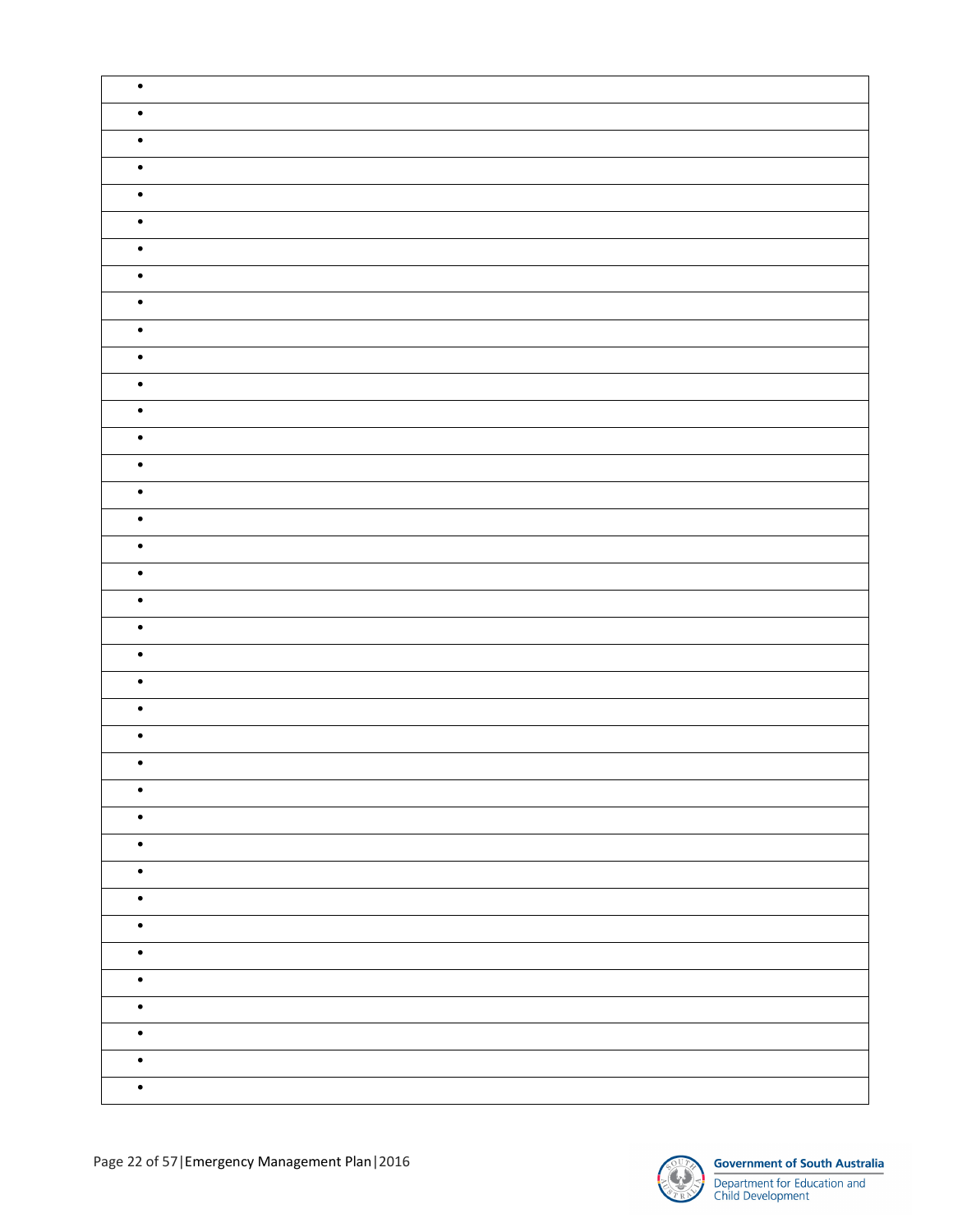### **Student Collection Protocol**

#### **Students Attendance Record**

All schools must have a system to record student attendance and be able to account for the presence or absence of all students during an emergency. In addition, processes must exist to ensure students are only released to authorised individuals*.*

**HELP!** *What are the key features of a system to record students' attendance and nominated persons (or otherwise approved persons) for collection?*

**Provide details of your site's current system to account for students following an emergency response and any methods for corroborating student collection authorities** 

Total Fire Ban Dayds: teachers are to keep class roll books with their class, FO staff will collect and copy roll for the day, record absences in EDSAS and print reports ready for evacuation if necessary.

If students are evacuated to the gym, tachers will take their roll books with them, FO staff will take take records of absences, and sign in out registars to the gym.

Print outs of Parent and Emergency Concts and Sign out sheets are kept in the Bushfire Kit - parents are to sign out students with the designated officer when they collect their child in the event od evacuation to the Gym/Shelter in Place..

#### **Student Collection During Emergency**

Emergencies may occur at any time and often without warning. In such circumstances, it may not be possible for students to be collected by their usual family member or authorised person, or indeed be permitted to make their way home in the usual manner. Sites must ensure that adequate processes are implemented to facilitate urgent changes to usual collection or release arrangements (e.g. SMS authorities permitted with agreed codeword, proactive communication to parents on Total Fire Ban days or during storm events, urgent OSHC arrangements).

**HELP!** *What are the guidelines in developing an effective student collection protocol during an emergency?*

**Detail any specific arrangements to accommodate urgent changes to collection / release authorities during an emergency** 

Parents are the designated authority to collect.

Parents can contact the school in writing (email or text ) to notify of any changes to collection authority each day.

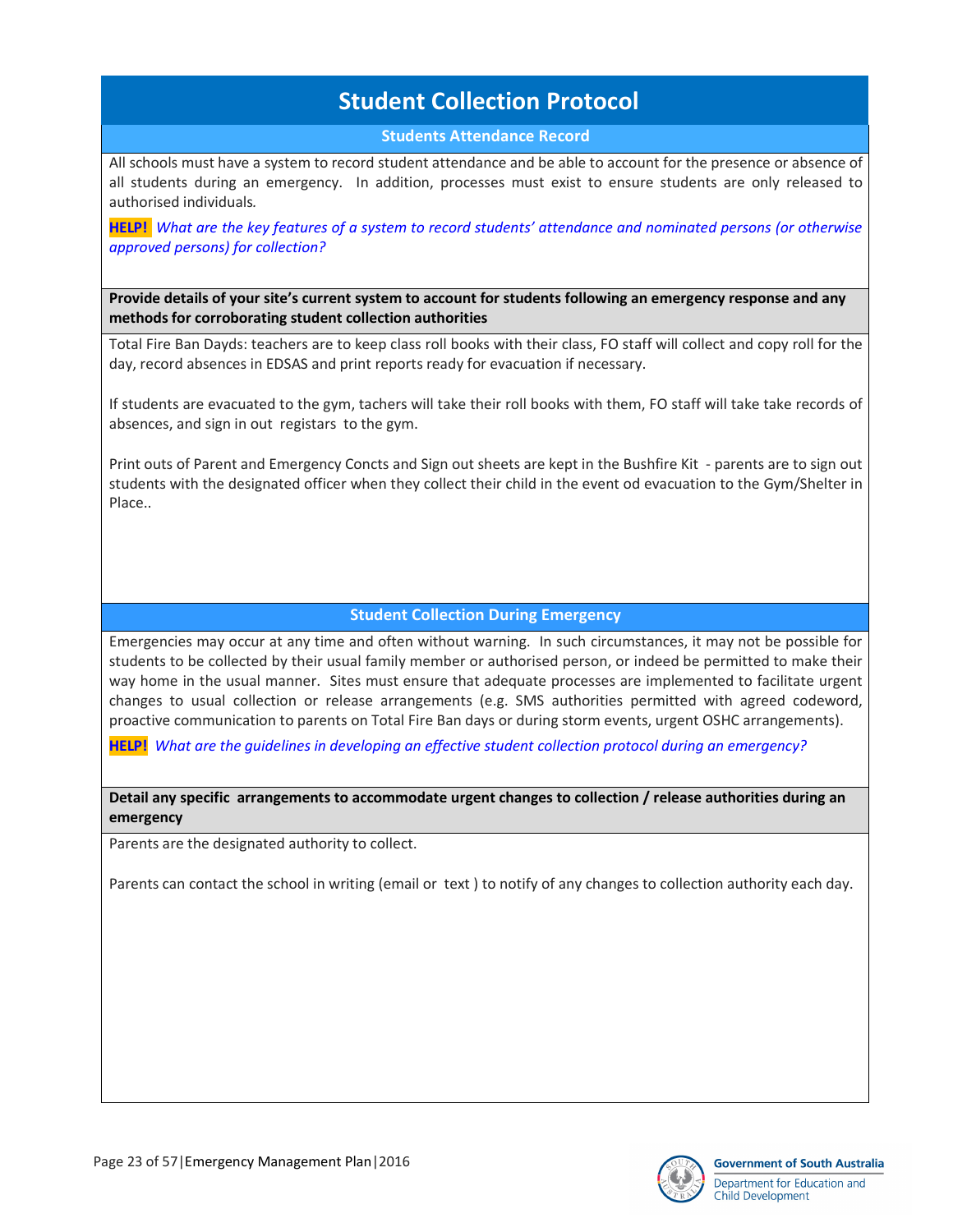## **Bushfire Response Plan - Aldgate** Primary School

It is a DECD requirement that all R1 and R2 bushfire risk rated sites and sites which have identified 'Bushfire' as a potential high risk hazard/emergency (refer to Section 'Hazard Identification & Risk Assessment), to complete the Bushfire Response Plan.

**Completion of this template within your site's Emergency Management Plan supersedes any previous Bushfire Response Plan updating process or documentation.**

#### **Bushfire Refuge**

The term 'Bushfire Refuge' has been adopted by DECD to reduce confusion with the terminology used by the CFS and is generally a building on-site that can provide short term shelter from a bushfire to the site population only.

The term 'Last Resort Refuge' is identified in each Council for community members as a space or building which could be used as a place of last resort for individuals to go to and remain during the passage of fire through their neighbourhood. A Last Resort Refuge is intended to provide a place of relative safety during a bushfire but does not guarantee the survival of those who assemble there and should only be used when personal Bushfire Survival Plans cannot be implemented or have failed.

#### **Note: No DECD sites have been identified by the CFS as a Last Resort Refuge**.

Important: It is the responsibility of the site's EMT to determine trigger points and act upon them as per the site's Bushfire Response Plan. It is also useful to include several means to enable the trigger points in case one or some of these failed to function during an emergency Examples include the following:

- A CFS Watch and Act message advising of a fire within 20km radius of the township
- Receipt of a SAFECOM SMS/phone call emergency alert advising of an imminent bushfire threat

#### **State your site's Trigger Points to prepare for movement to a Bushfire Refuge.**

Fire in the local area - CFS Watch and Act message, bushfire with 20 km radius

#### **State the alarm tone/method used to prepare for movement to the Bushfire Refuge?**

**Note: The alarm tone MUST be clearly distinguishable from the other emergency alarm tones as noted in the earlier section 'Emergency Assembly Areas and Alarm Tone Procedures'.** 

| <b>Alarm Tone/Method Used</b>                                                                     | <b>Duration/Pattern of Alarm Tone</b> |  |
|---------------------------------------------------------------------------------------------------|---------------------------------------|--|
| Bell (electronic)                                                                                 | Other                                 |  |
| If "Other" alarm tone or duration, please provide further details                                 |                                       |  |
| If possible admin staff will personally notify staff - startinging with Kindy, JP, MP, UP, others |                                       |  |

or 5 long bursts of the siren.

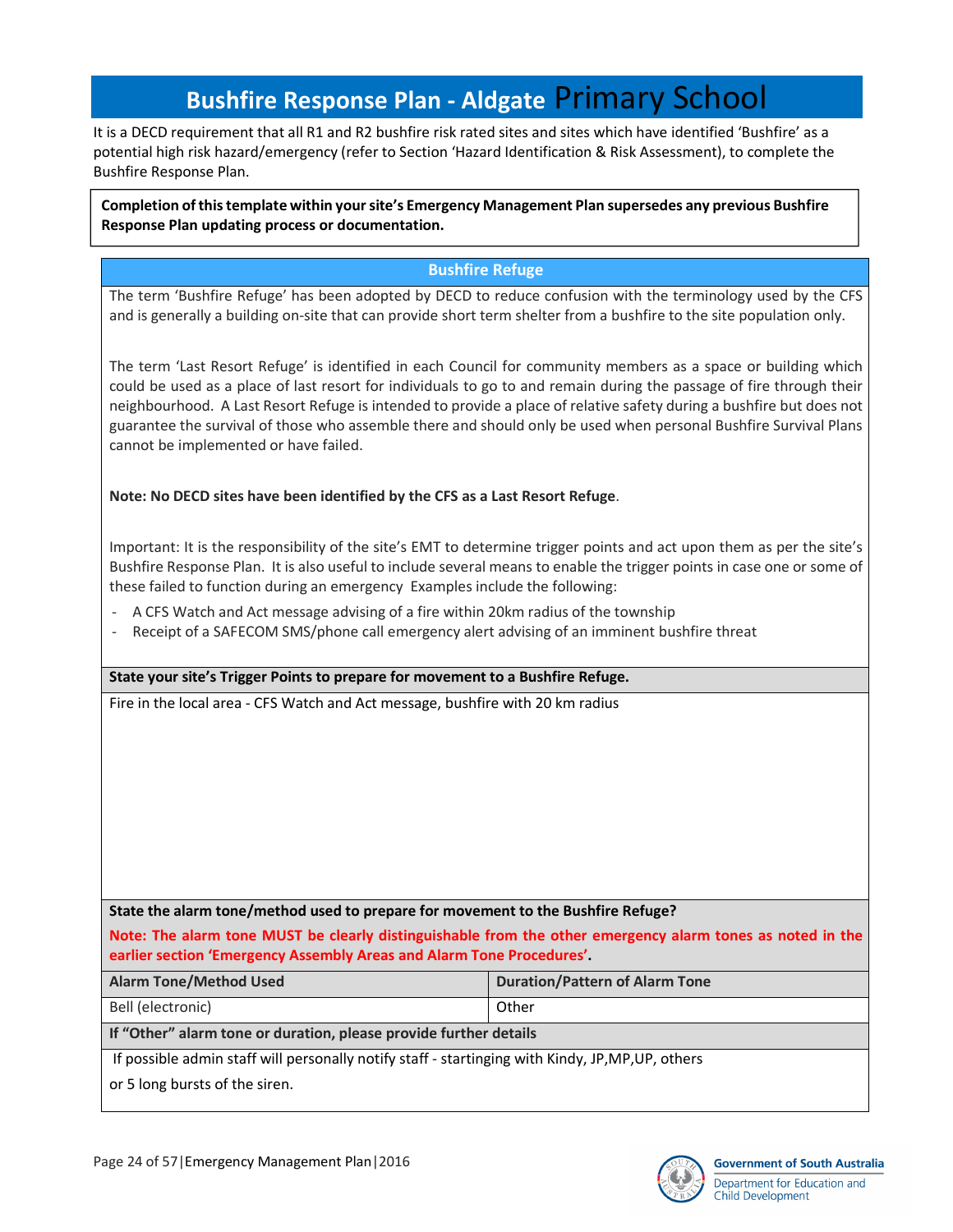**State the location of the Bushfire Refuge.** 

- **If it is an on-site Bushfire Refuge, please state the SAMIS Building Number and any specific facility used for the refuge (e.g. Building 1 - Library).**
- **If it is an off-site Bushfire Refuge, please provide a detailed description and an address of the location (e.g. ABC Caravan Park located at 123 Beach Road SA 5XXX).**

Gym - 0210-02-1

**List other educational sites or services which utilise your Bushfire Refuge and their key contact details** 

| <b>Other Site/Service</b> | <b>Contact Role/Name/Mobile</b>                                                                            | <b>Site/Service Land Line</b> |
|---------------------------|------------------------------------------------------------------------------------------------------------|-------------------------------|
| Aldgate Kindergarten      | Name: Bianca Stanbridge                                                                                    | 8339 3864                     |
| Monday and Wednesday      | Role: Director                                                                                             |                               |
|                           | Mobile: 0438 813 105                                                                                       |                               |
| Aldgate Kindergarten      | Name: Bridget Murphey O'Neill                                                                              | 8339 3864                     |
| Tuesday, Thursday and     | Role: Director                                                                                             |                               |
| Friday                    | Mobile:                                                                                                    |                               |
| <b>OSHC</b>               | Name: Samantha Mclean                                                                                      |                               |
|                           | Role: Director                                                                                             |                               |
|                           | Mobile: 0411 127 481                                                                                       |                               |
|                           | Name:                                                                                                      |                               |
|                           | Role:                                                                                                      |                               |
|                           | Mobile:                                                                                                    |                               |
|                           | Name:                                                                                                      |                               |
|                           | Role:                                                                                                      |                               |
|                           | Mobile:                                                                                                    |                               |
|                           | State the location of your off-site evacuation point should your site need to evacuate the Bushfire Refuge |                               |
| N/A                       |                                                                                                            |                               |

**State the planned method of transport to relocate all persons away from the Bushfire Refuge and to the off-site evacuation point** 

N/A

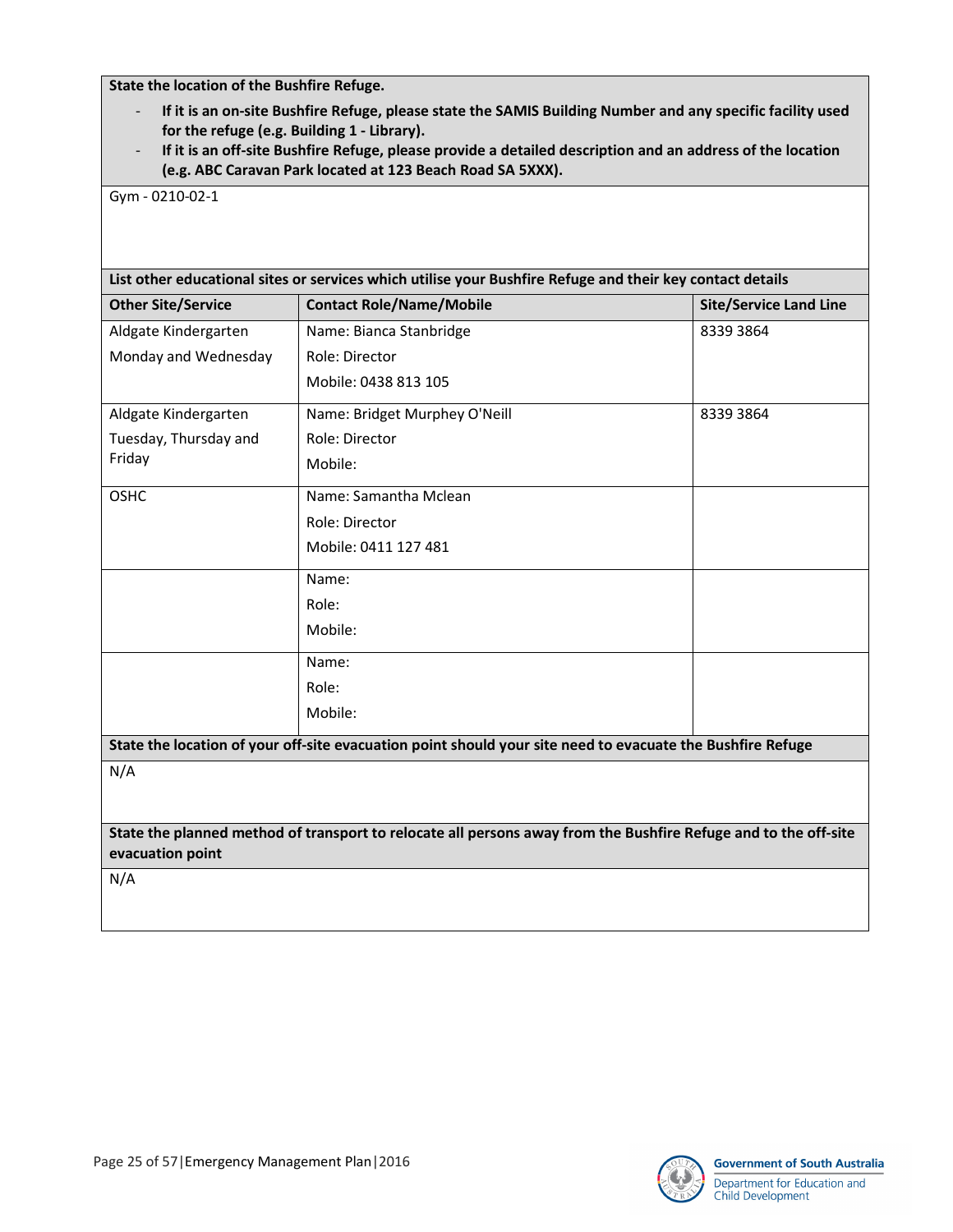#### **Drinking Water Contingency Plan**

Drinking water must be readily available at the Bushfire Refuge location and it must not be reliant on the mains (water or power) for its provision. Otherwise, sufficient drinking water supply must be stocked at the location during Total Fire Ban days. Ideally, there should be about 4 litres of water allocated to each person. However, we appreciate the limitations to the amount of water that you can store on site; hence, **we would recommend at least 1 litre of water be allocated for each person** for the purpose of your site's Bushfire Response Plan.

Rainwater tanks used for drinking purposes must incorporate disinfection via an ultraviolet light irradiation system. For further information regarding drinking water, see the DECD intranet at:

https://myintranet.learnlink.sa.edu.au/operations-and-management/facilities-and-security/energy,-water-andwaste-management/water

#### **State your site's drinking water supply plan and availability during a bushfire emergency situation**

6 x15 litre water bottles and dispensers are kept in the Gym/Shelter in Place.. Staff/students to bring their water bottles with them if possible

Drinking fountain with tap located within the shuttered area.

#### **Water for Ablutions/Sanitary Purposes**

During an emergency, water and/or power supply from mains may be affected and a site may not have ablution water available; therefore, alternatives should be considered. Sites may consider portable options (i.e. camping toilets or 'kitty litter') for use within the Bushfire Refuge during a bushfire emergency situation.

#### **State your site's ablution options during a bushfire emergency situation**

Hand sanitiser and 2 X camp toilets, chemicals for flushing and toilet paper are located in the gym sports shed. Toilets located in B1 (R13&14), within the shuttered area.

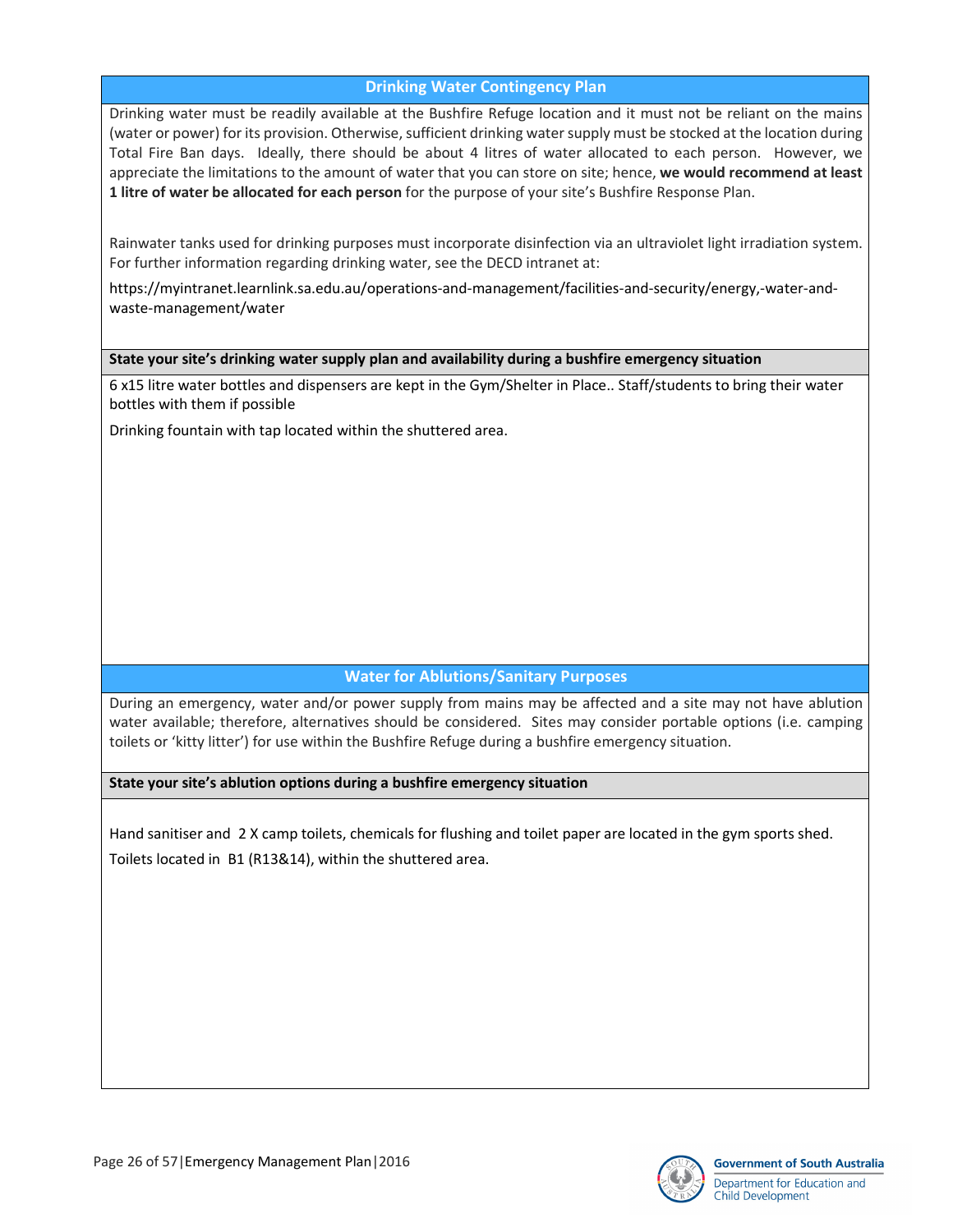### **Administrative Support Plan**

#### **Scheduled Emergency Drills**

Sites must schedule emergency drills (theory or practical) relative to their specific risks. It is expected for schools and preschools to practice emergency procedures on at least two (2) occasions per term. It is important for the sites to validate ALL forms of emergency responses (i.e. Shelter-In-Place, PBC/Lockdown, On-Site Evacuation, Off-Site Evacuation and Bushfire Refuge) on at least one (1) occasion over the calendar year. For R1/R2 bushfire rated sites, they are required to schedule additional (1) Shelter-In-Place and (1) Evacuation prior to the commencement of the Fire Danger Season.

**Please record schedules to be counted for the mandatory number of simulations to be performed by each site for each calendar year (i.e. 8 for non-bushfire rated sites schools and 10 for bushfire rated sites).**

| <b>Emergency Response Type</b>              | <b>Simulated Scenario</b><br>(e.g. flood, fire, bomb threat) | Theory or<br><b>Practical</b> | <b>Date Scheduled</b> |
|---------------------------------------------|--------------------------------------------------------------|-------------------------------|-----------------------|
| Shelter-In-Place                            | <b>Bushfire</b>                                              | Practical                     |                       |
| Precautionary Building Confinement/Lockdown | Threat from intruder                                         | Practical                     |                       |
| Evacuation (On Site)                        | Internal fire                                                | Practical                     |                       |
| Evacuation (On Site)                        | <b>Internal Fire</b>                                         | Practical                     |                       |
| Precautionary Building Confinement/Lockdown | Threat from Intruder                                         | Practical                     |                       |
| Evacuation (On Site)                        | IInternal fire                                               | Practical                     |                       |
| Shelter-In-Place                            | <b>Bushfire</b>                                              | Practical                     |                       |
| Evacuation (On Site)                        | <b>Internal Fire</b>                                         | Practical                     |                       |
| Precautionary Building Confinement/Lockdown | Threat from Intruder                                         | Practical                     |                       |
| Choose a response type                      |                                                              | Choose type                   |                       |

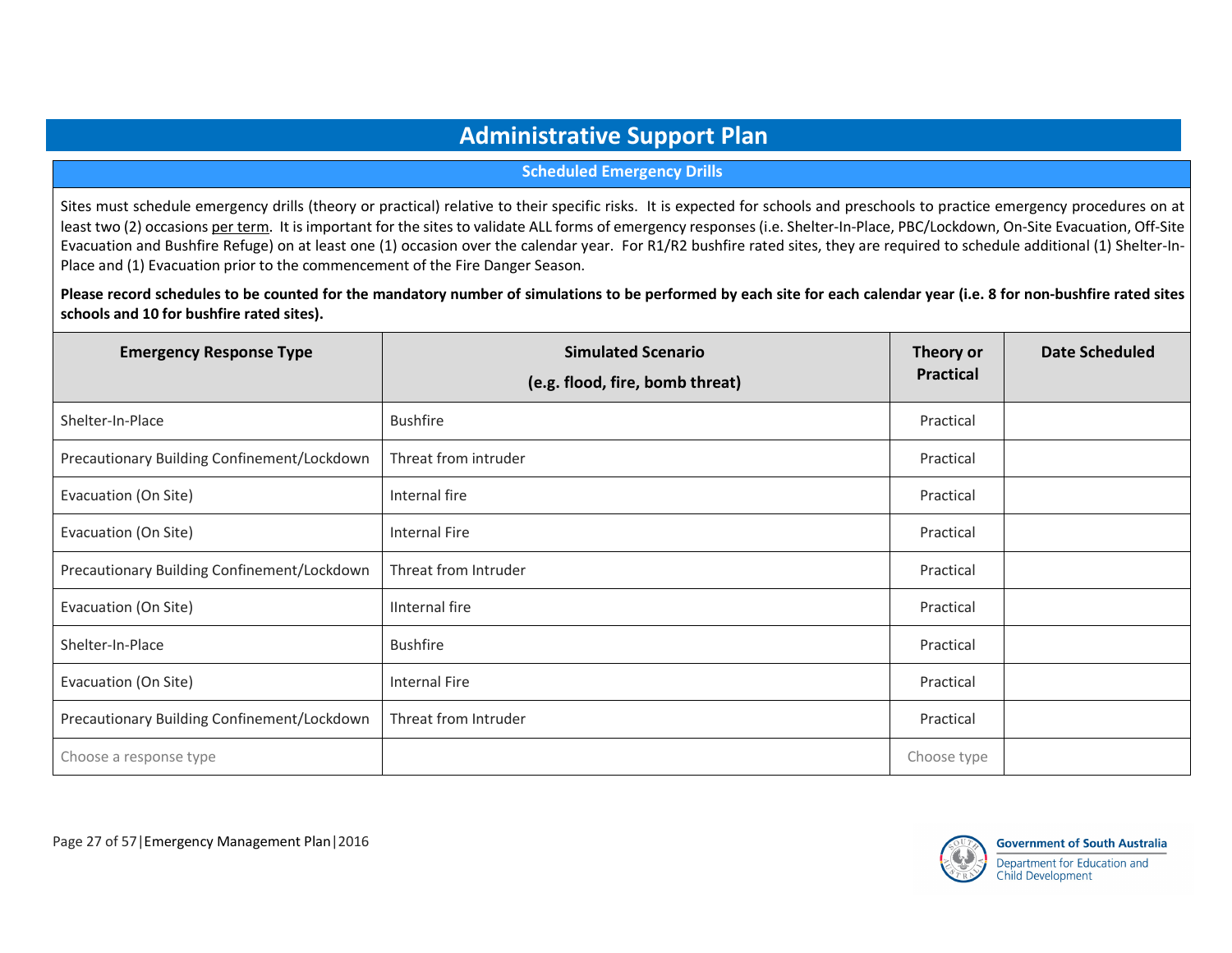| <b>First Aid Training</b>                                                                  |                      |                                       |  |  |
|--------------------------------------------------------------------------------------------|----------------------|---------------------------------------|--|--|
| List all staff trained in first aid and responding in the event of an emergency situation. |                      |                                       |  |  |
| <b>Name</b>                                                                                | <b>Mobile Number</b> | Location (e.g. room no., floor level) |  |  |
| Fiona Crackett                                                                             | 0408 378 851         | Admin                                 |  |  |
| Denny Steer                                                                                | 0409 909 230         | Admin                                 |  |  |
| Val Barber                                                                                 | 0447 172 793         | Classrooms                            |  |  |
|                                                                                            |                      |                                       |  |  |
|                                                                                            |                      |                                       |  |  |
|                                                                                            |                      |                                       |  |  |
|                                                                                            |                      |                                       |  |  |
|                                                                                            |                      |                                       |  |  |
|                                                                                            |                      |                                       |  |  |
|                                                                                            |                      |                                       |  |  |
|                                                                                            |                      |                                       |  |  |
|                                                                                            |                      |                                       |  |  |
|                                                                                            |                      |                                       |  |  |
|                                                                                            |                      |                                       |  |  |

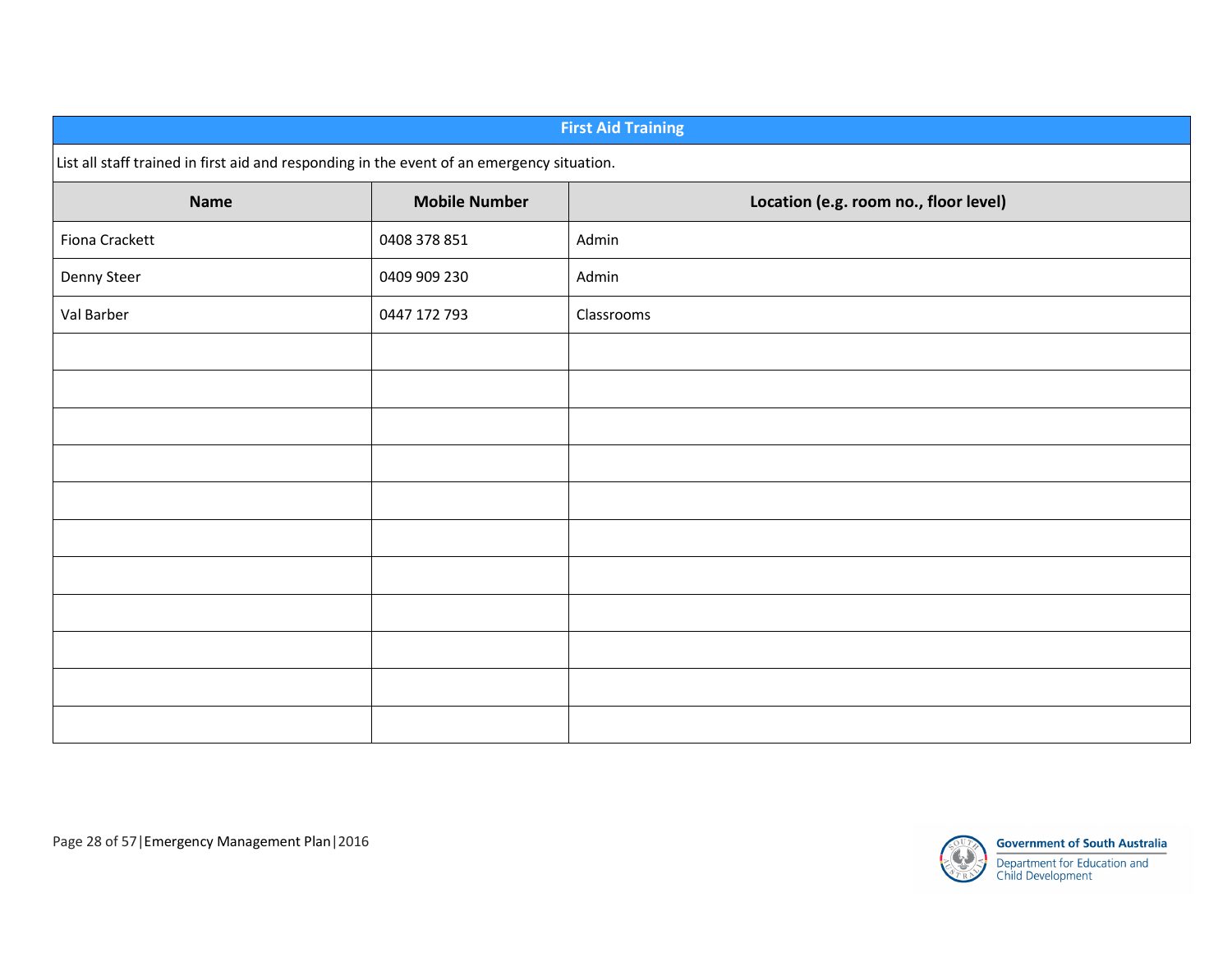#### **Emergency Management Skill Register**

List all staff who are trained or have experience in Emergency Management. For example, staff who may have qualifications in Emergency Planning or similar courses, or have experience from their volunteer or past work appointments (as an emergency service personnel).

| <b>Name</b>    | Training/Experience (e.g. warden)                                                          | <b>Mobile Number</b> | Location (e.g. room no., floor level) |  |
|----------------|--------------------------------------------------------------------------------------------|----------------------|---------------------------------------|--|
| Leah Kennewell | <b>Experienced Principal</b>                                                               | 0401 121 654         | Admin Bld 1 Room 1                    |  |
| Jackie Dawson  | <b>WHS Rep Training</b>                                                                    | 0431 524 009         | Buliding 5 Room 5                     |  |
| Fiona Crackett | Past experience 18 years at Aldgate Primary, Senior First Aid<br>Fire Warden Training 2018 | 0408 837 851         | <b>Building 1Room 5</b>               |  |
| Robyn Neale    | 4 yuears experience at Aldgate Primary School                                              | 0402 078914          | Buliding 1 Room 2                     |  |

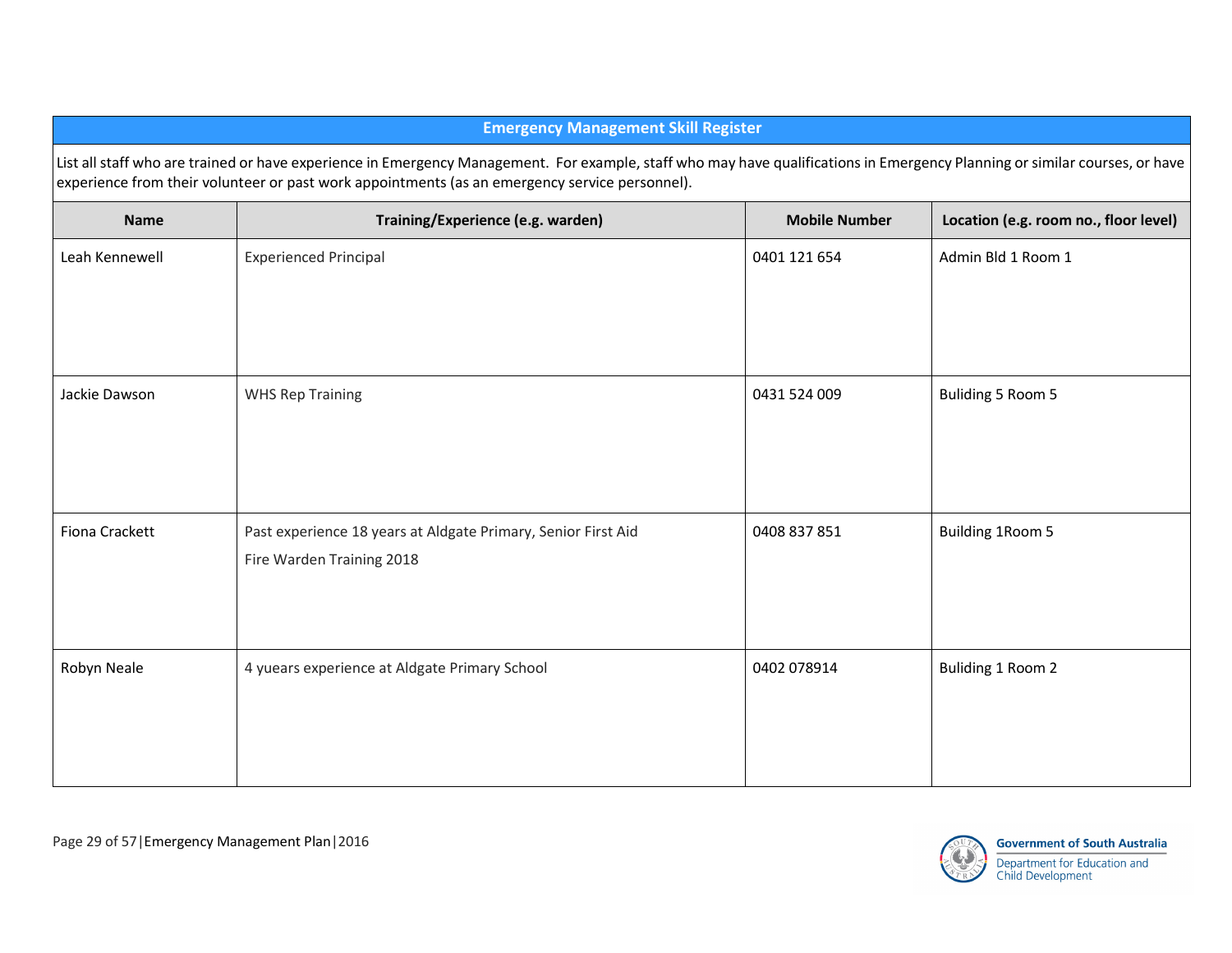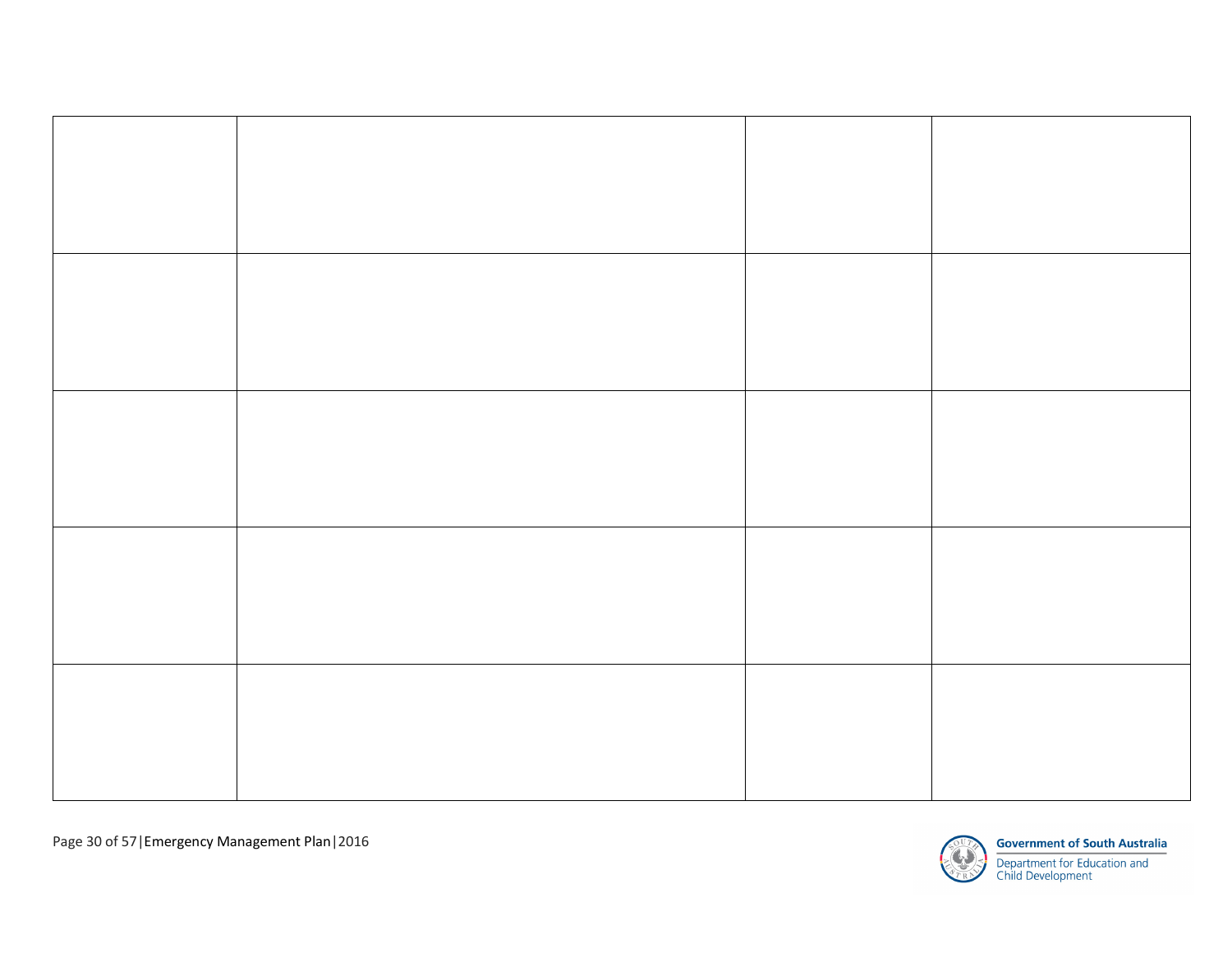| <b>Emergency Management Skill Training Plan</b>                                                                                               |                                               |                                     |                                  |  |  |  |  |
|-----------------------------------------------------------------------------------------------------------------------------------------------|-----------------------------------------------|-------------------------------------|----------------------------------|--|--|--|--|
| List proposed training or courses for staff who are allocated roles in the Incident Response Group (IRG) as main or alternative appointments. |                                               |                                     |                                  |  |  |  |  |
| <b>Name</b>                                                                                                                                   | <b>Incident Response Group</b><br>Appointment | Reason for proposed training/course | <b>Proposed training/courses</b> |  |  |  |  |
| Leah Kennewell                                                                                                                                | Incident Controller (Main)                    | <b>Incident Controller</b>          | Fire Warden                      |  |  |  |  |
| Robyn Neale                                                                                                                                   | <b>Incident Controller</b><br>(Alternate)     | Incident Conmtroller                | Fire Warden                      |  |  |  |  |
| Cam Crigg                                                                                                                                     | Safety Officer (Main)                         | <b>WHS</b>                          | <b>WHS</b>                       |  |  |  |  |
| Fiona Crackett                                                                                                                                | Safety Officer (Alternate)                    | <b>WHS</b>                          | <b>WHS</b>                       |  |  |  |  |
|                                                                                                                                               | Choose an item.                               |                                     |                                  |  |  |  |  |
|                                                                                                                                               | Choose an item.                               |                                     |                                  |  |  |  |  |

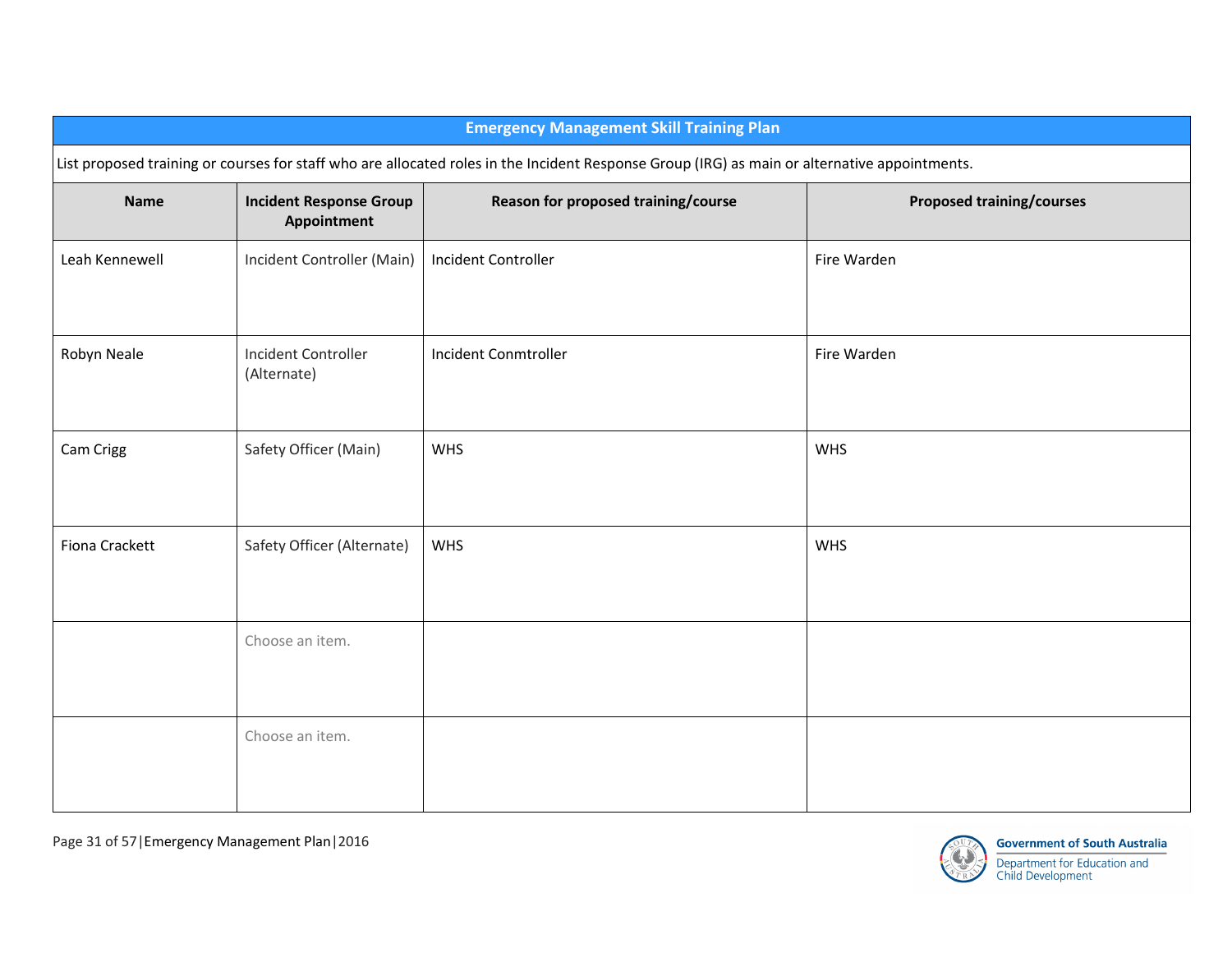| Choose an item. |  |
|-----------------|--|
|                 |  |
|                 |  |
| Choose an item. |  |
|                 |  |
|                 |  |
| Choose an item. |  |
|                 |  |
|                 |  |
| Choose an item. |  |
|                 |  |
|                 |  |
| Choose an item. |  |
|                 |  |
|                 |  |
| Choose an item. |  |
|                 |  |
|                 |  |
|                 |  |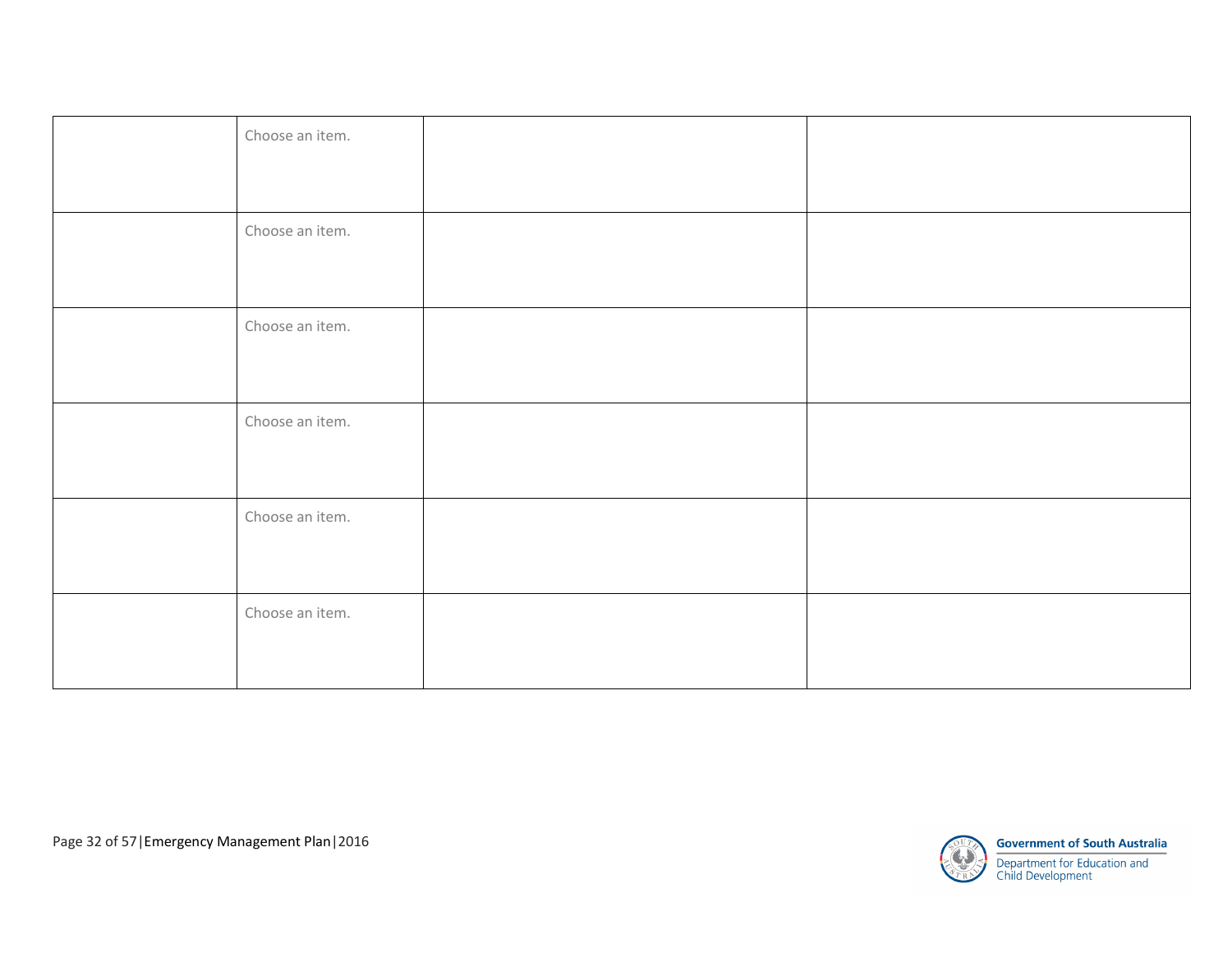| <b>Persons Requiring Additional Assistance Register</b> |                   |                  |                                                                                                                                                                       |                                                                 |                                         |
|---------------------------------------------------------|-------------------|------------------|-----------------------------------------------------------------------------------------------------------------------------------------------------------------------|-----------------------------------------------------------------|-----------------------------------------|
|                                                         |                   |                  | Please complete the below register with occupants that would require assistance in the event of an emergency situation i.e. those with special needs or disabilities. |                                                                 |                                         |
| <b>Name</b>                                             | Location/Area     | <b>Condition</b> | Type of assistance required during emergency                                                                                                                          | Name of<br>responsible person<br>for provision of<br>assistance | Responsible<br>person contact<br>number |
| Siam Verco                                              | <b>Bulding 3</b>  | Impaired hearing | Teacher to be in visual range                                                                                                                                         | Jade Somerville                                                 | 8339 2377                               |
| Scarlett Evan                                           | Building 4        | ASD              | Teacher to be in visual range                                                                                                                                         | <b>Tiffany Cazzolato</b>                                        | 8339 2377                               |
| <b>Willow Blocki</b>                                    | <b>Building 3</b> | Impaired hearing | Teacher to be in visual range                                                                                                                                         | Jade Somerville                                                 | 8339 2377                               |
| Lachlan<br>Grossman                                     | <b>Building 4</b> | Impaired hearing | Teacher to be in visual range                                                                                                                                         | Fran<br>Vallance/Leanne<br>Costello                             | 8339 2377                               |

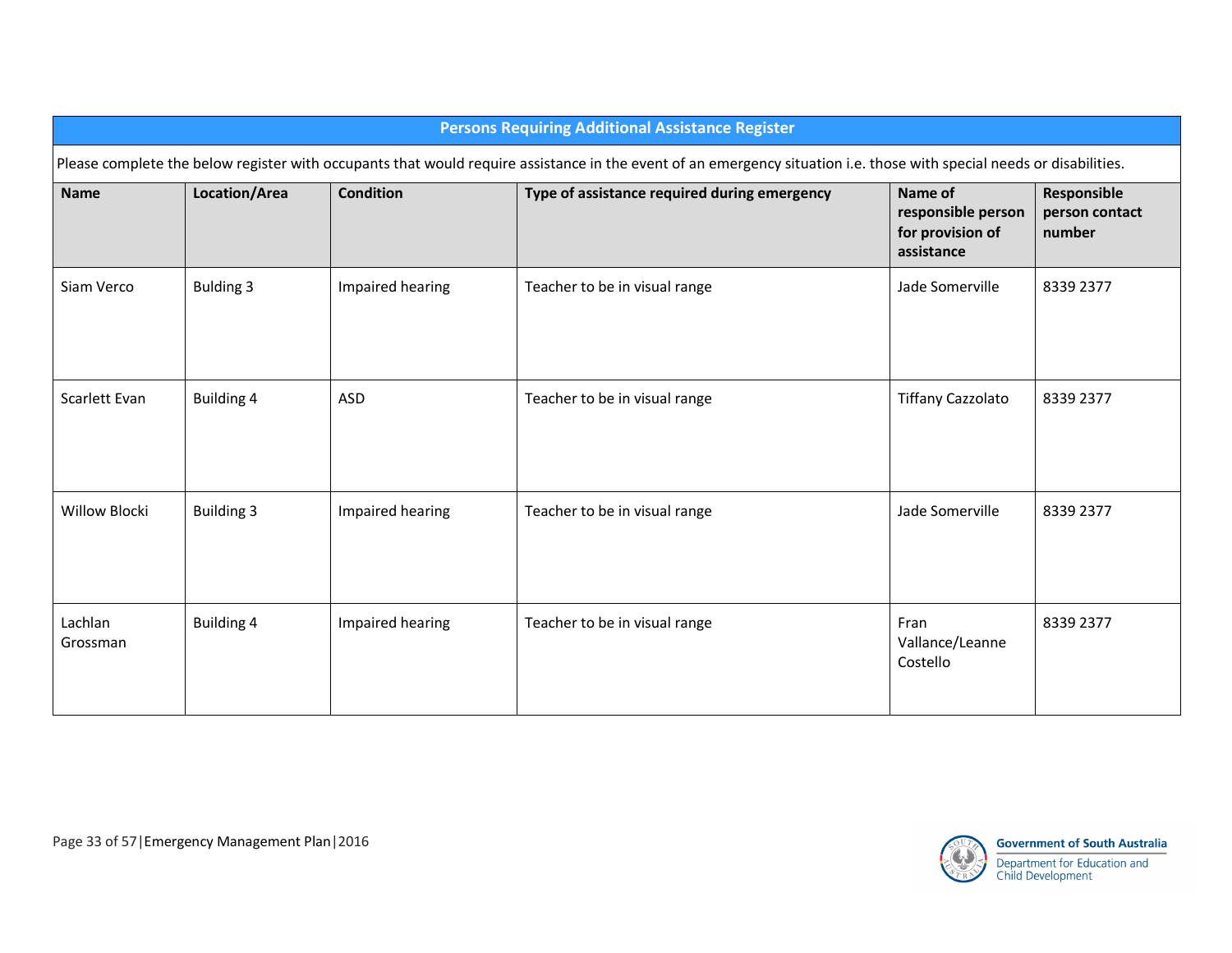| Iris Blocki          | <b>Building 4</b> | comunication | Teacher to be in visual range | Sam Richards                   | 8339 2377 |
|----------------------|-------------------|--------------|-------------------------------|--------------------------------|-----------|
| <b>Travis Neller</b> | <b>Building 5</b> | ASD          | Teacher to be in visual range | Lisa<br>Marsden/Stacey<br>Wood | 8339 2377 |
| <b>Ryan Rogers</b>   | <b>Building 5</b> | Behaviour    | Teacher to be in visual range | Lisa<br>Marsden/Stacey<br>Wood | 8339 2377 |
| George Lamb          | <b>Building 5</b> | ASD          | Teacher to be in visual range | Jackie Dawson                  | 8339 2377 |
| Jacke Eccles         | <b>Building 5</b> | <b>ASD</b>   | Teacher to be in visual range |                                |           |
|                      |                   |              |                               |                                |           |

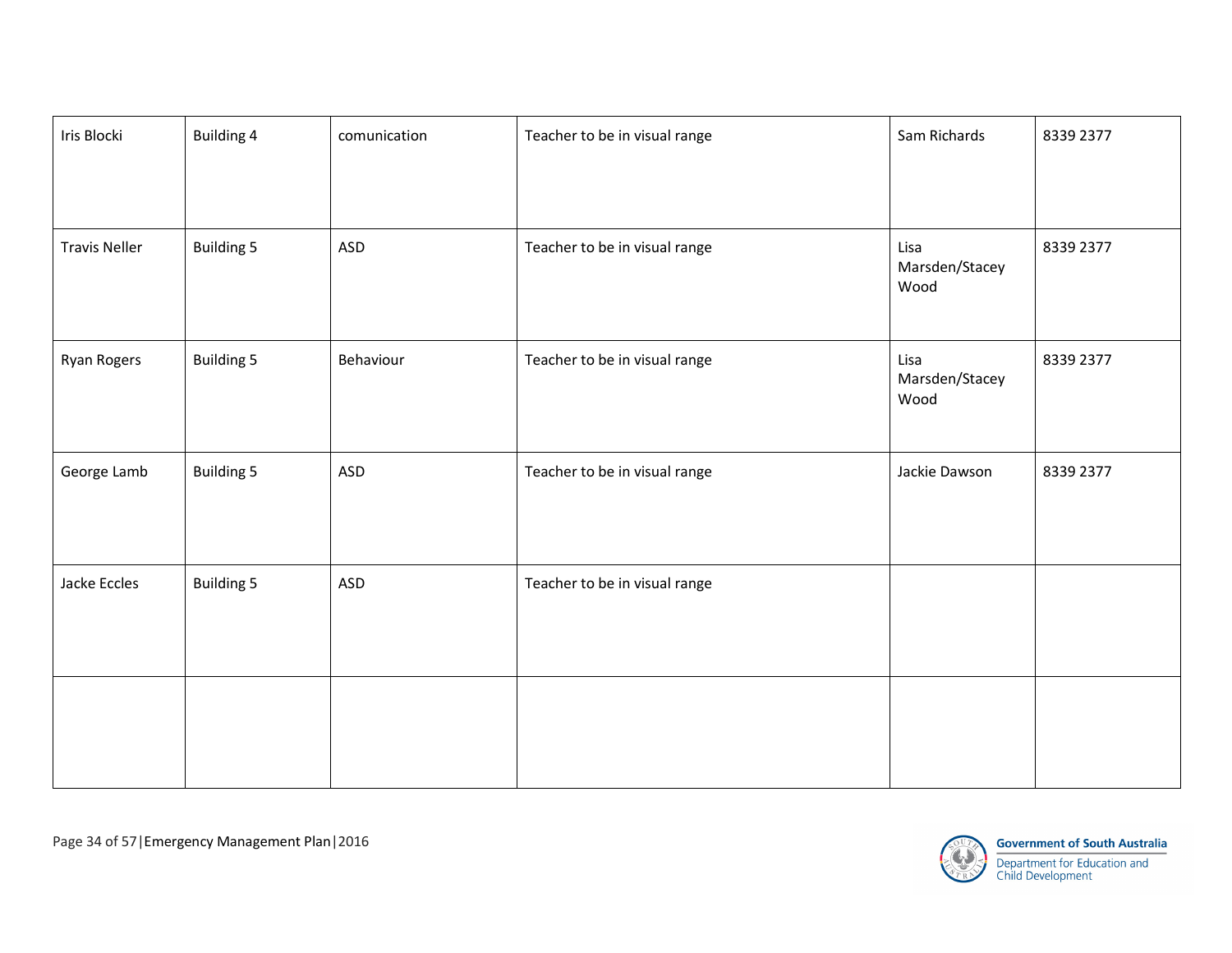## **Completion Checklist**

| Please go through the checklist to ensure completion of the Emergency Management Plan for your site. |                 |                   |                |  |
|------------------------------------------------------------------------------------------------------|-----------------|-------------------|----------------|--|
| <b>Section</b>                                                                                       |                 | <b>Completed?</b> |                |  |
| <b>Emergency Contact Numbers</b>                                                                     | Yes $\boxtimes$ | No $\square$      | $NA$ $\square$ |  |
| Incident Response Group. Structure                                                                   | Yes $\boxtimes$ | No $\square$      | $NA$ $\square$ |  |
| <b>Site Profile</b>                                                                                  | Yes $\boxtimes$ | $No \ \Box$       | $NA$ $\square$ |  |
| Site Plans and Area Maps                                                                             | Yes $\boxtimes$ | No $\square$      | $NA$ $\square$ |  |
| <b>Emergency Assembly Areas and Alarm Tone Procedures</b>                                            | Yes ⊠           | $No$ $\Box$       | $NA$ $\square$ |  |
| Hazard Identification and Risk Assessment                                                            | Yes $\boxtimes$ | No $\square$      | $NA$ $\square$ |  |
| High Risk Emergency Procedures                                                                       | Yes $\boxtimes$ | No $\square$      | $NA$ $\square$ |  |
| <b>Emergency Supplies Plan</b>                                                                       | Yes $\boxtimes$ | No $\square$      | $NA$ $\square$ |  |
| <b>Student Collection Protocol</b>                                                                   | Yes $\boxtimes$ | No $\square$      | $NA$ $\square$ |  |
| <b>Bushfire Response Plan</b>                                                                        | Yes $\boxtimes$ | No $\square$      | $NA$ $\square$ |  |
| Administrative Support Plan                                                                          | Yes $\boxtimes$ | $No$ $\Box$       | $NA$ $\square$ |  |

#### **This document is completed by**

| Name:                  | Fiona Crackett in consultation with Bianca Stanbridge, Leah Kennewell, |
|------------------------|------------------------------------------------------------------------|
| Designation:           | <b>Communications Officer</b>                                          |
| <b>Contact Number:</b> | 8339 2377                                                              |
| Email:                 | fiona.crackett660@schools.sa.edu.au                                    |
| Date of completion:    | 21/1/2019                                                              |

#### PLEASE SAVE THIS DOCUMENT AS YOUR SITE NAME BEFORE SUBMITTING TO DECD

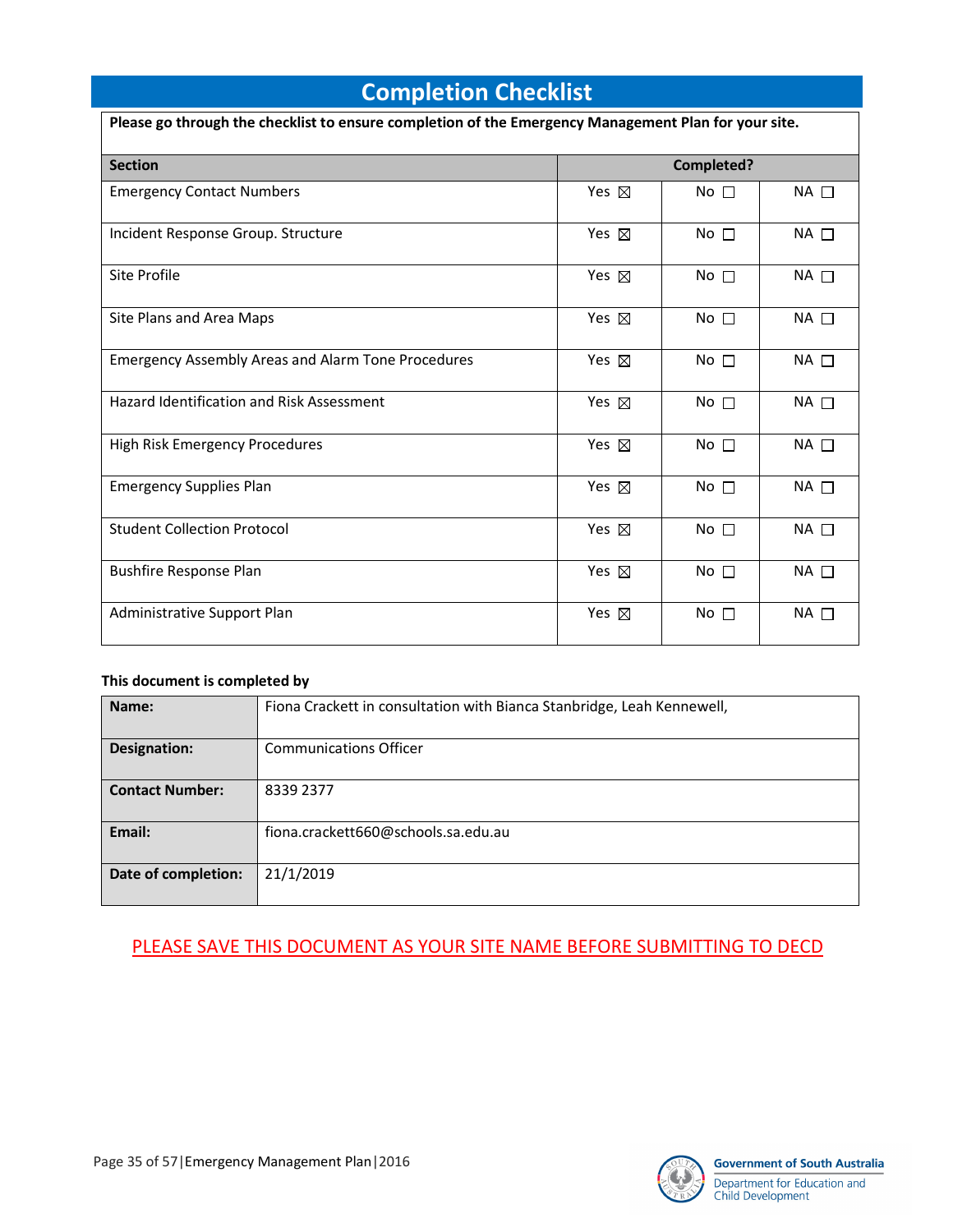# **Appendix A1 – Incident Controller (Emergency Procedure)**

# Emergency Procedure Checklist: Incident Controller

The intention of this checklist is to provide a helpful guide as to the minimum requirements for actions taken in response or in anticipation of an emergency event by the mandatory role of an Incident Controller within an Incident Response Group (IRG). Your site may have additional steps to be followed and these should be listed within the spaces available.

|                                             | <b>Actions</b>                                                                                                                                                                                                                                                                            | <b>Yes</b>               | <b>No</b> |
|---------------------------------------------|-------------------------------------------------------------------------------------------------------------------------------------------------------------------------------------------------------------------------------------------------------------------------------------------|--------------------------|-----------|
| 1.                                          | Ascertain the nature of the emergency and determine the appropriate action/alarm to be raised<br>to initiate procedures to be followed (if not already activated)                                                                                                                         | ш                        | П         |
|                                             | 2. Establish a Control Centre (for operations and communications) at suitable location, convene<br>the Incident Response Group (IRG), define objectives, assign initial tasks to IRG members<br>(including timelines for action and reporting) and determine next scheduled briefing time | $\Box$                   | □         |
|                                             | 3. Brief emergency services personnel upon arrival on type, scope and location of the emergency,<br>the status of the evacuation and thereafter act on senior officer's instructions                                                                                                      | $\Box$                   | П         |
|                                             | 4. At the next scheduled briefing, IRG members provides updates on progress of tasks, and new or<br>additional tasks to be assigned as appropriate                                                                                                                                        | ப                        | П         |
|                                             | 5. Set timelines and further reporting/review of incident status.                                                                                                                                                                                                                         | $\Box$                   | $\Box$    |
| 6.                                          | If the incident is still 'active', repeat step 4 and 5 above.                                                                                                                                                                                                                             | $\Box$                   | П         |
|                                             | 7. If the incident is no longer 'active', organize debrief of incident and final report by IRG members.                                                                                                                                                                                   | $\Box$                   | П         |
|                                             | 8. Authorise the safe return of occupants when satisfied to do so and after consultation with<br>emergency services.                                                                                                                                                                      | $\Box$                   | $\perp$   |
|                                             | 9. Stand down IRG                                                                                                                                                                                                                                                                         | $\Box$                   | $\Box$    |
| All other responsibilities as listed below: |                                                                                                                                                                                                                                                                                           |                          |           |
|                                             |                                                                                                                                                                                                                                                                                           | Ш                        | П         |
|                                             |                                                                                                                                                                                                                                                                                           | Ш                        | П         |
|                                             |                                                                                                                                                                                                                                                                                           | $\overline{\phantom{0}}$ |           |
|                                             |                                                                                                                                                                                                                                                                                           | Ш                        |           |

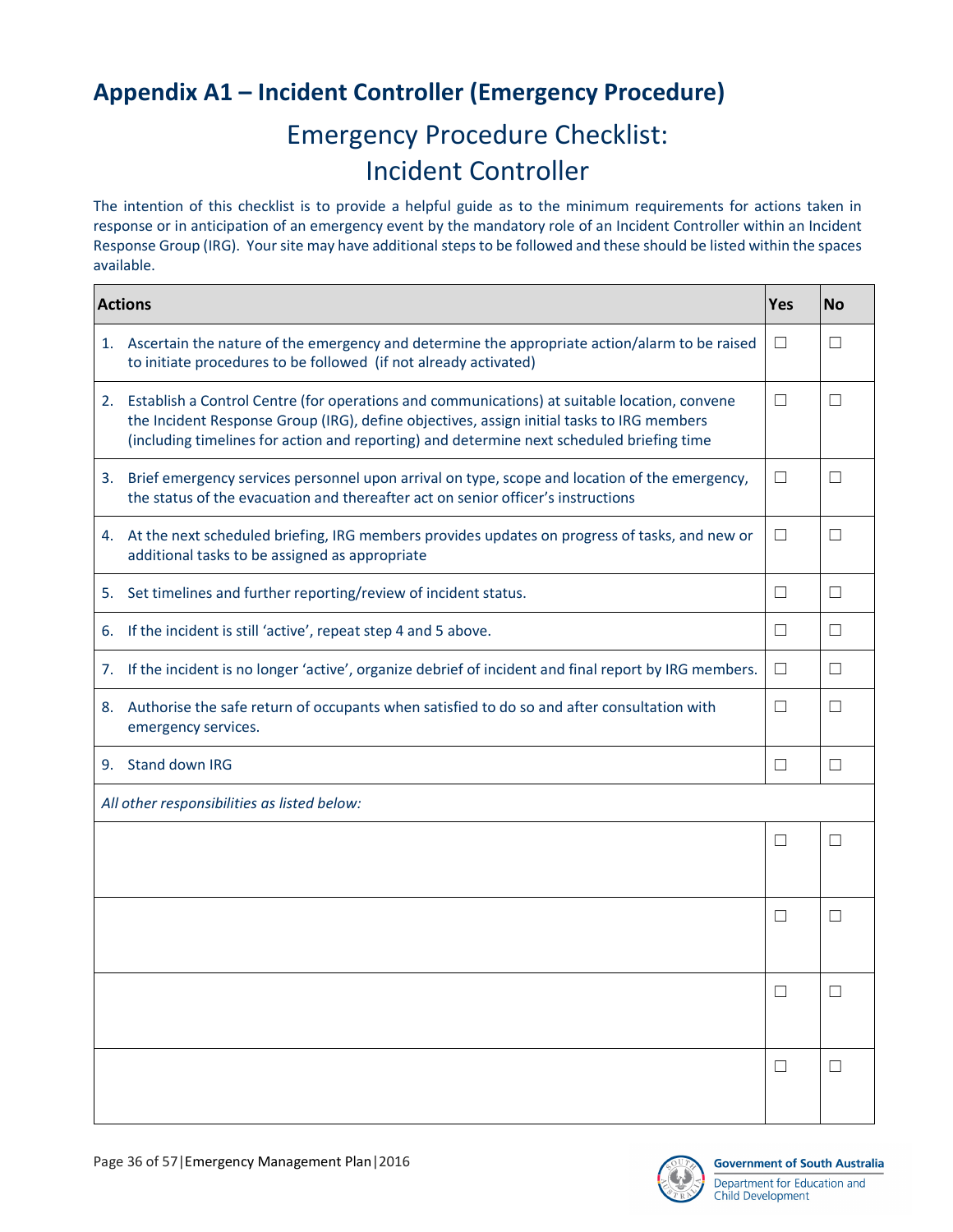| $\Box$           | $\Box$ |
|------------------|--------|
| $\Box$           | $\Box$ |
| $\hfill \square$ | $\Box$ |
| $\Box$           | $\Box$ |
| $\Box$           | $\Box$ |
| $\Box$           | $\Box$ |
| $\hfill \square$ | $\Box$ |
| $\hfill \square$ | $\Box$ |
| $\Box$           | $\Box$ |
| $\Box$           | $\Box$ |
| $\Box$           | $\Box$ |
| $\hfill \square$ | $\Box$ |
| $\hfill \square$ | $\Box$ |
| $\Box$           | $\Box$ |

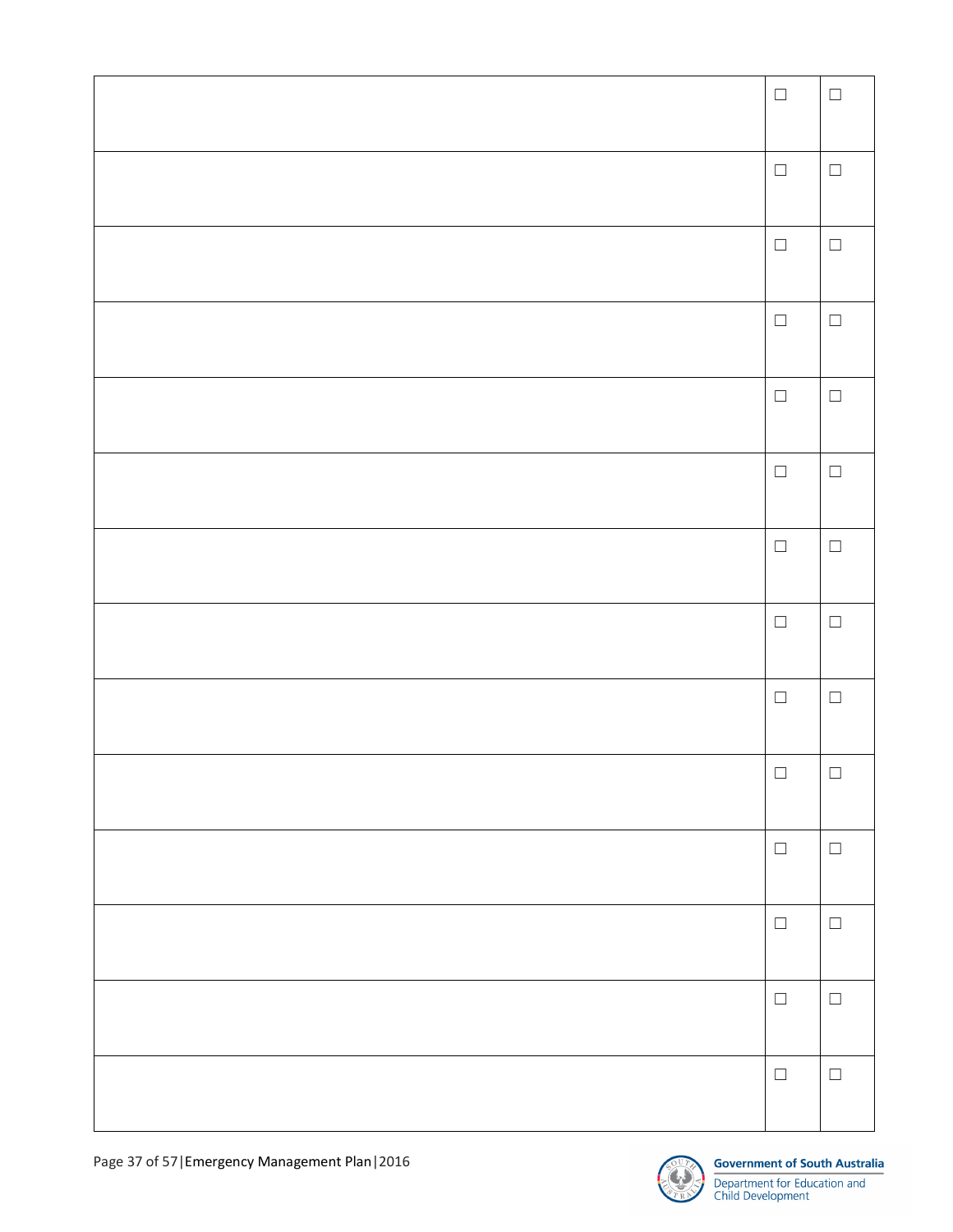## **Appendix A2 – Incident Controller (Post Emergency Procedure)**

# Emergency Post Procedure Checklist: Incident Controller

The intention of this checklist is to provide a helpful guide as to the minimum requirements for post procedure actions to be completed by the mandatory role of an Incident Controller within an Incident Response Group. Your site may have additional steps to be followed or may delegate some of the post procedure actions to another member of the Incident Response Group. Please list additional actions within the spaces available.

| <b>Actions</b> |                                                                                                                                                                            | <b>Yes</b> | <b>No</b> |
|----------------|----------------------------------------------------------------------------------------------------------------------------------------------------------------------------|------------|-----------|
|                | 1. Provide relevant information to facilitate entry into IRMS (Incident and Response Management<br>System)                                                                 | $\Box$     | $\Box$    |
|                | 2. Collates information from various IRG members in preparation for a debrief of the action taken<br>during the emergency by the group                                     | $\Box$     | $\Box$    |
|                | 3. Attend the de-briefing session with IRG and Emergency Management Team (EMT) members to<br>discuss and review the situation, plans, actions taken (or should be taken) : | $\Box$     | $\Box$    |
| a.             | Circumstances of the incident;                                                                                                                                             |            |           |
| b.             | Identify the underlying cause of the incident;                                                                                                                             |            |           |
| c.             | Establish whether the initial management and emergency response was implemented<br>according to plan;                                                                      |            |           |
| d.             | Review the log of activities recorded and actions taken;                                                                                                                   |            |           |
| е.             | Review effectiveness and adequacy of actions taken;                                                                                                                        |            |           |
| f.             | Review the risk associated with the incident;                                                                                                                              |            |           |
| g.             | Review the plans/actions to mitigate the risk to acceptable level;                                                                                                         |            |           |
| h.             | Identify staff or students who may be at risk, for support to aid recovery.                                                                                                |            |           |
|                | All other responsibilities as listed below:                                                                                                                                |            |           |
|                |                                                                                                                                                                            | П          | $\perp$   |
|                |                                                                                                                                                                            |            |           |
|                |                                                                                                                                                                            | $\Box$     | $\Box$    |
|                |                                                                                                                                                                            | $\Box$     | $\Box$    |
|                |                                                                                                                                                                            | $\Box$     | $\Box$    |

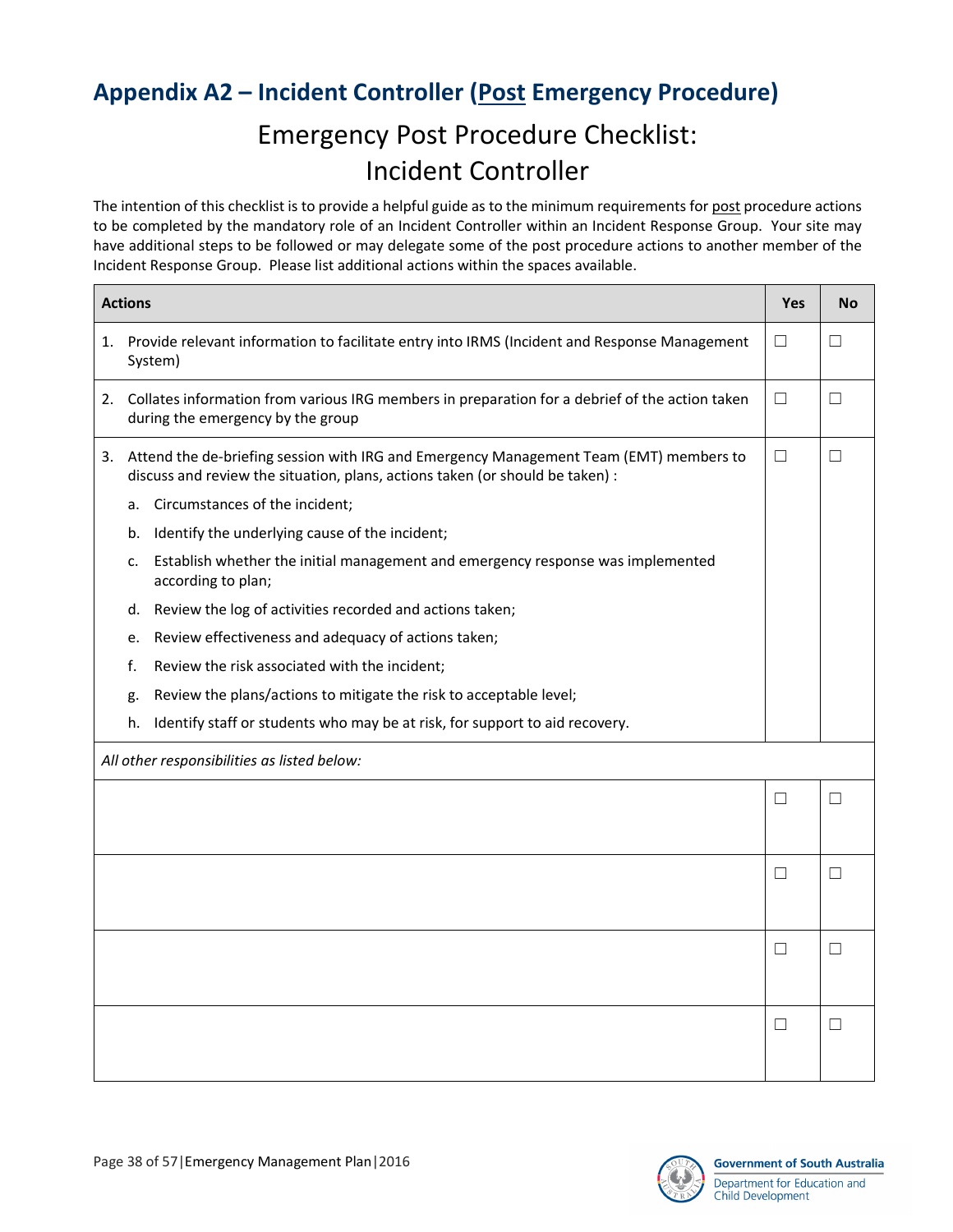| $\Box$           | $\Box$ |
|------------------|--------|
| $\Box$           | $\Box$ |
| $\hfill \square$ | $\Box$ |
| $\Box$           | $\Box$ |
| $\Box$           | $\Box$ |
| $\Box$           | $\Box$ |
| $\hfill \square$ | $\Box$ |
| $\hfill \square$ | $\Box$ |
| $\Box$           | $\Box$ |
| $\Box$           | $\Box$ |
| $\Box$           | $\Box$ |
| $\hfill \square$ | $\Box$ |
| $\hfill \square$ | $\Box$ |
| $\Box$           | $\Box$ |

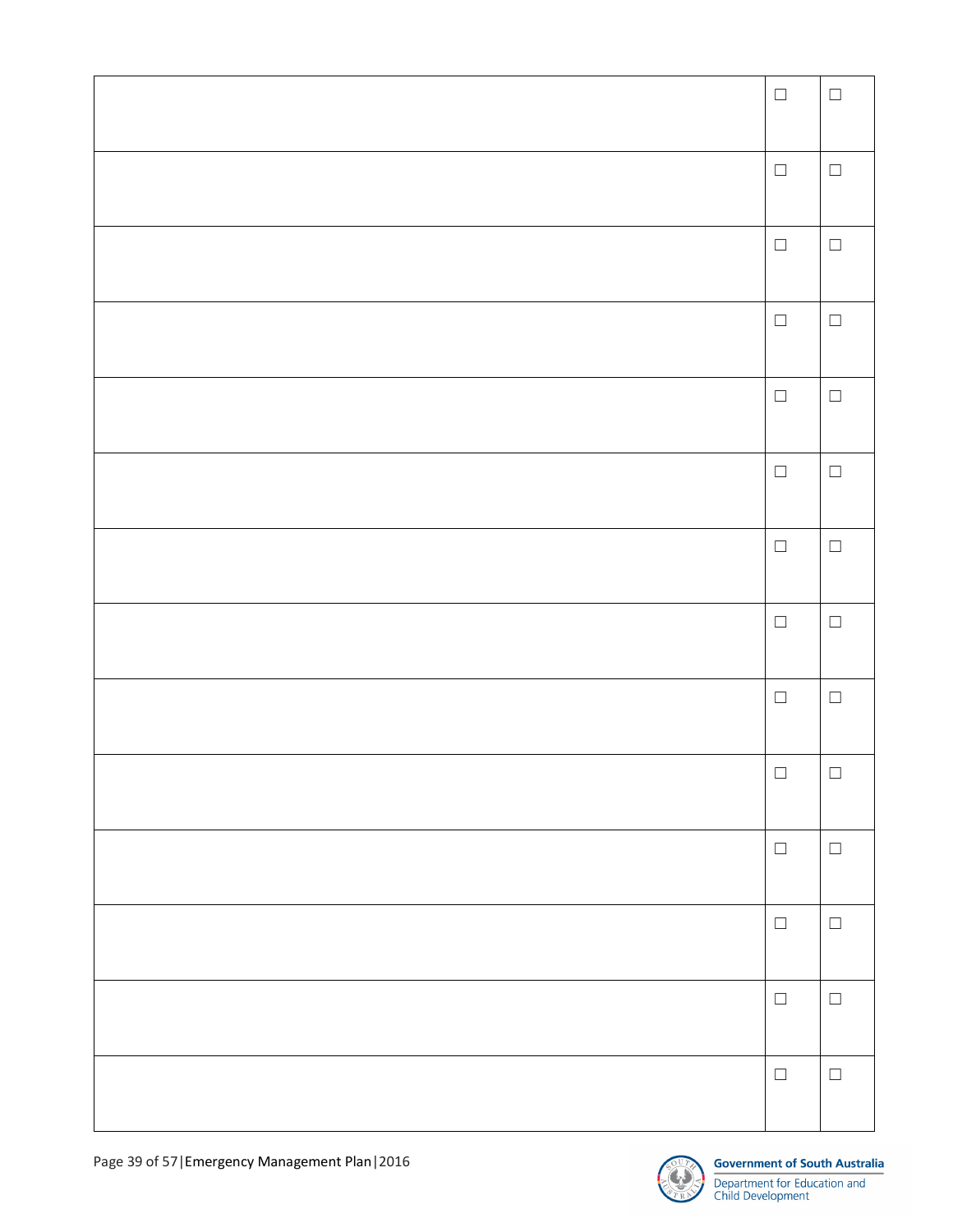# **Appendix B1 – Operations Officer (Emergency Procedure)**  Emergency Procedure Checklist: Operations Officer

The intention of this checklist is to provide a helpful guide as to the minimum requirements for actions taken in response or in anticipation of an emergency event by the mandatory role of an Operations Officer within an Incident Response Group. Your site may have additional steps to be followed or the Incident Controller may have delegated addition duties during an emergency for this role. These should be listed within the spaces available.

| <b>Actions</b>                                                                                                           | <b>Yes</b> | <b>No</b>    |
|--------------------------------------------------------------------------------------------------------------------------|------------|--------------|
| Establish an Operations Area within the Control Centre at site to manage, supervise and monitor<br>1.<br>the operations. | ப          | П            |
| Have a working mobile telephone and the emergency telephone contact lists<br>2.                                          | □          | $\Box$       |
| Have site map(s)/area map detailing safest possible exits from the building(s) or away from site<br>3.                   | $\Box$     | П            |
| 4. Have a first aid kit and other necessary emergency supplies                                                           | $\Box$     | $\Box$       |
| 5. Have a list of 'Persons Requiring Additional Assistance Register' for evacuation purposes                             | $\Box$     | □            |
| 6. Have a list of staff who are First Aid and/or Emergency Management trained                                            | □          | П            |
| 7. Ensure roll calls completed, occupants been accounted for and all areas evacuated                                     | $\Box$     | П            |
| Ensure utilities (power, water, gas etc.) are shut-off (where necessary or possible)<br>8.                               | ப          | П            |
| 9. Ensure availability of emergency power supply (if possible or necessary)                                              | $\Box$     | П            |
| 10. Ensure availability of emergency supplies (drinking water, food and essential items)                                 | $\Box$     | Ш            |
| 11. Ensure availability of emergency sanitary setup (e.g. kitty litter or camping toilet)                                | Ш          | П            |
| 12. Prepare setup to facilitate student collection protocol                                                              | $\Box$     | П            |
| 13. Maintain a log of events, notes and instructions                                                                     | $\Box$     | П            |
| 14. Manage, supervise and monitor operations                                                                             | Ш          | П            |
| 15. Report on situation, control progress and emerging risks                                                             | Ш          | □            |
| 16. Ensure safety and report on incidents/accidents                                                                      | ப          | П            |
| All other responsibilities as listed below:                                                                              |            |              |
|                                                                                                                          | Ш          |              |
|                                                                                                                          | $\Box$     | $\mathsf{L}$ |

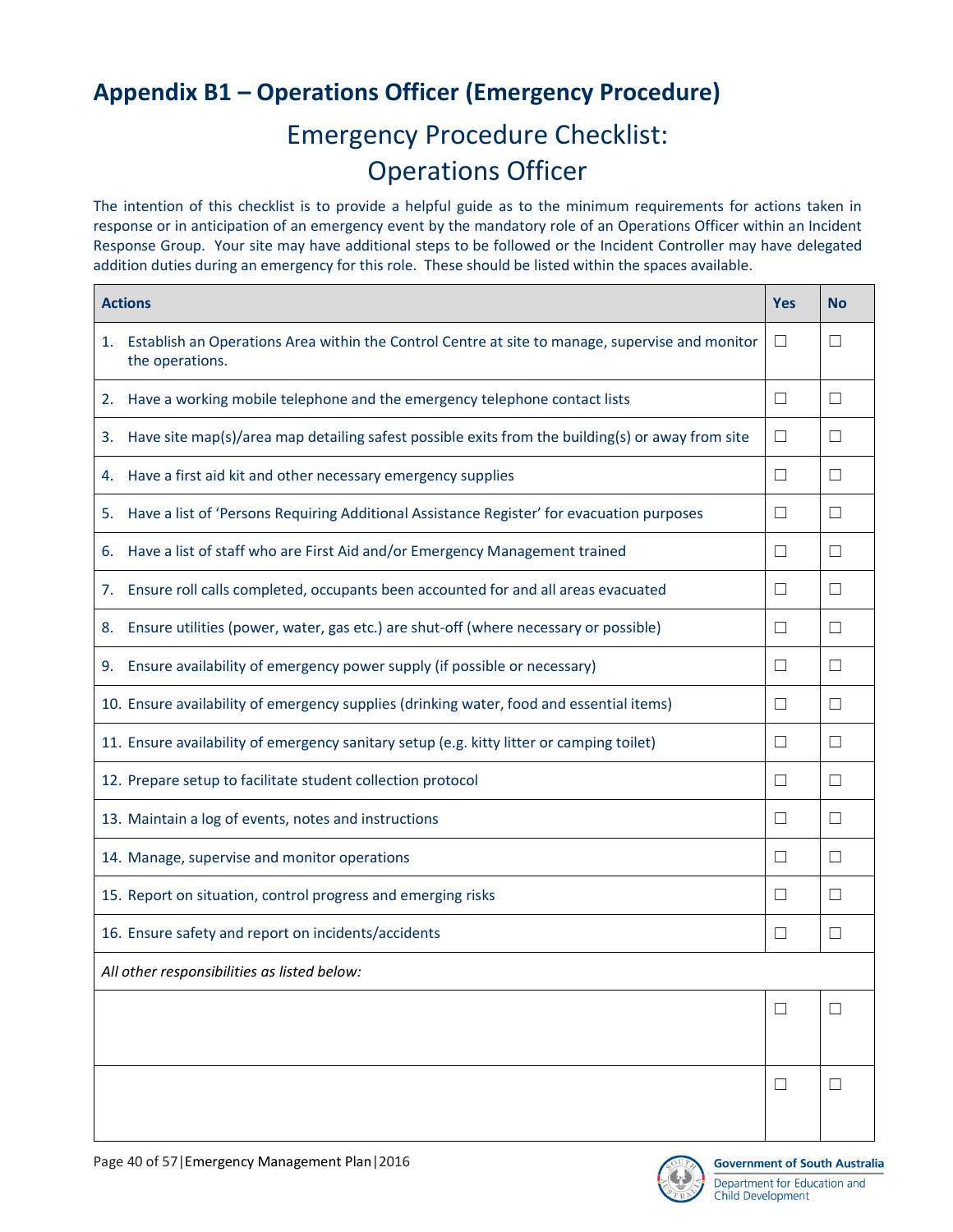| $\Box$           | $\Box$ |
|------------------|--------|
| $\hfill \square$ | $\Box$ |
| $\hfill \square$ | $\Box$ |
| $\Box$           | $\Box$ |
| $\Box$           | $\Box$ |
| $\hfill \square$ | $\Box$ |
| $\hfill \square$ | $\Box$ |
| $\hfill \square$ | $\Box$ |
| $\Box$           | $\Box$ |
| $\Box$           | $\Box$ |
| $\Box$           | $\Box$ |
| $\hfill \square$ | $\Box$ |
| $\Box$           | $\Box$ |

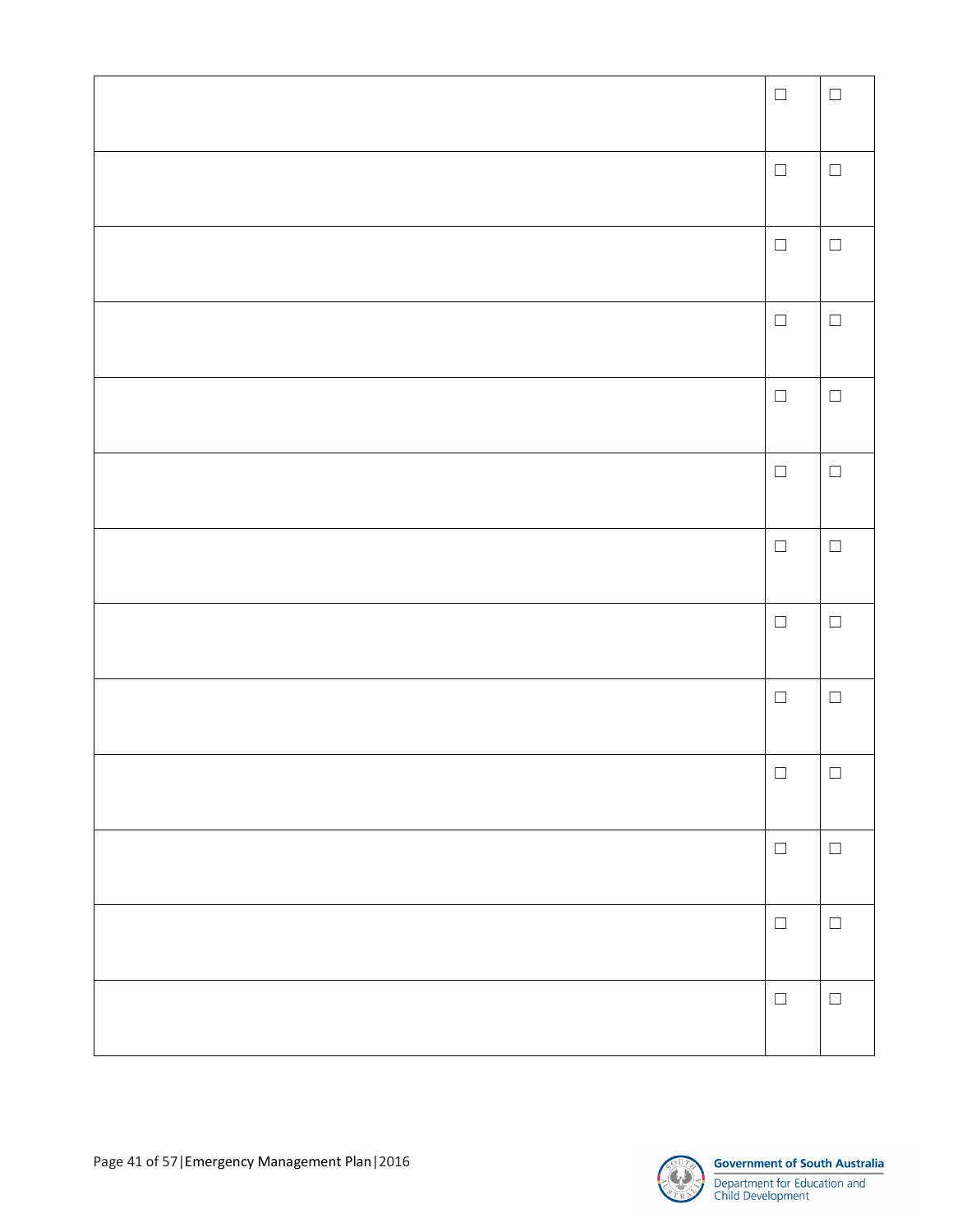### **Appendix B2 – Operations Officer (Post Emergency Procedure)**

# Emergency Post Procedure Checklist: Operations Officer

The intention of this checklist is to provide a helpful guide as to the minimum requirements for post procedure actions to be completed by the mandatory role of an Operations Officer within an Incident Response Group. Your site may have additional steps to be followed or the Incident Controller may have delegated addition post procedure duties for this role. Please list additional actions within the spaces available.

|    | <b>Actions</b>                                                                                                                                                      | <b>Yes</b> | <b>No</b> |
|----|---------------------------------------------------------------------------------------------------------------------------------------------------------------------|------------|-----------|
| 1. | Review the effectiveness of the emergency management plan and prepare to provide inputs to<br>improve its implementation for future events                          | $\Box$     | ⊔         |
| 2. | Attend de-briefing session with IRG and EMT members to provide inputs on the management,<br>supervision and monitoring of operations during the emergency situation | $\Box$     | □         |
| 3. | Liaise with EMT to assess damaged properties and to restore facilities/services                                                                                     | $\Box$     | $\Box$    |
| 4. | Coordinate with SO (if any) for liaison with EMT to review the safety of the site and its facilities,<br>and make recommendations to mitigate resultant risk        | $\Box$     | Ш         |
|    | 5. Coordinate with LO (if any) for liaison with EMT to review the status of the emergency<br>equipment and services, and make recommendations to reinstate them     | $\Box$     | $\Box$    |
| 6. | Coordinate with FAO (if any) for liaison with EMT to review the status of the first-aid equipment<br>and make recommendations to reinstate them                     | $\Box$     | $\perp$   |
|    | All other responsibilities as listed below:                                                                                                                         |            |           |
|    |                                                                                                                                                                     | Ш          | Ш         |
|    |                                                                                                                                                                     | Ш          |           |
|    |                                                                                                                                                                     | $\Box$     | Ш         |
|    |                                                                                                                                                                     | $\Box$     | □         |
|    |                                                                                                                                                                     |            |           |
|    |                                                                                                                                                                     | $\Box$     | $\perp$   |



Department for Education and Child Development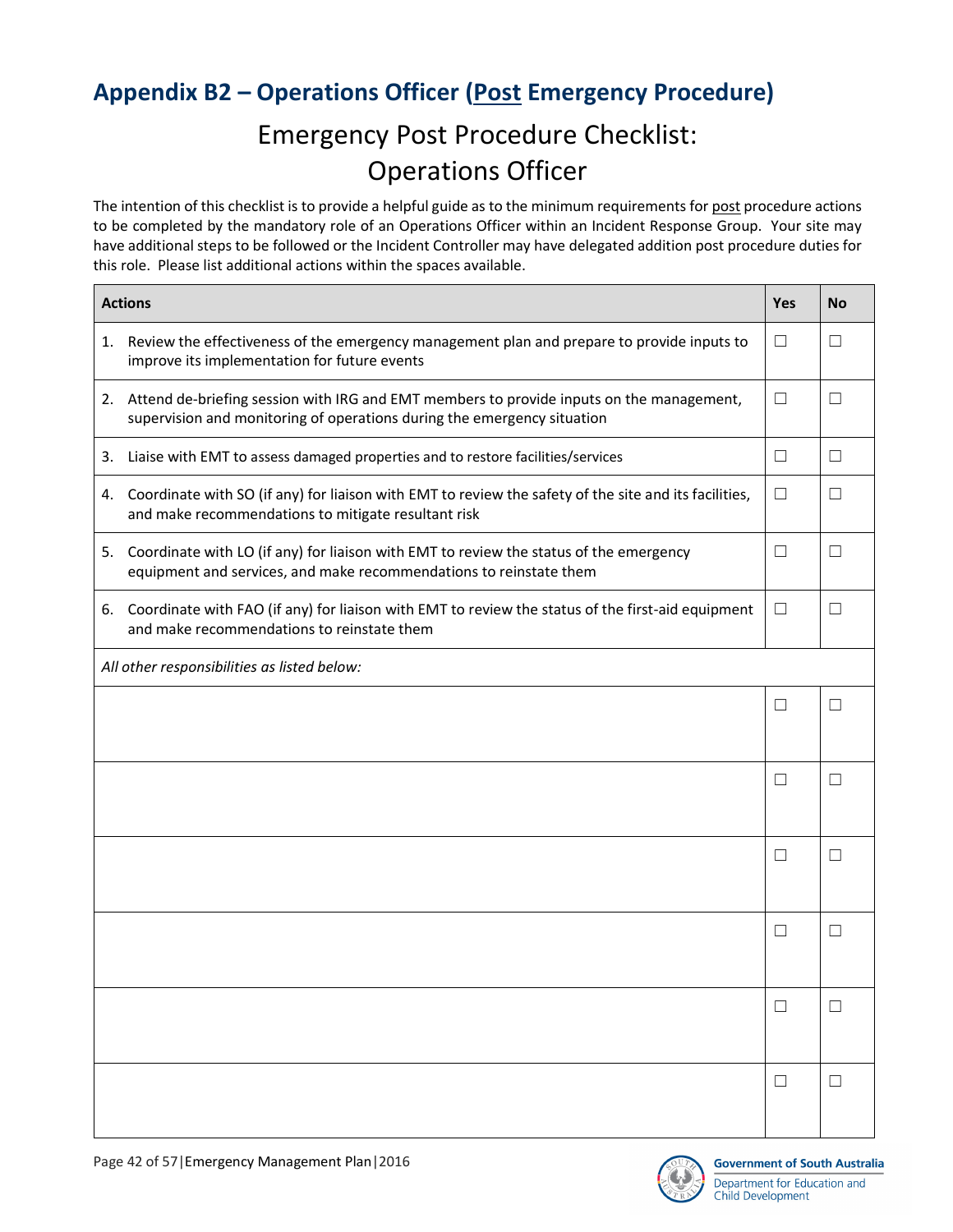| $\Box$           | $\Box$ |
|------------------|--------|
| $\hfill \square$ | $\Box$ |
| $\hfill \square$ | $\Box$ |
| $\Box$           | $\Box$ |
| $\Box$           | $\Box$ |
| $\hfill \square$ | $\Box$ |
| $\hfill \square$ | $\Box$ |
| $\hfill \square$ | $\Box$ |
| $\Box$           | $\Box$ |
| $\Box$           | $\Box$ |
| $\Box$           | $\Box$ |
| $\hfill \square$ | $\Box$ |
| $\Box$           | $\Box$ |

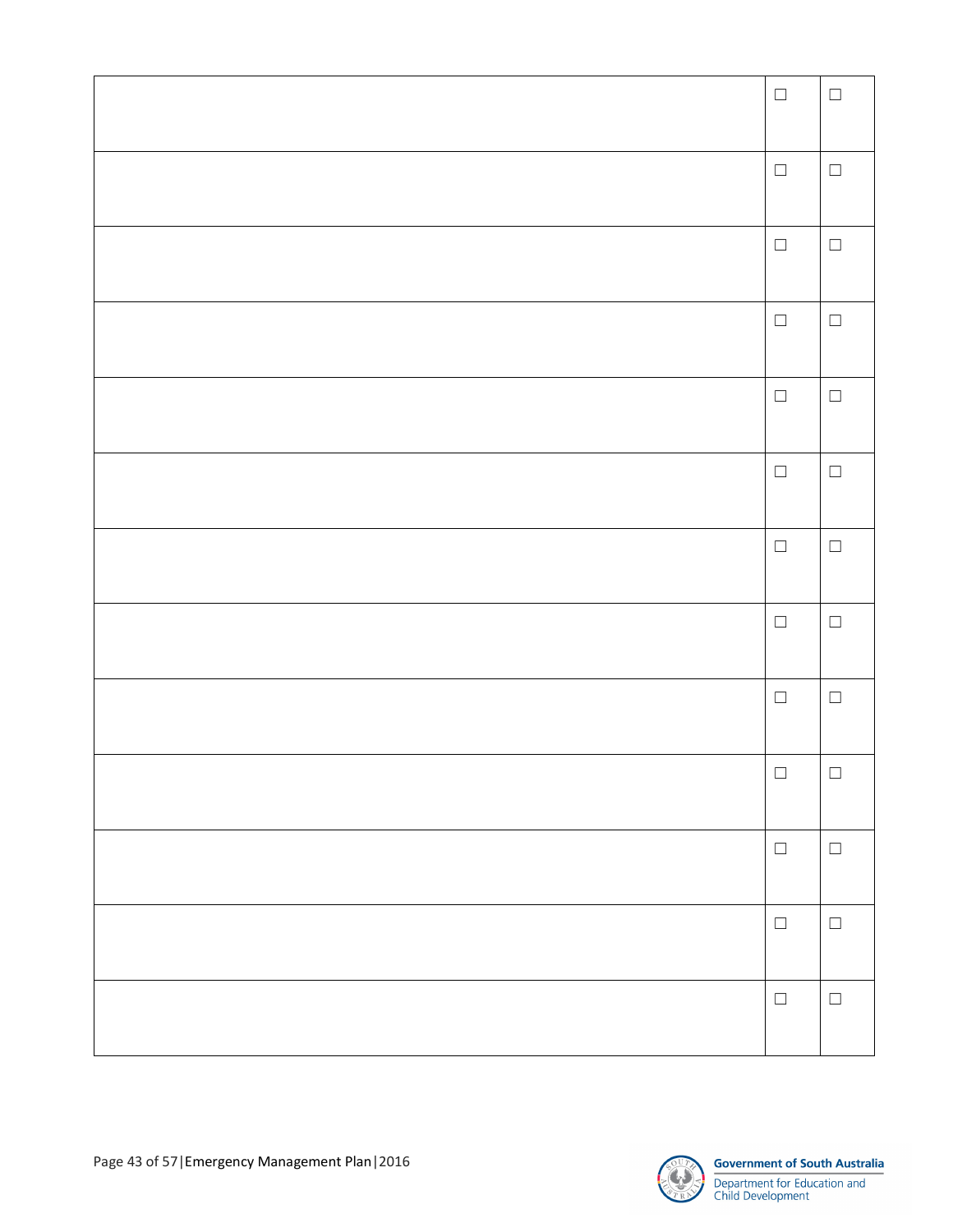### **Appendix C1 – Communications Officer (Emergency Procedure)**

# Emergency Action Plan Procedure Checklist: Communications Officer

The intention of this checklist is to provide a helpful guide as to the minimum requirements for actions taken in response or in anticipation of an emergency event by the mandatory role of a Communications Officer within an Incident Response Group. Your site may have additional steps to be followed or the Incident Controller may have delegated addition duties during an emergency for this role. These should be listed within the spaces available.

| <b>Actions</b>                                                                                                                                       |        | <b>No</b> |
|------------------------------------------------------------------------------------------------------------------------------------------------------|--------|-----------|
| 1. Establish a Communications Area within the Control Centre at site to manage and monitor all<br>communications with internal and external agencies | $\Box$ | □         |
| Have a working mobile telephone and the emergency telephone contact lists<br>2.                                                                      | $\Box$ | □         |
| Notify the emergency services using their emergency numbers<br>3.                                                                                    | $\Box$ | □         |
| Notify the DECD (Security, Bushfire and Emergency Management)<br>4.                                                                                  | П      | П         |
| Notify relevant parties (e.g. other sites, head office, third parties, parents)<br>5.                                                                | $\Box$ | П         |
| Provide information to emergency services who arrived at the school<br>6.                                                                            | П      | П         |
| Coordinate requests for information from internal or external parties<br>7.                                                                          | $\Box$ | $\Box$    |
| Coordinate dissemination of information to internal or external parties<br>8.                                                                        | $\Box$ | П         |
| Maintain a log of events, communications and instructions<br>9.                                                                                      | $\Box$ | $\Box$    |
| 10. Maintain safety                                                                                                                                  | $\Box$ | $\Box$    |
| All other responsibilities as listed below                                                                                                           |        |           |
|                                                                                                                                                      | П      | $\perp$   |
|                                                                                                                                                      | П      | П         |
|                                                                                                                                                      | $\Box$ | □         |
|                                                                                                                                                      | Ш      | $\perp$   |

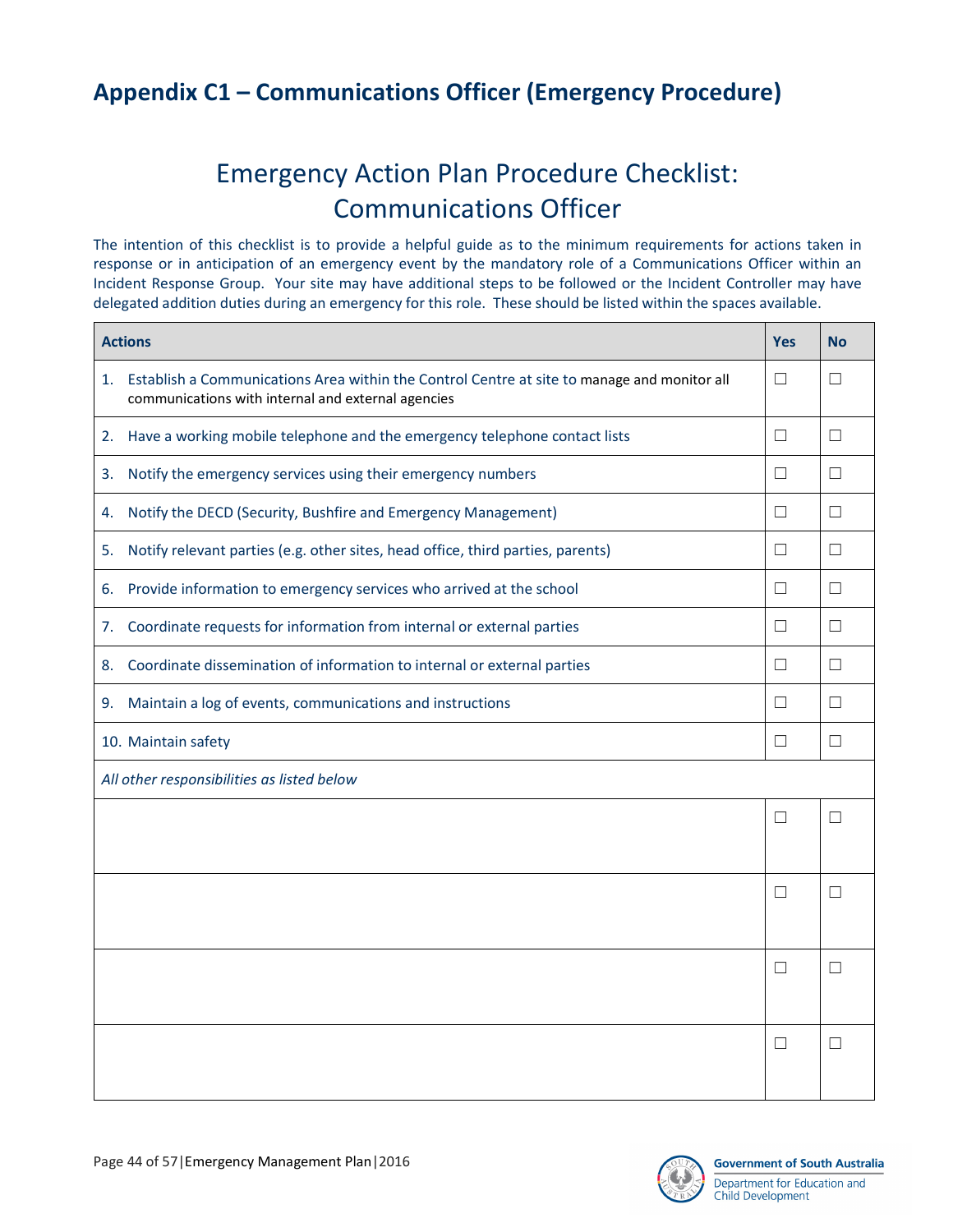| $\Box$           | $\Box$ |
|------------------|--------|
| $\Box$           | $\Box$ |
| $\hfill \square$ | $\Box$ |
| $\Box$           | $\Box$ |
| $\Box$           | $\Box$ |
| $\Box$           | $\Box$ |
| $\hfill \square$ | $\Box$ |
| $\hfill \square$ | $\Box$ |
| $\Box$           | $\Box$ |
| $\Box$           | $\Box$ |
| $\Box$           | $\Box$ |
| $\hfill \square$ | $\Box$ |
| $\hfill \square$ | $\Box$ |
| $\Box$           | $\Box$ |

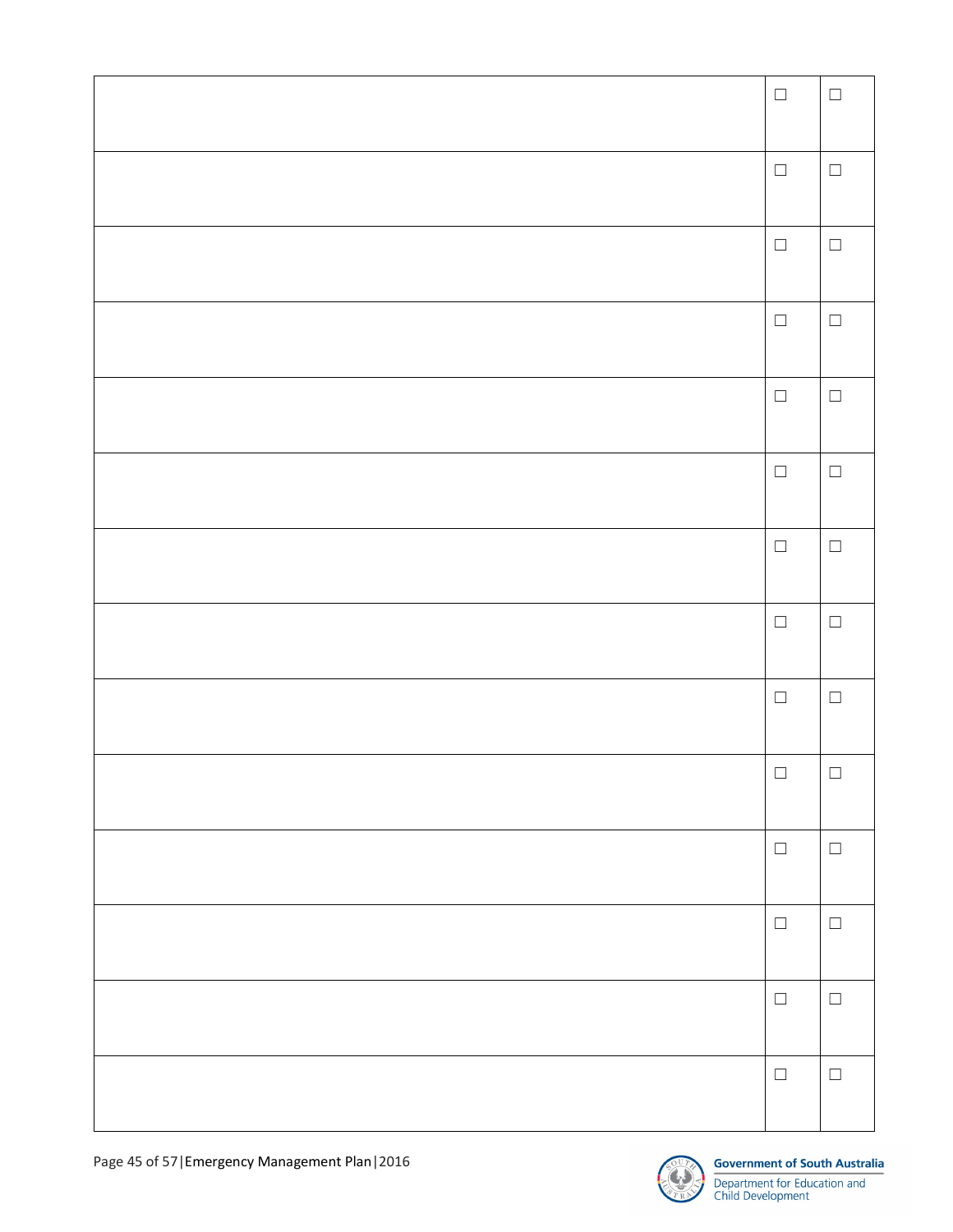### **Appendix C2 – Communications Officer (Post Emergency Procedure)**

# Emergency Action Plan Post Procedure Checklist: Communications Officer

The intention of this checklist is to provide a helpful guide as to the minimum requirements for post procedure actions to be completed by the mandatory role of a Communications Officer within an Incident Response Group. Your site may have additional steps to be followed or the Incident Controller may have delegated addition post procedure duties for this role. Please list additional actions within the spaces available.

|    | <b>Actions</b>                                                                                                                                                                                  | Yes    | <b>No</b> |
|----|-------------------------------------------------------------------------------------------------------------------------------------------------------------------------------------------------|--------|-----------|
| 1. | Review the effectiveness of the management of information and communications during the<br>emergency situation and prepare to provide inputs to improve its implementation for future<br>events | $\Box$ | $\Box$    |
|    | 2. Attend de-briefing session with IRG and EMT memebers to provide inputs on the management,<br>coordination and monitoring of communication activities during the emergency situation          | $\Box$ | $\Box$    |
|    | 3. Coordinate with EMT to issue communiques for the staff, students and parents/caregivers,<br>contractors and the community                                                                    | П      | П         |
|    | 4. Coordinate with EMT to provide inputs or to attend to queries related to the incident                                                                                                        | $\Box$ | $\Box$    |
|    | All other responsibilities as listed below:                                                                                                                                                     |        |           |
|    |                                                                                                                                                                                                 | $\Box$ | П         |
|    |                                                                                                                                                                                                 | $\Box$ | $\Box$    |
|    |                                                                                                                                                                                                 | $\Box$ | $\Box$    |
|    |                                                                                                                                                                                                 | □      | $\perp$   |
|    |                                                                                                                                                                                                 | $\Box$ | $\Box$    |
|    |                                                                                                                                                                                                 | $\Box$ | $\Box$    |

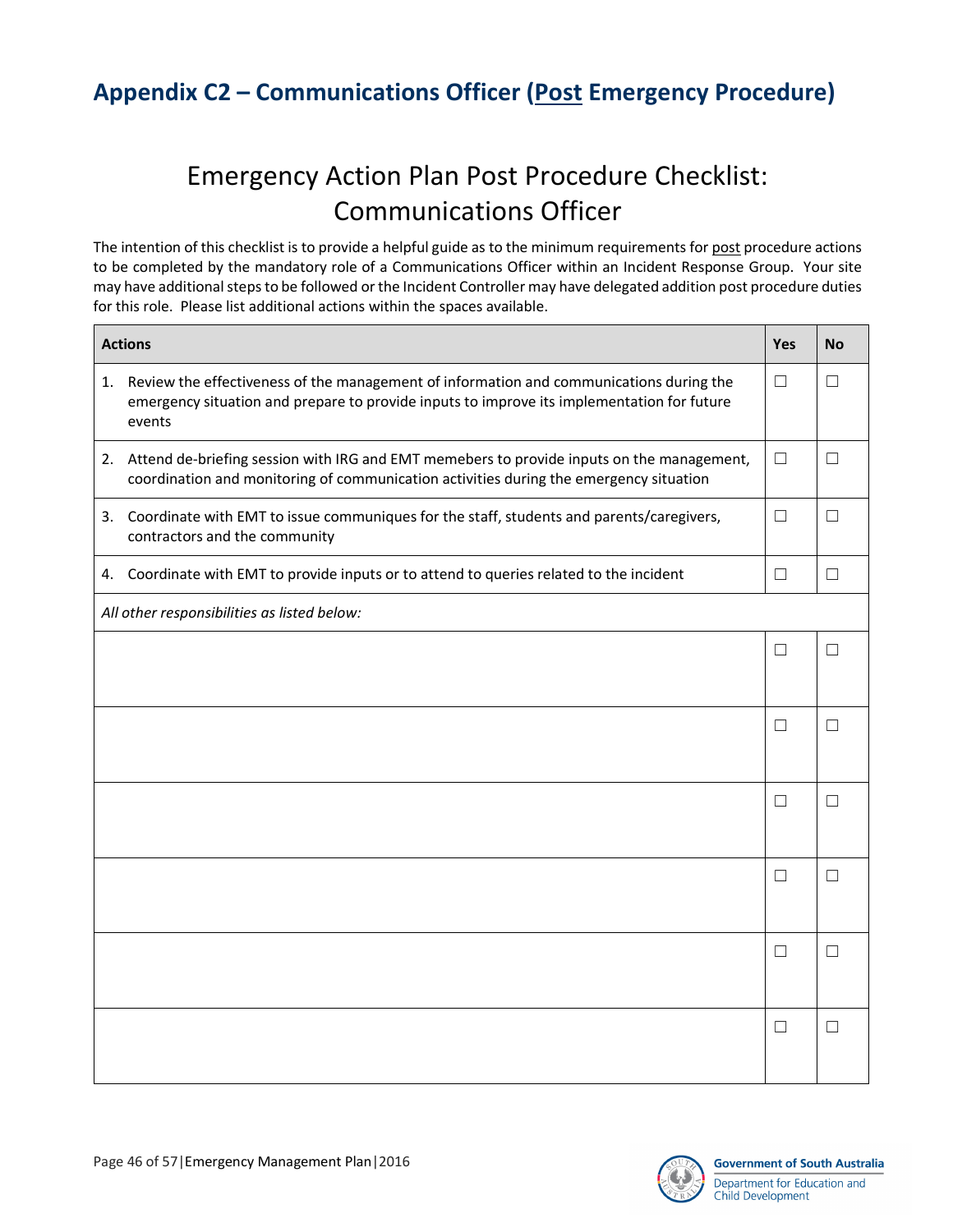| $\Box$           | $\Box$           |
|------------------|------------------|
| $\Box$           | $\Box$           |
| $\Box$           | $\Box$           |
| $\Box$           | $\Box$           |
| $\Box$           | $\Box$           |
| $\Box$           | $\Box$           |
| $\Box$           | $\Box$           |
| $\hfill \square$ | $\hfill \square$ |
| $\hfill \square$ | $\Box$           |
| $\Box$           |                  |
| $\Box$           | $\Box$           |
| $\Box$           | $\Box$           |
| $\Box$           | $\Box$           |

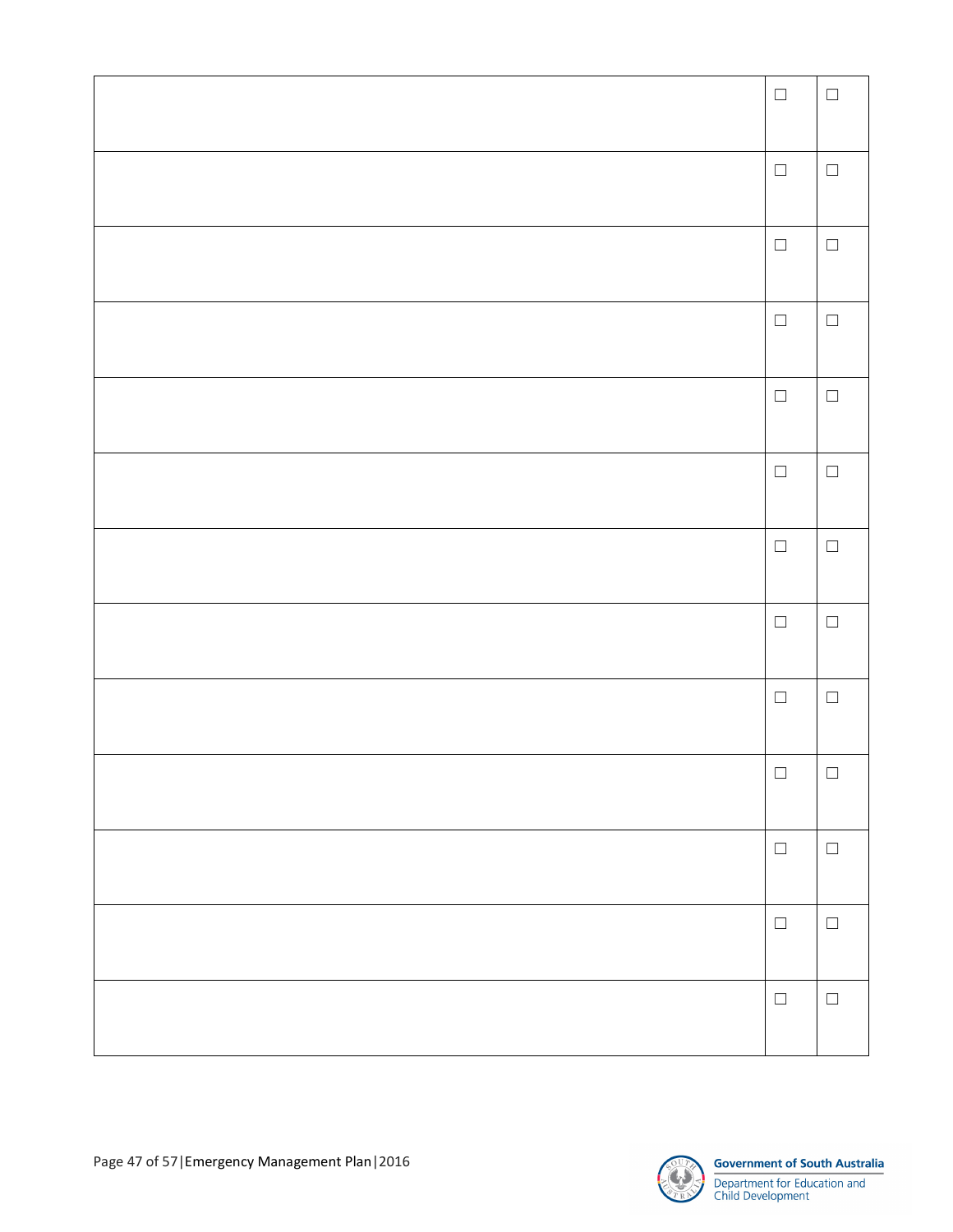# **Aldgate Primary School**

# **EMERGENCY MANAGEMENT PLAN (abridge)**

**HELP!** *What is the Emergency Management Plan (Abridged) version and how do I use it?*

[Click below to insert an image file e.g. .jpeg, .gif, .png of your site photo or logo within this page]

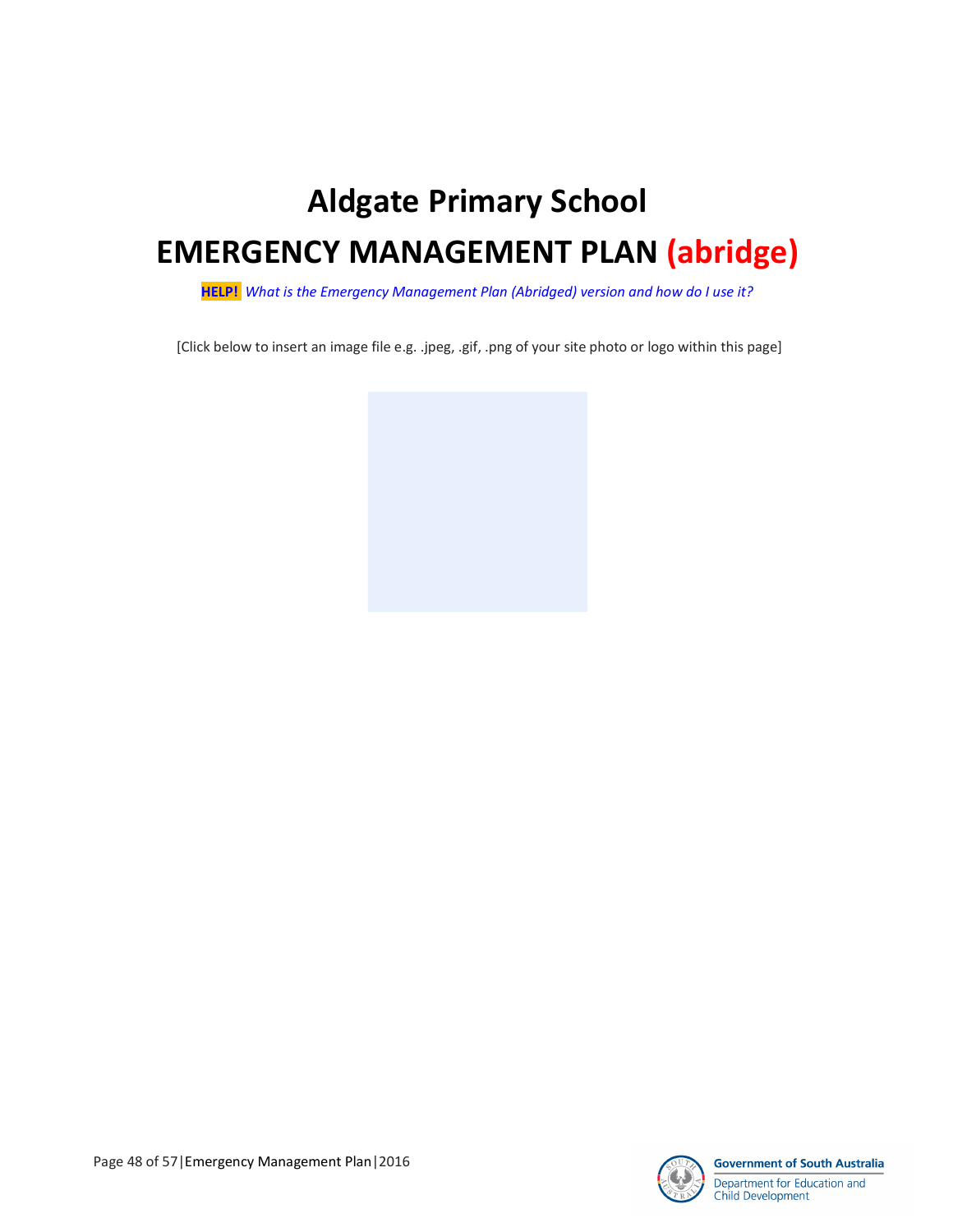| <b>Non-Site Emergency Contact Numbers</b>                              |                        |  |
|------------------------------------------------------------------------|------------------------|--|
| <b>Emergency (Police, Fire, Ambulance)</b>                             | 000                    |  |
| <b>Police</b>                                                          | 131 444                |  |
| <b>Local Police</b>                                                    | 8398 1700              |  |
| <b>Local Fire</b>                                                      | 8391 1866              |  |
| <b>CFS Bushfire Information Hotline</b>                                | 1300 362 361           |  |
| <b>DECD Security and Emergency Hotline</b>                             | 1800 000 279           |  |
| <b>State Emergency Service (SES)</b>                                   | 132 500                |  |
| <b>SA Power Networks</b>                                               | 131 366                |  |
| Local Hospital - Mt<br><b>Barker</b>                                   | 8393 1777              |  |
| <b>Education Director - Nanette van Ruiten</b>                         | 83914715               |  |
| <b>DECD Security, Bushfire &amp; Emergency Team</b>                    | 8226 2524<br>8226 3714 |  |
| <b>DECD Media Unit</b>                                                 | 8226 7990              |  |
| <b>SafeWork SA</b>                                                     | 1300 365 255           |  |
| <b>Environmental Protection Authority</b>                              | 8204 2004              |  |
| Alcohol and Drug Information Service/Needle Clean Up<br><b>Hotline</b> | 1300 131 340           |  |
| <b>Poisons Information Centre</b>                                      | 13 11 26               |  |
| <b>Police Stirling</b>                                                 | 8339 2422              |  |
| <b>Police Security</b>                                                 | 81169230               |  |
| <b>CFS Hotline</b>                                                     | 1300 362 361           |  |

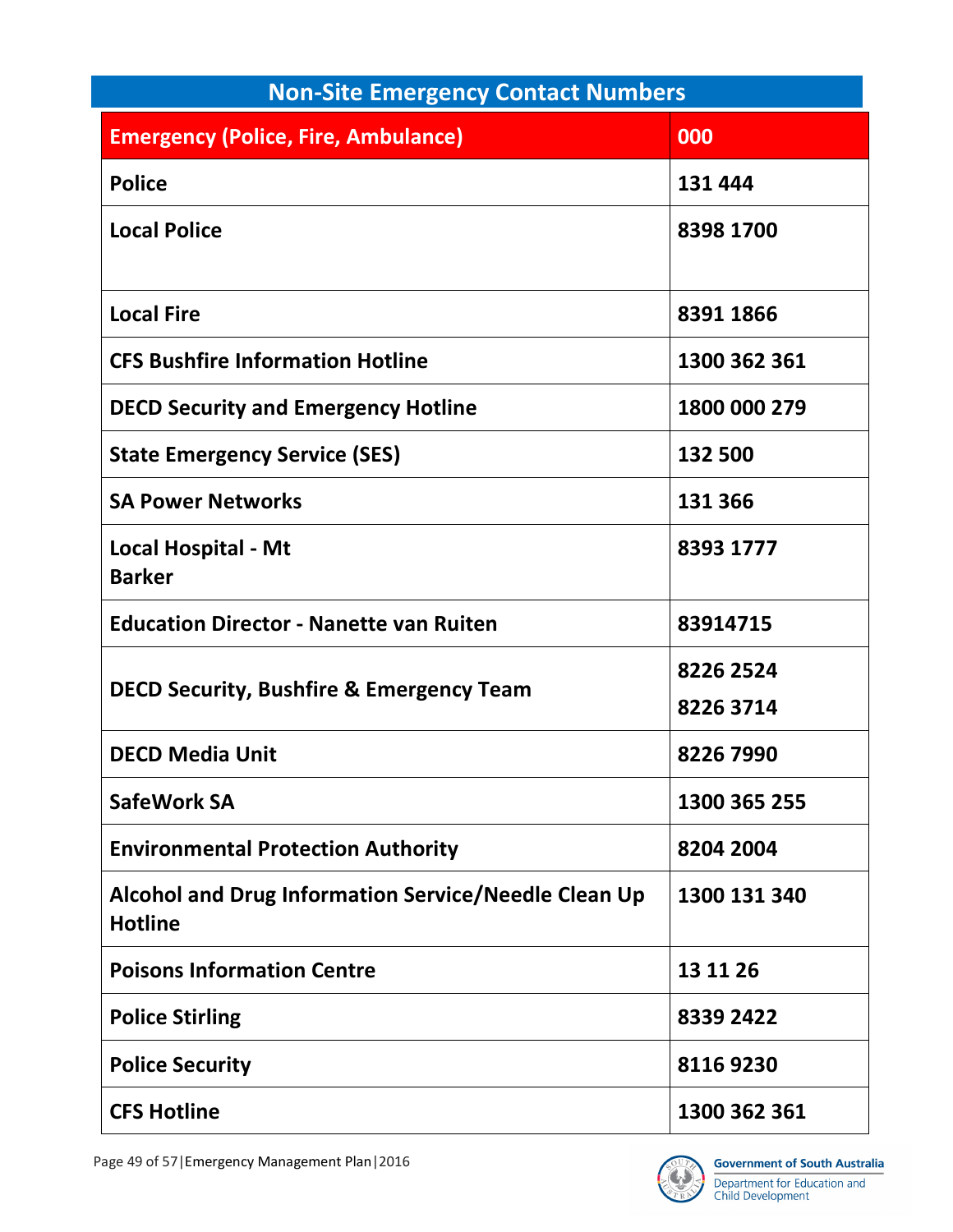### **Incident Response Group**

Each site will have an Incident Response Group (IRG) organised during an actual or imminent occurrence of an emergency. The group will be responsible for implementing the action plans in response to various situations, in accordance to the Emergency Management Plan. **Figure 1** below shows an *example* of an Incident Response Group and includes **mandatory roles** of an **Incident Controller**, a **Communications Officer** and an **Operations Officer**. In the case of smaller sites, the Communications Officer and Operations Officer may be the same person or, where appropriate, all three roles may be the performed by the same person.



*Figure 1 Example of an Incident Response Group, including mandatory (yellow) and optional roles (blue)* 

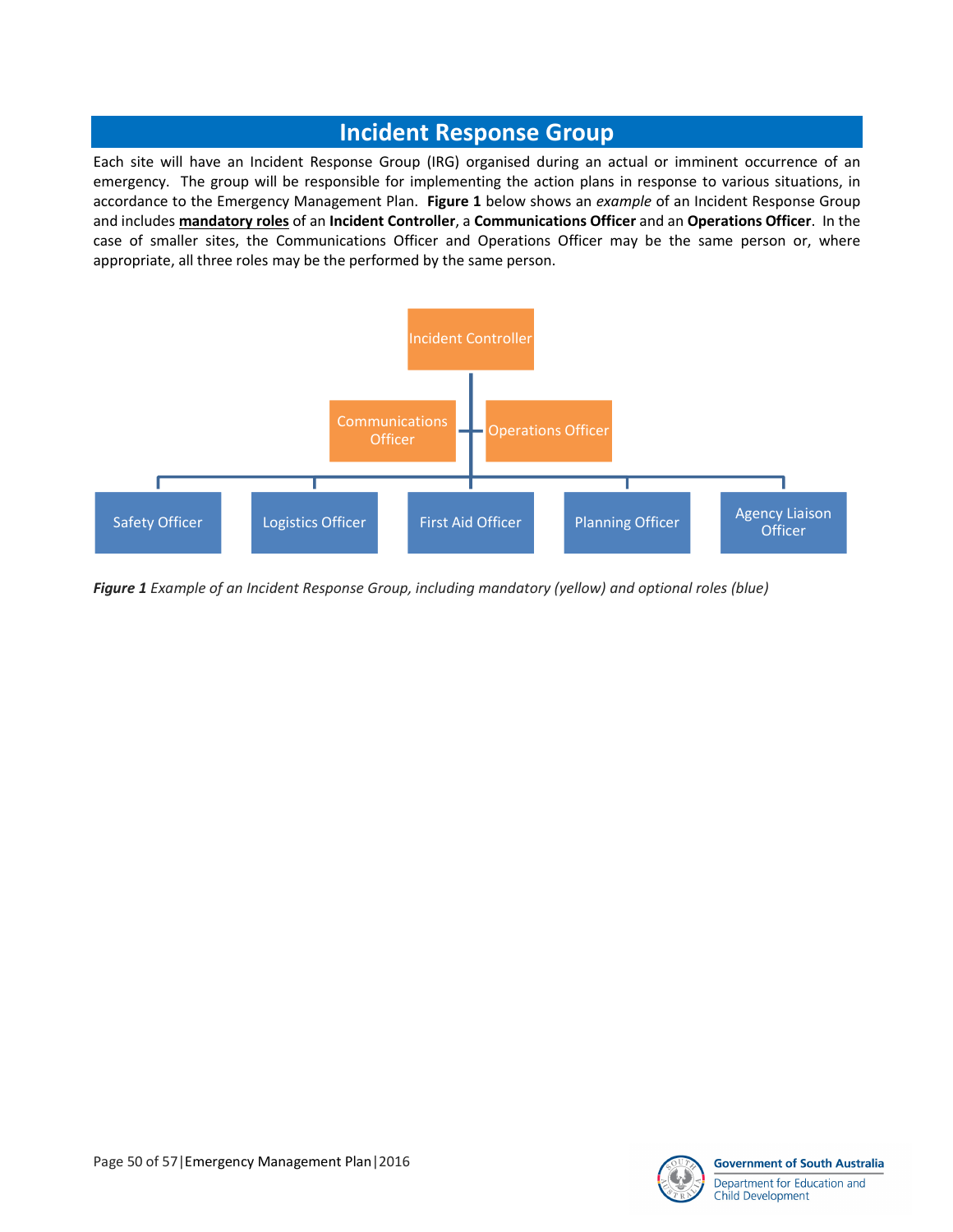| <b>Summary Table for Incident Response Group - Roles and Responsibilities</b> |                                                                                                                                                                                        |                                                                                                                                                                                                                                |  |  |
|-------------------------------------------------------------------------------|----------------------------------------------------------------------------------------------------------------------------------------------------------------------------------------|--------------------------------------------------------------------------------------------------------------------------------------------------------------------------------------------------------------------------------|--|--|
| <b>Roles</b>                                                                  | <b>Responsibilities</b>                                                                                                                                                                |                                                                                                                                                                                                                                |  |  |
|                                                                               | During an emergency                                                                                                                                                                    | Post emergency                                                                                                                                                                                                                 |  |  |
| Incident<br>Controller (IC)                                                   | provides leadership,<br>directs<br>IC.<br>and<br>coordinate resources to ensure the safety of<br>occupants at the site                                                                 | IC collates relevant information from various<br>members of IRG and liaises with EMT to<br>organise a debrief session. IC provided inputs<br>to facilitate reviews of the actions taken and<br>recommendations to amend plans. |  |  |
| <b>Communications</b><br>Officer (CO)                                         | OO oversees the implementation of the<br>relevant action plans and is responsible for<br>managing, supervising and monitoring on-<br>going operations.                                 | OO liaises with EMT to assess damaged<br>properties and to restore facilities/services.                                                                                                                                        |  |  |
| <b>Operations</b><br>Officer (OO)                                             | CO<br>monitors<br>manages<br>and<br>all<br>communications with internal and external<br><b>DECD</b><br>Central<br>Office,<br>agencies<br>e.g.<br><b>Emergency Services or Parents.</b> | CO liaises with EMT to issue communiques for<br>students, parents<br>staff,<br>and the<br>the<br>community, and attends to queries related to<br>incident.                                                                     |  |  |
| <b>Safety Officer</b><br>(SO)                                                 | SO works closely with the other members to<br>ensure work health and safety of occupants<br>at the site during the incident                                                            | SO liaises with EMT to review the safety of the<br>facilities,<br>site<br>and<br>its<br>and<br>make<br>recommendations to mitigate resultant risks.                                                                            |  |  |
| Logistics Officer<br>(LO)                                                     | LO manages the logistical needs, including<br>equipment, services and manpower, to<br>facilitate the operations                                                                        | LO liaises with EMT to review the status of the<br>emergency equipment and services, and make<br>recommendations to reinstate them.                                                                                            |  |  |
| <b>First Aid Officer</b><br>(FAO)                                             | FAO administers first-aid to occupants and<br>documents occurrence of illnesses and<br>injuries requiring treatment                                                                    | FAO liaises with EMT to review the status of the<br>first-aid<br>make<br>equipment<br>and<br>recommendations to reinstate them.                                                                                                |  |  |
| <b>Planning Officer</b><br>(PO)                                               | PO collects and evaluates information<br>related to the incident and resources, and<br>formulates strategies to mitigate identified<br>risks for implementation by IC                  | PO liaises with IC and OO to review the incident<br>and risks identified during the emergency and<br>make recommendations to enhance the plan.                                                                                 |  |  |
| <b>Agency Liaison</b><br>Officer (ALO)                                        | ALO assists CO with liaison with internal and<br>external agencies                                                                                                                     | ALO assist CO in the liaison with EMT in the<br>issuance of communiques and to attend to<br>queries related to the incident.                                                                                                   |  |  |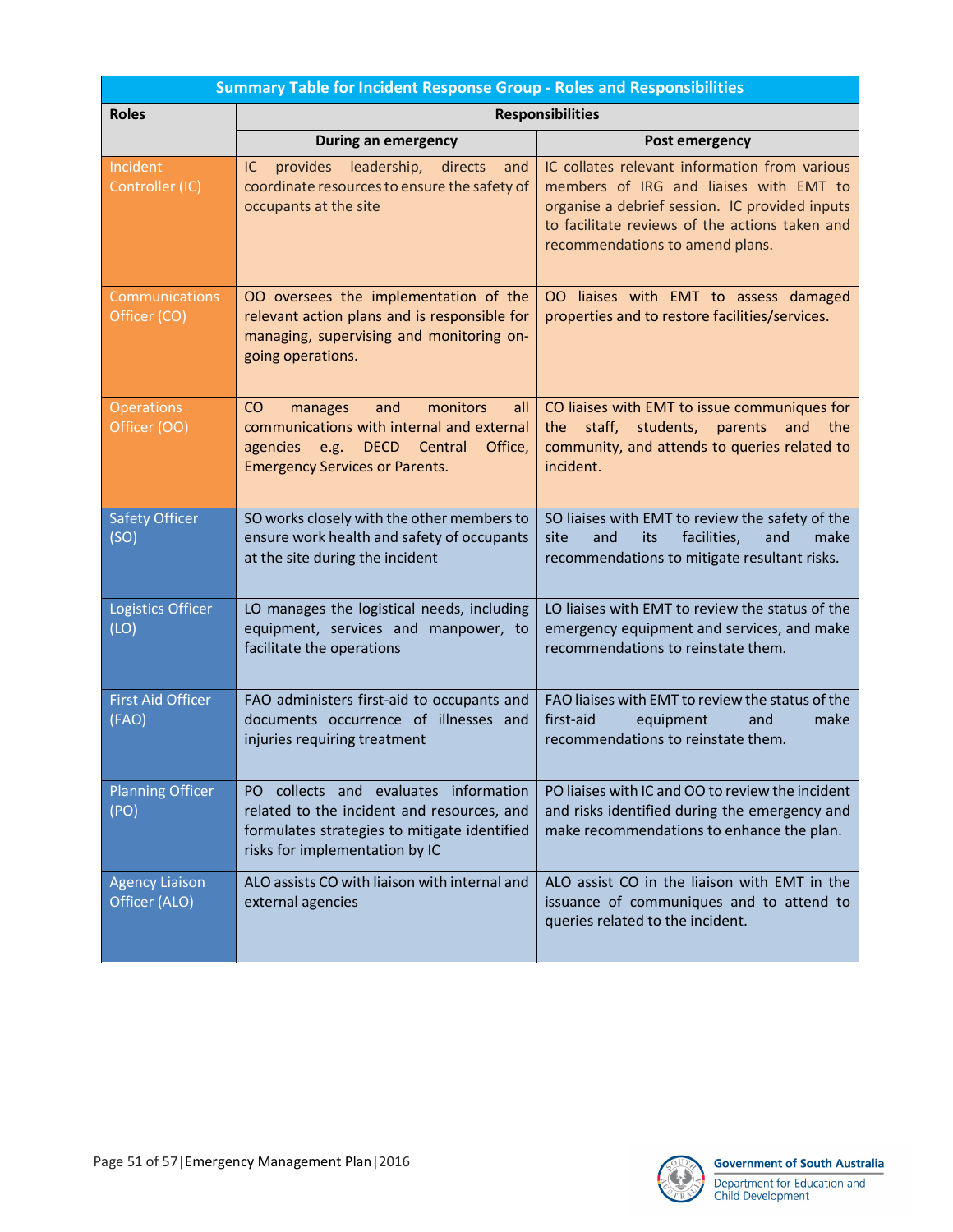# **Site Profile**

| <b>Site Information</b> |                              |              |                                 |
|-------------------------|------------------------------|--------------|---------------------------------|
| <b>Site Name</b>        | Aldgate Primary School       |              |                                 |
| <b>Address</b>          | 3 Fairview Road Aldgate 5154 |              |                                 |
| <b>Telephone</b>        | 8339 2377                    |              |                                 |
| Fax                     | 8339 4308                    | <b>Email</b> | DL.admin.0210@schools.sa.edu.au |
| <b>Time Site Opens</b>  | 7.30am                       |              |                                 |
| <b>Time Site Closes</b> | 6.30pm                       |              |                                 |

| <b>Student/Staff Information</b>                             |      |
|--------------------------------------------------------------|------|
| <b>Number of Current Enrolments</b>                          |      |
|                                                              | 311  |
| <b>Number of Staff</b>                                       | 24   |
| Proportion of Staff Disability/Health Factors (%)            | 4%   |
| Proportion of Student Disability/Special Education Needs (%) | 3.5% |

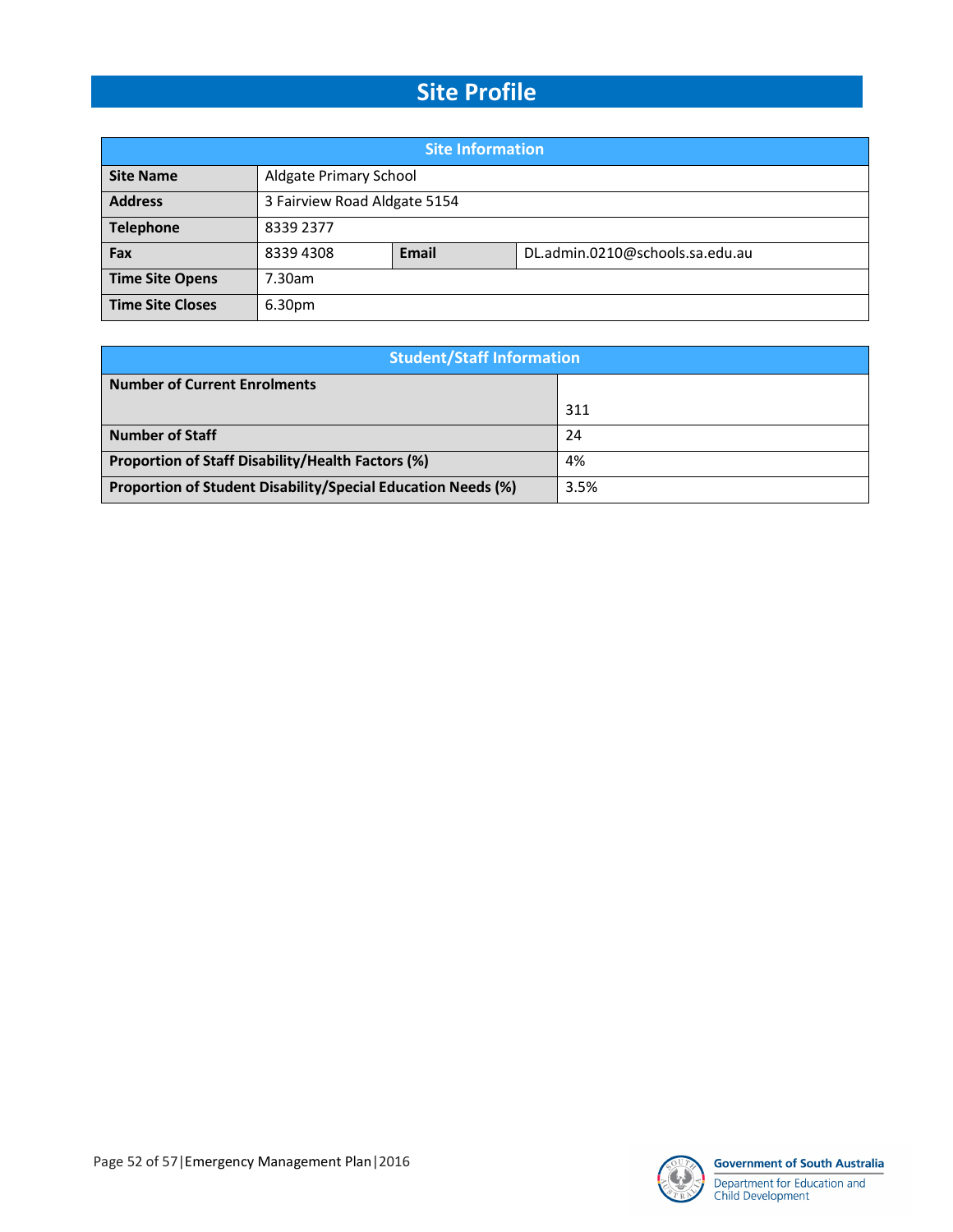## **Emergency Assembly Areas and Alarm Tone Procedures**

**Shelter-In-Place** 

| <b>Shelter in Place Location</b>    |                                                                                                     |  |
|-------------------------------------|-----------------------------------------------------------------------------------------------------|--|
| Gym, 0210-02-1                      |                                                                                                     |  |
|                                     |                                                                                                     |  |
| <b>Alarm Tone/Alert Method Used</b> | <b>Duration/Pattern of Alarm Tone</b>                                                               |  |
| Siren                               | Other                                                                                               |  |
|                                     | If "Other" alarm tone/alert method or duration/pattern of alarm tone, please note following details |  |
| 5 long bursts                       |                                                                                                     |  |
|                                     |                                                                                                     |  |

#### **Precautionary Building Confinement (PBC)/Lockdown**

**Precautionary Building Confinement (PBC)/Lockdown Location** 

Remain in class rooms 0210-02-3, 0210-03-1 0210-04-1, 0210-05-1, 0210-08-1,

| Alarm Tone / Alert Method Used                                                                      | <b>Duration/Pattern of Alarm Tone</b> |  |
|-----------------------------------------------------------------------------------------------------|---------------------------------------|--|
| Siren                                                                                               | Long continuous                       |  |
| If "Other" alarm tone/alert method or duration/pattern of alarm tone, please note following details |                                       |  |
|                                                                                                     |                                       |  |
|                                                                                                     |                                       |  |

| <b>Evacuation</b>                                                                                                  |      |                                       |  |  |
|--------------------------------------------------------------------------------------------------------------------|------|---------------------------------------|--|--|
| On-site / Adjacent Muster Point Location(s) (e.g. oval/car park/courtyard)                                         |      |                                       |  |  |
| <b>On Site Location A</b>                                                                                          | Oval |                                       |  |  |
| <b>On Site Location B (optional)</b>                                                                               |      |                                       |  |  |
| If there are two locations A & B, please note the following protocol used to direct the occupants to either A or B |      |                                       |  |  |
|                                                                                                                    |      |                                       |  |  |
|                                                                                                                    |      |                                       |  |  |
|                                                                                                                    |      |                                       |  |  |
|                                                                                                                    |      |                                       |  |  |
| <b>Alarm Tone/Method Used</b>                                                                                      |      | <b>Duration/Pattern of Alarm Tone</b> |  |  |
| Siren                                                                                                              |      | Other                                 |  |  |
| If "Other" alarm tone/alert method or duration/pattern of alarm tone, please note following details                |      |                                       |  |  |
| 10 quick bursts                                                                                                    |      |                                       |  |  |
|                                                                                                                    |      |                                       |  |  |
|                                                                                                                    |      |                                       |  |  |

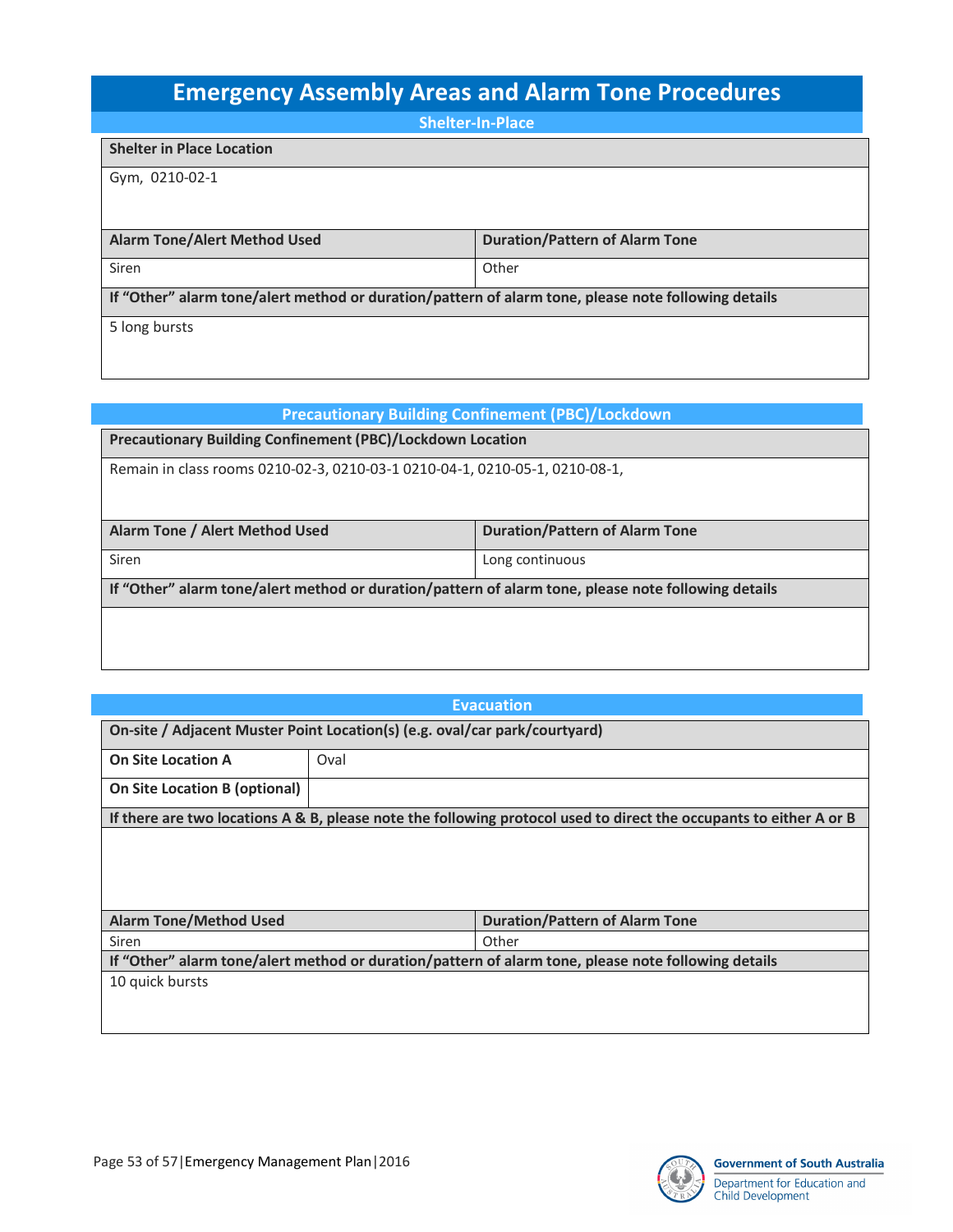| <b>Off-site Back-up Location</b>                                                                                   |     |                                       |  |  |
|--------------------------------------------------------------------------------------------------------------------|-----|---------------------------------------|--|--|
| <b>Off-site Back-up Location(s)</b>                                                                                |     |                                       |  |  |
| <b>Off Site Location A</b>                                                                                         | N/A |                                       |  |  |
| <b>Off Site Location B (optional)</b>                                                                              |     |                                       |  |  |
| If there are two locations A & B, please note the following protocol used to direct the occupants to either A or B |     |                                       |  |  |
|                                                                                                                    |     |                                       |  |  |
|                                                                                                                    |     |                                       |  |  |
|                                                                                                                    |     |                                       |  |  |
|                                                                                                                    |     |                                       |  |  |
| <b>Alarm Tone/Method Used</b>                                                                                      |     | <b>Duration/Pattern of Alarm Tone</b> |  |  |
| Choose an item                                                                                                     |     | Choose an item                        |  |  |
| If "Other" alarm tone/alert method or duration/pattern of alarm tone, please note following details                |     |                                       |  |  |
|                                                                                                                    |     |                                       |  |  |
|                                                                                                                    |     |                                       |  |  |
|                                                                                                                    |     |                                       |  |  |

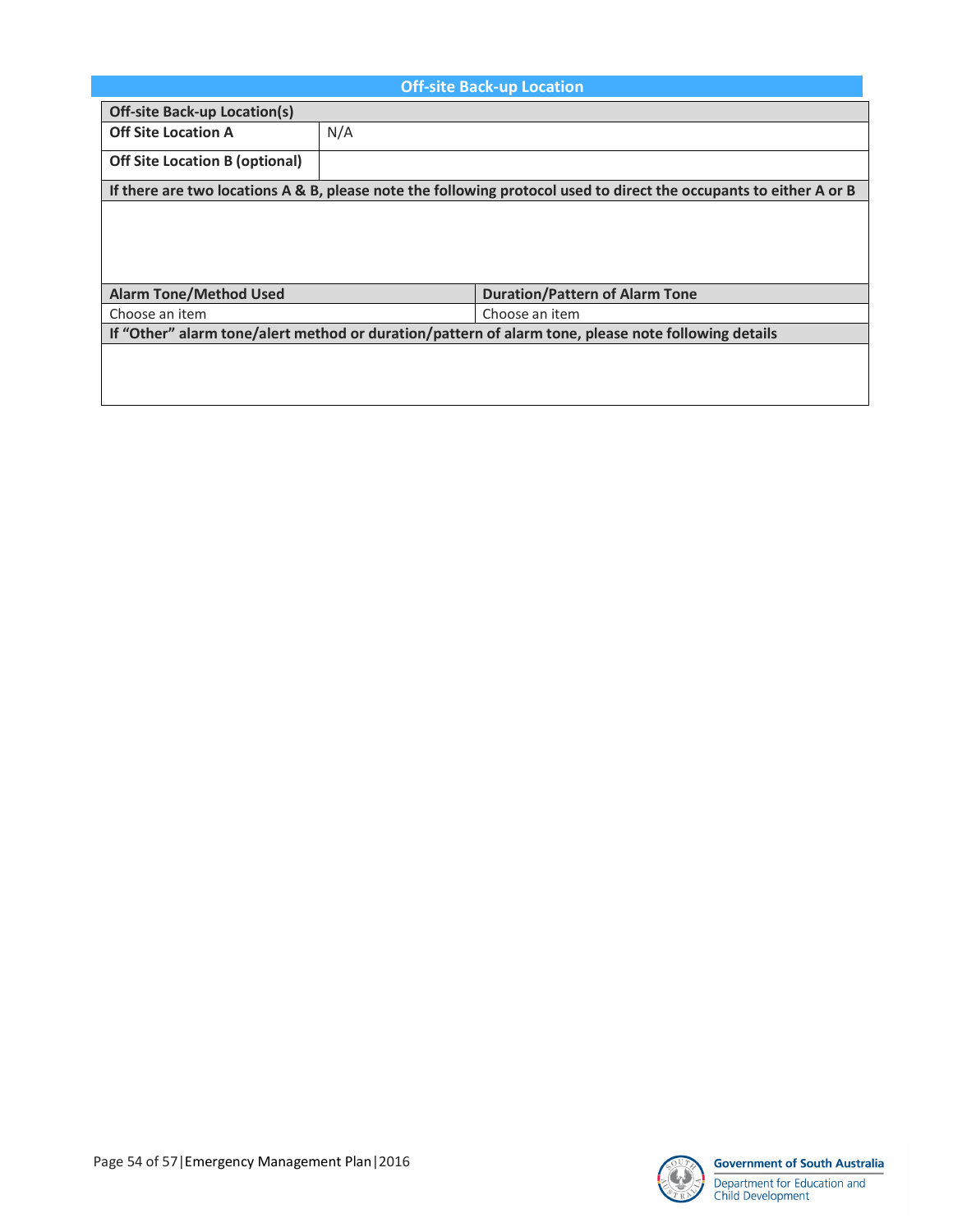# **Bushfire Response Plan - Aldgate** Primary School

#### **Bushfire Refuge**

The term 'Bushfire Refuge' has been adopted by DECD to reduce confusion with the terminology used by the CFS and is generally a building on-site that can provide short term shelter from a bushfire to the site population only.

The term 'Last Resort Refuge' is identified in each Council for community members as a space or building which could be used as a place of last resort for individuals to go to and remain during the passage of fire through their neighbourhood. A Last Resort Refuge is intended to provide a place of relative safety during a bushfire but does not guarantee the survival of those who assemble there and should only be used when personal Bushfire Survival Plans cannot be implemented or have failed.

**Note: No DECD sites have been identified by the CFS as a Last Resort Refuge**.

**Site's Trigger Points to prepare for movement to a Bushfire Refuge**

Fire in the local area - CFS Watch and Act message, bushfire with 20 km radius

#### **The alarm tone/method used to prepare for movement to the Bushfire Refuge**

| <b>Alarm Tone/Method Used</b> | Duration/Pattern of Alarm Tone |
|-------------------------------|--------------------------------|
| Bell (electronic)             | Other                          |

**If "Other" alarm tone/alert method or duration/pattern of alarm tone, please note following details** 

If possible admin staff will personally notify staff - startinging with Kindy, JP,MP,UP, others

or 5 long bursts of the siren.

#### **Location of the Bushfire Refuge**

Gym - 0210-02-1

**Location of off-site evacuation point should the site need to evacuate the Bushfire Refuge** 

N/A

**Planned method of transport to relocate all persons away from the Bushfire Refuge and to the off-site evacuation point** 

N/A

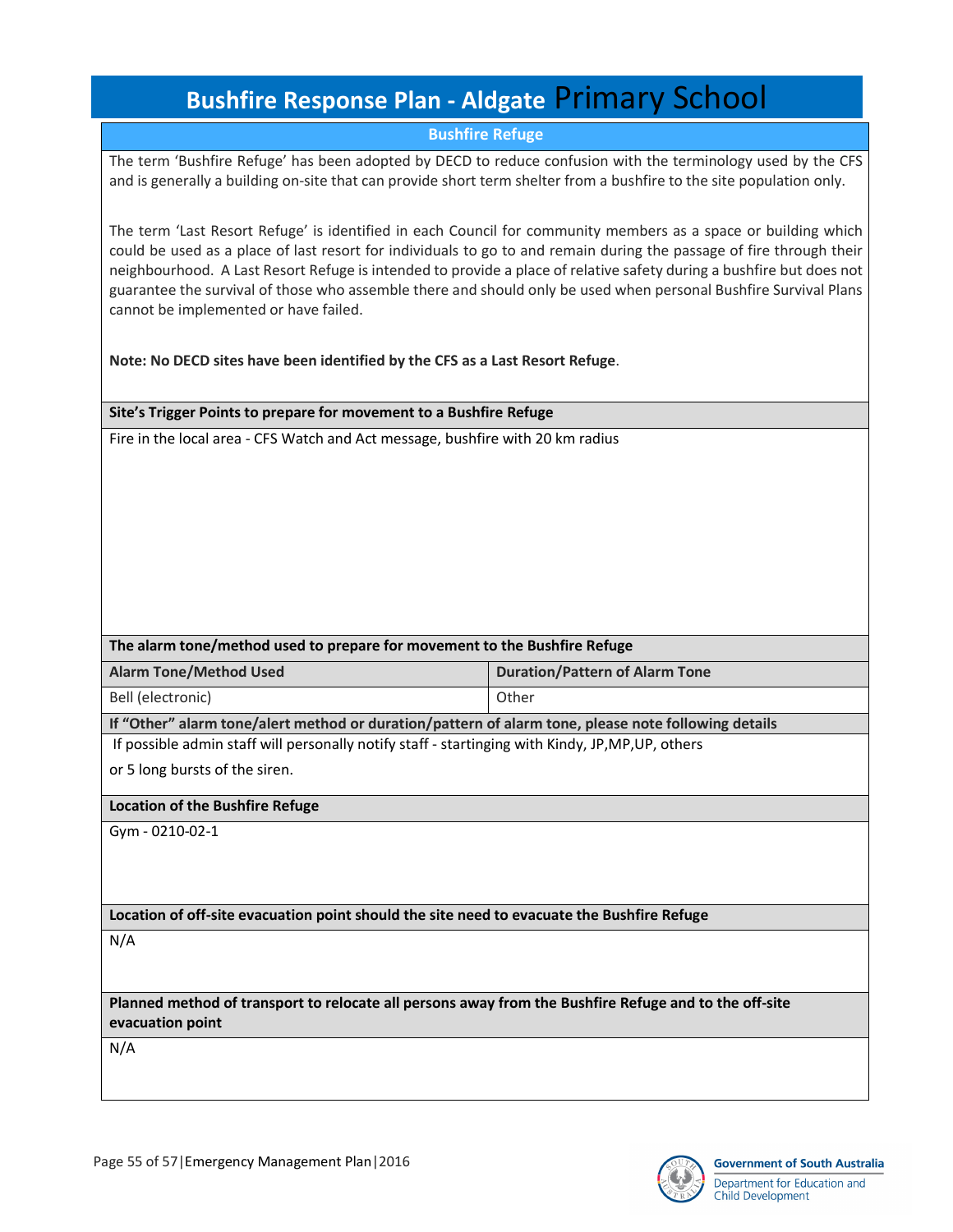#### **Drinking Water Contingency Plan**

Drinking water will be available at the Bushfire Refuge location and it is not reliant on the mains (water or power) for its provision. Otherwise, sufficient drinking water supply will stocked at the location during Total Fire Ban days.

#### **Site's drinking water supply plan and availability during a bushfire emergency situation**

6 x15 litre water bottles and dispensers are kept in the Gym/Shelter in Place.. Staff/students to bring their water bottles with them if possible

Drinking fountain with tap located within the shuttered area.

#### **Water for Ablutions/Sanitary Purposes**

During an emergency, water and/or power supply from mains may be affected and a site may not have ablution water available; therefore, alternatives will be available for use within the Bushfire Refuge during a bushfire.

**Site's ablution options during a bushfire emergency situation** 

Hand sanitiser and 2 X camp toilets, chemicals for flushing and toilet paper are located in the gym sports shed. Toilets located in B1 (R13&14), within the shuttered area.